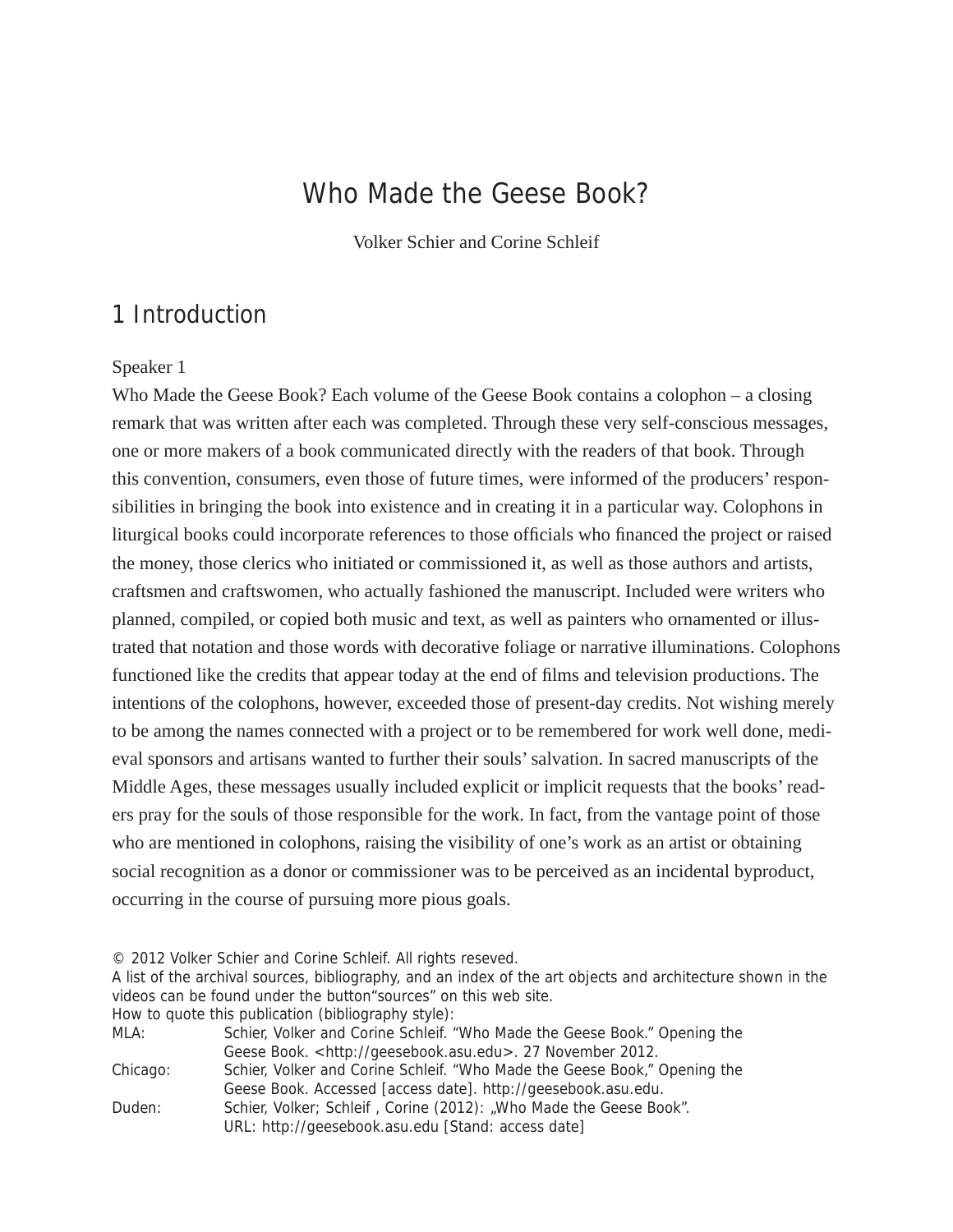### Transcription:

Anno domini millesimo quadrigentesimo vicesimo primo in die Sancti Ambrosii episcopi completus est hic liber ad ecclesiam parochialem Sancti Laurencii in Nurmberg sub reverendo pastore magistor Heinrico Tandorffer doctore decretorum et sub magistris fabrice Andrea Volkmeyr et Petro Vogler quorum memoria sit in benedictionem. Scriptus per manum Johannis Gredinger.

## English Translation:

## Speaker 2

In the year 1421 on the day of Saint Ambrose the Bishop [April 4], this book was completed for the parish church of St. Lorenz in Nuremberg under the revered pastor, Magister Heinrich Tondörfer, doctor of canonical law, and under the masters of works Andreas Volckamer and Peter Vogler, whose memory is to be blessed. Written by the hand of Johannes Gredinger.

 This colophon is lettered with red ink. It names the pastor Heinrich Tondörfer, as well as the lay trustee, Andreas Volckamer, and the lay church master, Peter Vogler. Those using the book are reminded to remember them. Johannes Gredinger, the person responsible for the writing of the book – and who of course wrote the colophon – has modestly excluded himself from the request for remembrance, although by mentioning his own name he assures that he will not be forgotten.

Gredinger was not employed in the church of St. Lorenz. He was a friar at the Dominican Monastery in Nuremberg. We know from the colophons that he wrote in other books that he was an experienced and indeed aged scribe by this time. Several of his books survive in addition to this gradual: two theological treatises to be read in his own monastery, a calender written for use in the Nuremberg city hall , and another manuscript, today housed in the Staatsbibliothek in Munich. From the Dominican nunnery of St. Katharina in Nuremberg, a library catalogue survives. It indicates that Gredinger copied a book containing devotional writings on Christ's passion attributed to Saint Bernard, which Gredinger gave to the nun Elsbeth Pfinzing. He was acquainted with the Dominican women because he assumed pastoral duties for the convent including hearing confession.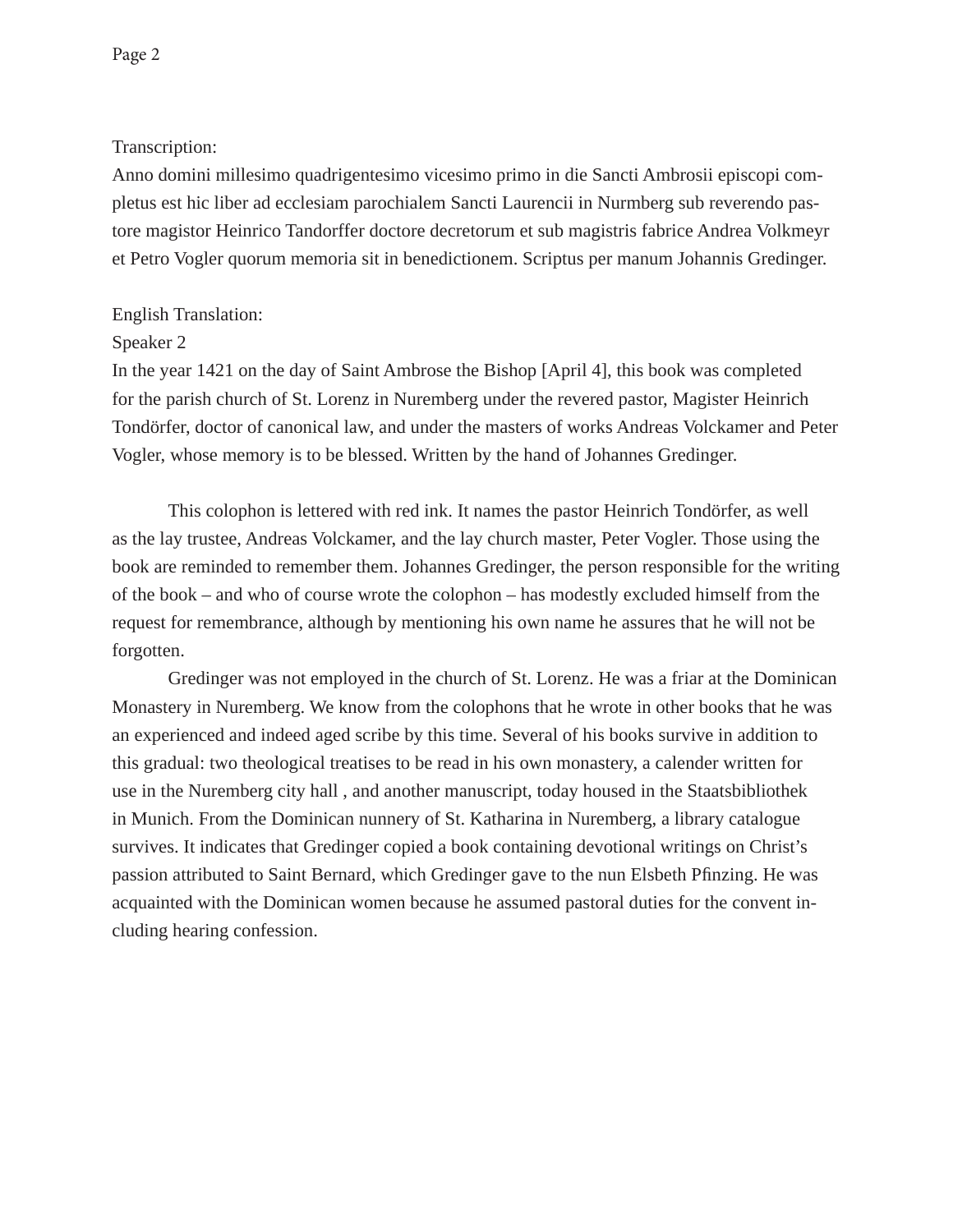# 2 Colophon

#### Speaker 1

The colophons in the Geese Book do not include a request for remembrance or prayers on behalf of the sponsors or makers, but it goes without saying that this was expected.

#### Speaker 2

In many ways, late medieval colophons assume the functions of the more elaborate self-reflexive images and texts that included information about multiple parties responsible for the making of a book, which begin during the earlier centuries of the Middle Ages. These references included administrators, donors, authors, scribes, and illuminators of manuscripts. Among the best known examples is the Codex Guta-Sintram, dated 1154, in which the nun Guta, who was the scribe, and the monk Sintram, who was the illuminator, represent themselves flanking the Virgin, whom they address in the inscriptions on the arches above their heads. Sintram beseeches Mary, "Virgin, remember poor Sintram" and Guta implores her, "Through you, branch of Jesse, I beg to become good, as I am named." Guta denoted good.

In another well-known twelfth-century miniature three participants are represented in the lower margin: A scribe holds a quill. An illuminator grasps a paint brush and paint pot. He is identified in Latin as "H pictor," and he is known from another representation to be Hildebertus. Below, the humble Everwinus, his eager assistant, scurries to his side with freshly ground pigments.

In another manuscript produced by the same artistic team, Hildebertus represents himself threatening the mischievous mouse that nibbles the cheese on his table. Amid the chaos, the chicken and its serving dish tumble to the floor. Hildebertus threatens the rodent physically, as he is about to hurl an object in the direction of this base disturbance that he claims "often provokes" him to wrath. A spiritual threat of damnation is lettered on the desk set up before Hildebertus. Everwinus is likewise present, calmly occupied painting a foliate border below. Art historians have speculated that the concern expressed by Hildebertus may have been directed not at the annoyance of vermin eating his supper but with some more significant threat to his sustenance, or with someone else taking that which Hildebertus considered rightfully his.

Illuminators and scribes could and would work themselves into the interstices. In other words, they could place themselves in the spaces otherwise left unoccupied in order not only to announce themselves but also to write about their own concerns. These included warnings and even curses should someone steal or misuse a book. Commonly during the early Middle Ages, scribes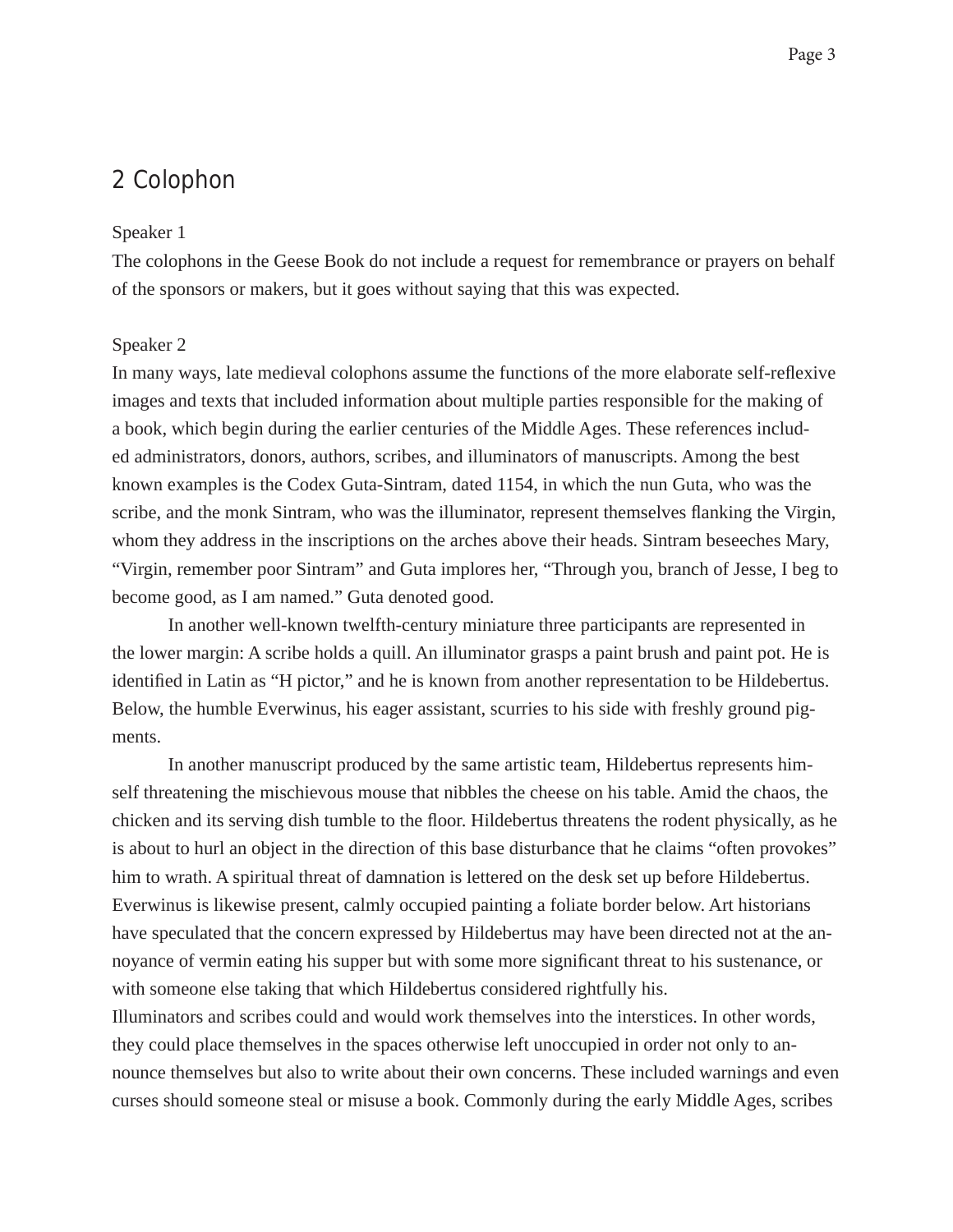would complain that readers were unaware of the bodily ordeals endured for the making of manuscripts: back aches, dimming vision, or bent posture.

"This is the book of Saint Maximinus which Hato, the librarian, commissioned to be written for God and Saint Maximinus at such expense that if anyone removes it from this place without intending to return it, may he be damned along with the devil. Amen. So be it."

"Hic es liber S. Maximini, quem Hato armarius Deo et S. M. Scribere fecit, tali tenore ut si quis eum ab oc loco non redditurus abstraxerit, cum diabolo damnationem accipiat. Amen. Fiat"

"The art of scribes is hard compared with all other arts: the work is difficult, hard too to bend the neck, and plough the sheets of parchment for twice three hours."

"Ardua scriptorum prae cunctis artibus est: Difficilis labor est, durus quoque flectere colla, Et membranas bis ternas sulcare per horas."

Pictorially much could also be packed into one historiated initial. In one twelfth-century manuscript five participants inhabit one initial. The book contains the commentary that Florus wrote on the epistles of Saint Paul. Each individual's responsibility for the book is made clear through his activities or gestures. They are arranged hierarchically. Below, the lay scribe Felix writes the text; above him, Richerus, the subprior of the monastery of St. Pierre at Corbie who commissioned the work, raises his arms in acclamation; above him, at the right edge of the loop of the P, Florus authors his commentary; at the left side of the loop, Saint Paul preaches to the Romans; and at the very top, Christ reigns in majesty over the cosmos.

In an even earlier book, the Hornbach Sacramentary, dating from 983, a series of texts and images covering eight pages, shows the sequence of responsibilities for the manuscript. The scribe Eburnant hands the book to Abbot Adalbert who had commissioned it. Adalbert gives it to Pirmin, the founder of the monastery of Hornbach. Pirmin donates it to their patron, Saint Peter. And Peter finally presents it to Christ. The accompanying texts on the purple-stained facing pages tell the story in the first person present tense, as if the story were unfolding before the eyes of the reader. This example stands out for its elaborateness.

## Speaker 1

By the late Middle Ages these elaborate and very innovative visual arrangements – through which producers of books caught the interest of the books' users and drew attention to them-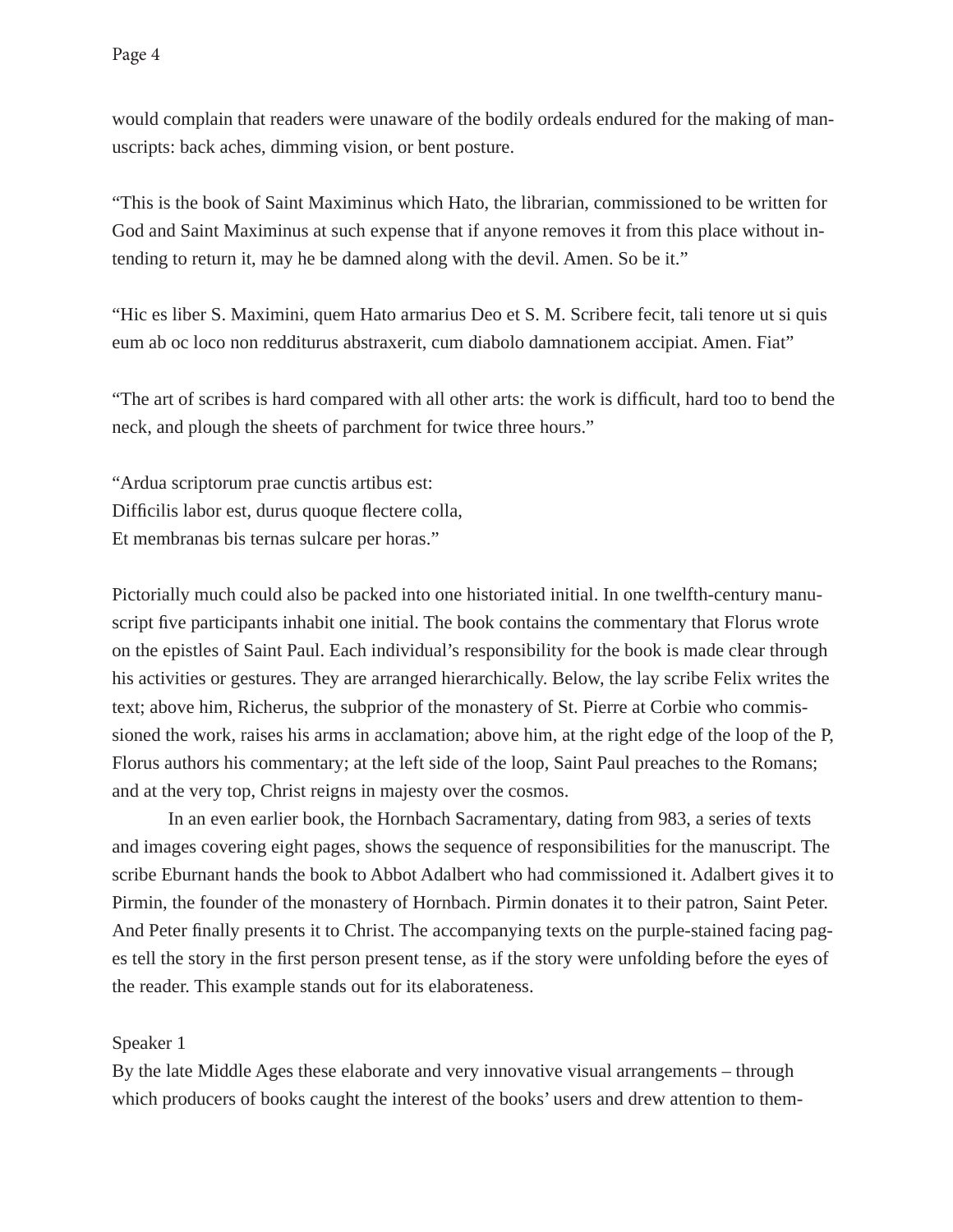Page 5

selves – had largely disappeared. Verbal colophons, however, proliferate. They can be simpler, more subtle, and more banal. The Geese Book colophons follow long-standing manuscript traditions in that they are self-conscious assertions about the making of the book, and they contain a list of participants.

Like most works of art, the Geese Book was the product of many minds and many hands. The colophons, written at the completion of each volume of the Geese Book, are understated and matter-of-fact. Resembling an *ex libris* they associate the book with the church, give dates, in one case name the writer, and then incorporate a short list of names telling who held specific offices at this time – thereby conveying who was responsible for the project.

## Latin transcription of colophon in vol. I:

Iste liber pertinet ad ecclesiam sancti Laurencii im Nurembera: quem scripsit Fridericus Rosendorn eiusdem ecclesie vicarius ano salutis 1507 quo tempore Antonius Kress juris utriuis doctor prepositus. Hieronimus Schurstab prefectus Andreas de Watt magister fabrice eiusdem ecclesie extitit.

## Speaker 2

English translation of colophon in vol. I:

This book pertaining to the church of St. Lorenz in Nuremberg was written in the year of our salvation 1507 by Friedrich Rosendorn, prebendary of this church. At this time Anton Kress, doctor of canon and civil law, was the provost, Hieronymus Schurstab the church trustee and Endres von Watt the church master.

## Latin transcription of colophon in vol. 2:

Ad ecclesiam sancti Laurentii in Nurenberga pertinet iste liber: cui ultima manus imposita fuit anno salutis 1510: quo tempore Antonis Kreß juris utriusqe doctor prepositus: Jacobus Groland prefectus: Andreas de watt magister fabrice eiusdem ecclesie extitit.]

## English translation of colophon in vol. 2:

This book, which was completed in the year of our salvation 1510, was made specifically for the church of St. Lorenz in Nuremberg, at the time when Anton Kress, doctor of canon and civil law, was provost; Jacob Groland was church trustee; and Endres von Watt was the church master.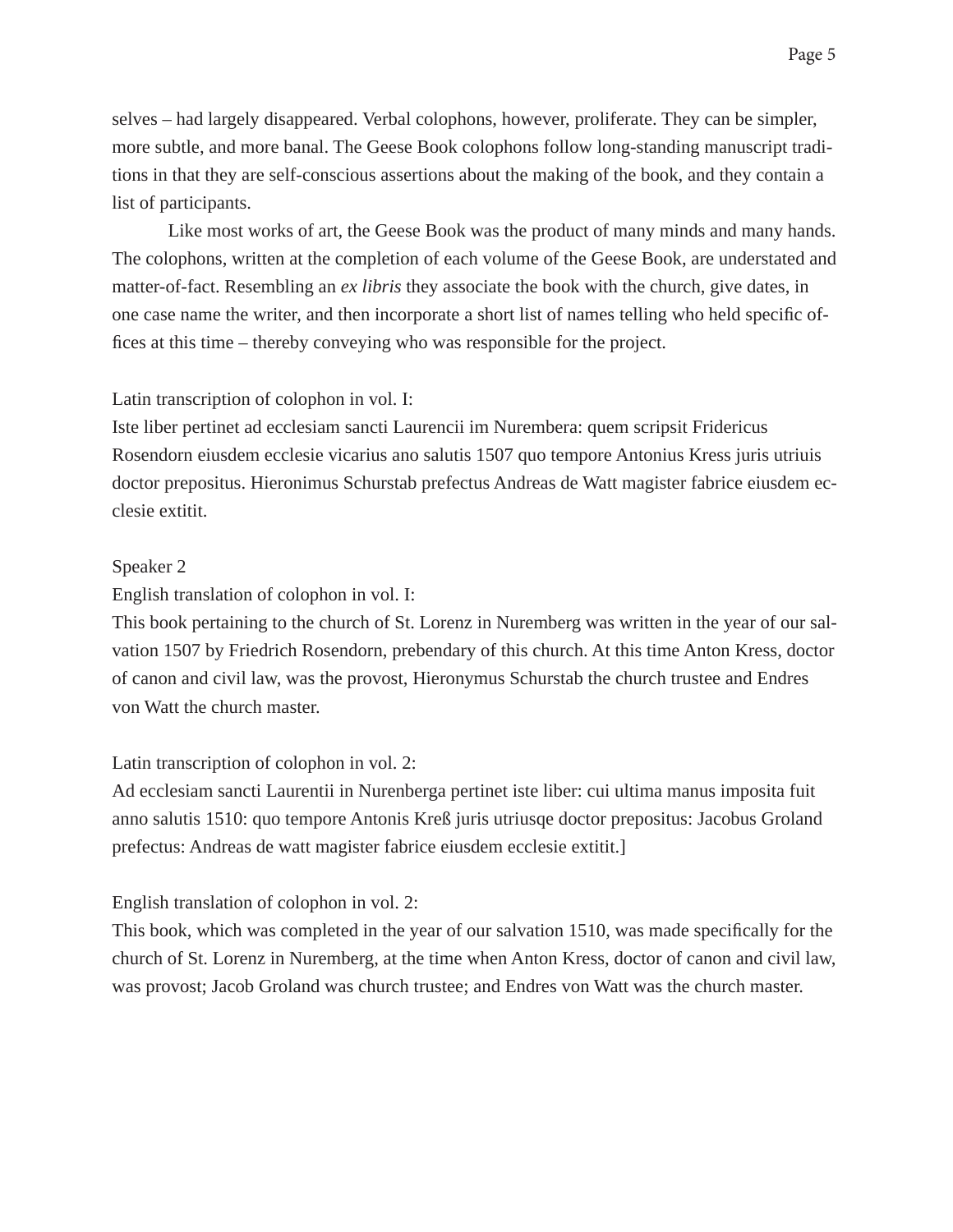# 3. Friedrich Rosendorn

#### Speaker 1

The first person mentioned in the first colophon is Friedrich Rosendorn. The Latin verb *scripsit* translates literally as *wrote.* He *wrote* the book. This *writing* included the complicated tasks of organizing, compiling, and editing the chants that were to be used. Very probably Rosendorn also acted as scribe: lettering and copying the texts and the musical notation from pre-existing soures.

In 1468 "Friedrich Rosendorn of Nuremberg" is mentioned at the Augustinian collegiate church in Neunkirchen am Brand, located several miles north of Nuremberg. According to the remark, the prior had noticed the success of Rosendorn's instructional activities and his leadership of the choir, when he was temporarily appointed curate there. This source attests to Rosendorn's early experience, interests, and proclivities in liturgical chant. When he assumed his first position in Nuremberg is unknown.

In the colophon written at the time the second volume was completed, Rosendorn's name is curiously missing. Other written sources explain his absence.

#### Speaker 2

The Nuremberg parish churches kept chronological lists of all those for whom the death knell was sounded, as well as records of the money that was collected for this service. For the other Nuremberg parish church, that of St. Sebald, two later handwritten copies of these lists have come down to us. They contain an entry for Friedrich Rosendorn, "prebendary of St. Lorenz," for the period between Pentecost and St. Michael's Day in 1507. In the book that was kept for the church of St. Lorenz the day is recorded exactly as the "Sunday after Mary," referring to the day on which the birth of the Virgin Mary was celebrated, which was September  $8<sup>th</sup>$ , making the day of Rosendorn's death September  $12<sup>th</sup>$ . (In these three archival sources, we see variant spellings not only for Rosendorn but also for the name of the church and for other words, all of which is symptomatic of the inconsistent orthography during these times. We also observe the wrong first name in the one list, typical for this kind of document during this period.) Nonetheless, the information rings out loud and clear, telling us that Rosendorn must have died already in 1507, shortly after the first volume was finished.

#### Speaker 1

Another source substantiates the occurrence of his death at this time. The Nuremberg city council kept minutes of their proceedings. The aldermen recorded on September 10, 1507, that the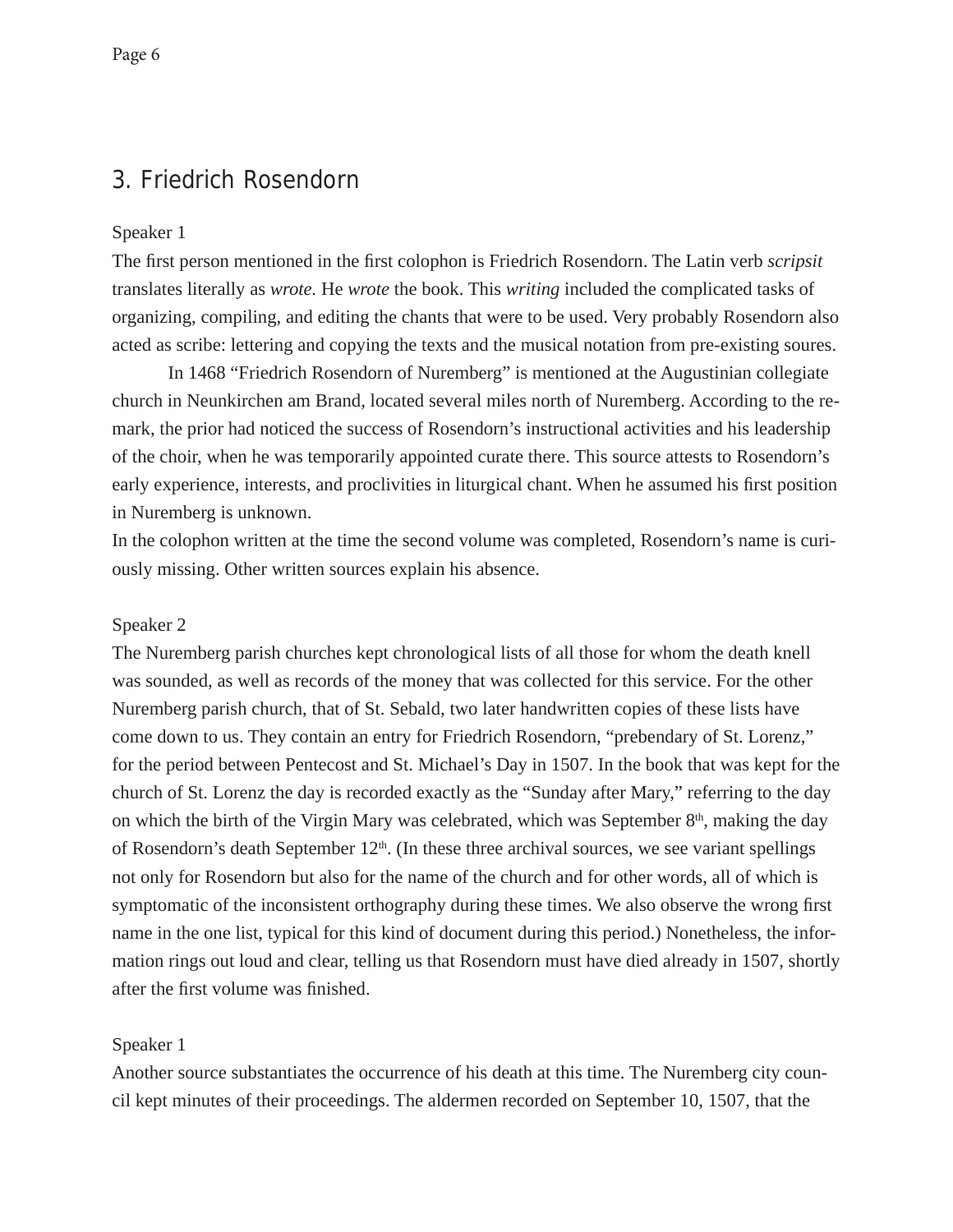church master, Endres von Watt, had followed the instructions in a donation charter, and in order to fill the vacancy resulting from the death of Rosendorn had named Sebald Storr, a curate at St. Lorenz, to take over the post as prebendary at the St. Nicholas Altar. The council confirmed the appointment. The slight discrepancy in dates may again be the result of clerical error. Probably the death date in the record of death knells was wrong, since other inaccuracies have been found in this book.

Item die pfrund so auff absterbn Hern Friderich Rosendorn in der pfarkirchen zu Sant Lorenntzn auff Sant Niclas Altar ledig worden. Ist im rat bewilligt durch Endressn von Watt kirchenmeister dem ds nach laut der fundacion zustet zuleyhen hern Sebold Storr ainem statkynd und dem eltsten zugeselln im pfarrhof daselbst darzu er als aus bevelh ains rats presentiert ist ut in copia registrata. actum secunda post nativitatis mariae.

## English translation:

## Speaker 2

Further, upon the death of Herr Friedrich Rosendorn, the prebend at the St. Nicolas Altar in the St. Lorenz parish is vacant. The council wills that the post go to Sebald Storr, a native of Nuremberg and the most senior of the curates associated with the parish, who was first chosen to assume the position, as stated in the foundation charter, by the church master, Endres von Watt, and was now presented, as instructed, to the council and registered in writing. Given on the second day after the Feast of the Birth of the Virgin

## Speaker 1

No one replaces Rosendorn as the writer in the colophon of the second volume of the Geese Book. This probably indicates that he was commemorated primarily for the ambitious efforts compiling and editing rather than merely copying and lettering, and it would imply that this preparatory work was necessarily completed before the actual production of the volumes began.

## Speaker 1

The colophon tells us that Rosendorn was a so-called *vicarius* or *vicar* at St. Lorenz, meaning that he held a prebend at one of the altars or in one of the churchyard chapels. The passage from the city council minutes indicates that Rosendorn's prebend was at the St. Nicholas Altar in the church.

 Founded in the fourteenth century, the St. Nicholas Altar was one of the oldest in St. Lorenz. It probably stood on the south side of the nave on the west side of the pier at the threshold to the choir. Remnants of an altarpiece from the time of Rosendorn survive in the church.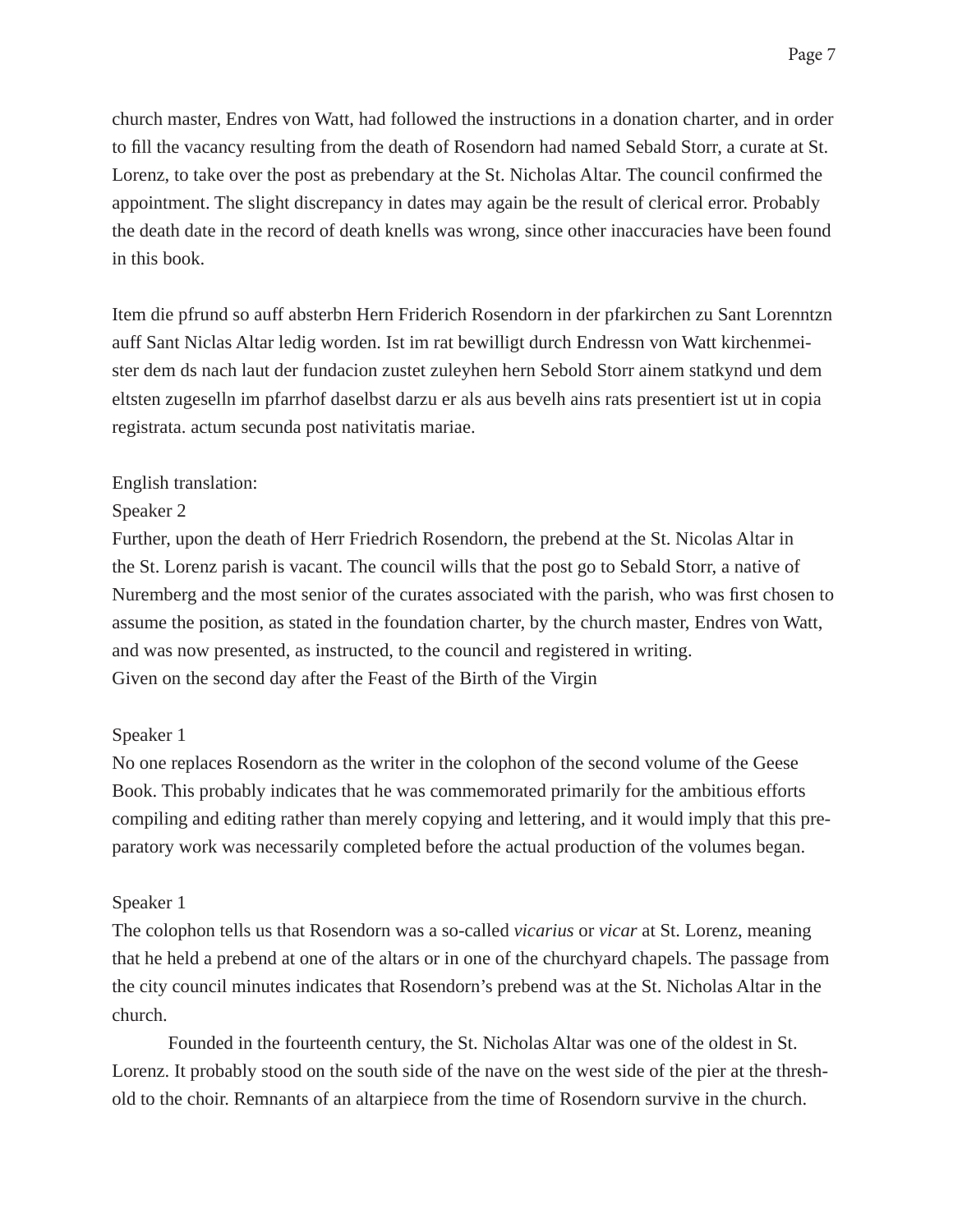The gilt wooden figures depict Saint Nicholas together with Saint Ulrich. Flanking these figures when the altar shrine was open, the interior surfaces of the wings once showed reliefs of a saintly bishop and of Saint Martin. On their exteriors, images of saints Oswald and Nicholas attributed to the painter Hans von Kulmbach, were visible when the altar was closed. Two further panels with images of saints Cosmas and Damian, now in the German National Museum [Germanisches Nationalmuseum], once provided the standing wings, which flanked the shrine most of the days of the year, when the movable wings remained closed. As late as the 19<sup>th</sup> century, the altar shrine rested on a predella. This lower portion of the altar contained a sculpture of Christ's entombment. The wings or shutters of the predella bore images of saints.

 At the height of expansion in St. Lorenz – just before the Reformation – approximately thirty clergymen were employed in the church and its associated chapels outside in the surrounding churchyard. Twenty prebendaries were supported through individual endowments that were connected with specific altars. Typically a donor would have an altar or even a chapel erected and dedicated to the saint of his or her choosing. This necessitated putting up enough capital to endow the altar's prebend. Such endowments were similar to endowed chairs at universities today. In other words, the priest who held the prebend received his salary from the income on feudal holdings or the interest yield on donated capital.

 Many donors also provided houses for their prebendaries. Most lived on the short street that extended northeast from the church down toward the [Pegnitz] River. Coats of arms chiseled in stone are still visible today on two houses, giving us lingering visual identification of the donors and evidence that each house belonged to the endowment for an altar and was occupied by a prebendary. This priest or *vicar,* as he was called in Germany, was obligated to say masses at his altar, including festival masses commemorating the titular saint or saints as well as any other saints who were celebrated there and memorial masses for the donor or donors and their family members. At times donors could supplement an existing prebend with donations in the form of a residence for the priest, agricultural commodities, revenues from estates and lands, rents, payments from mortgages on city properties, or interest income on monetary capital. In each case the donation was tied to specific additional duties of the cleric who had the benefit of the donation. Subsequent prebends could also be established. Rosendorn held one of two prebends at the St. Nicholas Altar.

 Legal documents were drawn up to specify the duties of the prebendaries, to ensure their perpetual compliance, and to record all the obligations, financial instruments, assets, property, and furnishings belonging to an altar. Often the prebendaries were required to oversee their prebends and keep the books and papers in order.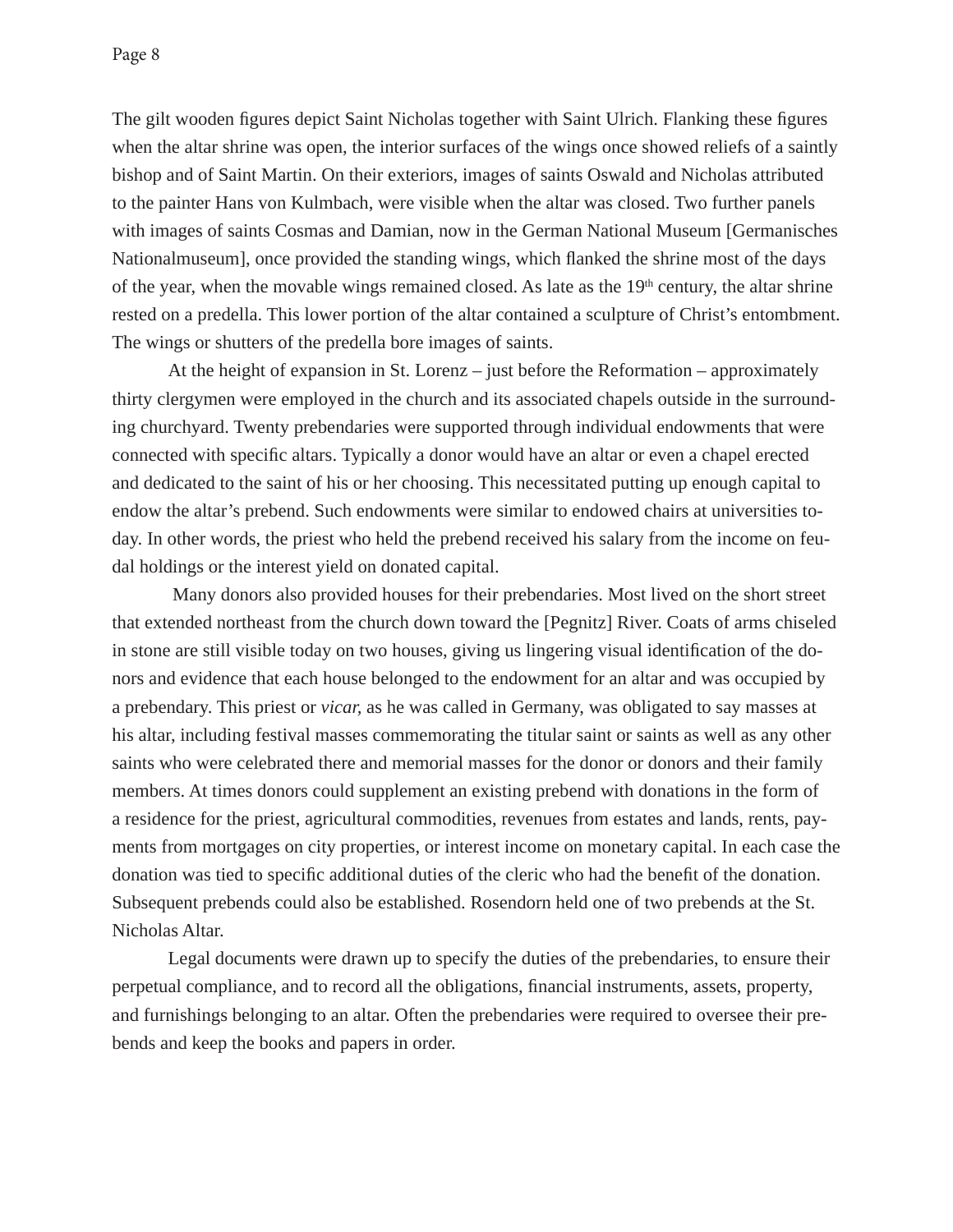#### Speaker 2

Many such records for the St. Nicholas Altar prebends are preserved in the Bavarian State Archives in Nuremberg. Among the extant documents are two separate lists of estates, one for each of the prebends. Records for the older prebend go back to 1343 and include a bequest by Hans Hesel or Heselein in 1375. An inventory from the older prebend lists twenty-five charters, most with hanging wax seals, many dating from the 14<sup>th</sup> century, all of which had been kept with the altar records. The cleric holding the older prebend was responsible for celebrating mass at or around 8 o'clock every day at the St. Nicholas Altar.

 The second prebend had been donated in 1407 by the widow Agnes Gößwein of Hilpoltstein. Any priest holding this prebend, including Rosendorn, was obligated to say mass four times per week. The estates that supported the prebend were largely in the vicinity of Hilpoltstein, a town south of Nuremberg. An extant document lists nine estates together with their required commodities, the unit of measure to be used–whether that of Nuremberg or another locality, and delivery dates–usually annual (for example, four chickens in fall, four hens at Carnival, eighty eggs at Easter, cheese at Pentecost, and a bread at Christmas), with the occasional stipulation that a given amount of cash could be paid as a substitute.

 Later Kunz Schlayff (also called "Schlayffsmid") donated another mass to be read on Wednesday. Upon his death, his wife Kunigunde, established an additional donation of four guilders annually, and obligated the prebendary to celebrate an anniversary mass for her husband and herself. On each of these occasions the prebendary was required to pay all the expenses including the hire of the other participants: 24 pfennig went for oil used in the votive lamp, 12 pfennig for the provost to attend the vigil, 16 pfennig for each of the other nineteen prebendaries and the five curates, 6 pfennig for the choir master, 6 pfennig for the sacristan, 6 pfennig for the sacristan's servant, 28 pfennig for candle wax, and 3 pfennig as a gratuity. If anything was left the prebendary could keep it.

 A similar set of instructions documents the administration of anniversary masses at the St. Nicholas Altar to commemorate the priest Lorenz Allenstich, prebendary at the St. Andrew Altar, who died in 1498 and Marcus Hirschvogel former provost of St. Sebald church and subsequently prebendary at the altar dedicated to the Four Church Fathers in St. Lorenz, who died in 1504.

 After Rosendorn's death an additional bequest came to the prebend through the executors of Kunigunde Schlayff's will. Yet another endowment came from Rosendorn himself, in the form of an anniversary mass. An estate at Hundsdorf provided the revenues for the masses commemorating Allenstich, Hirschvogel, and Rosendorn.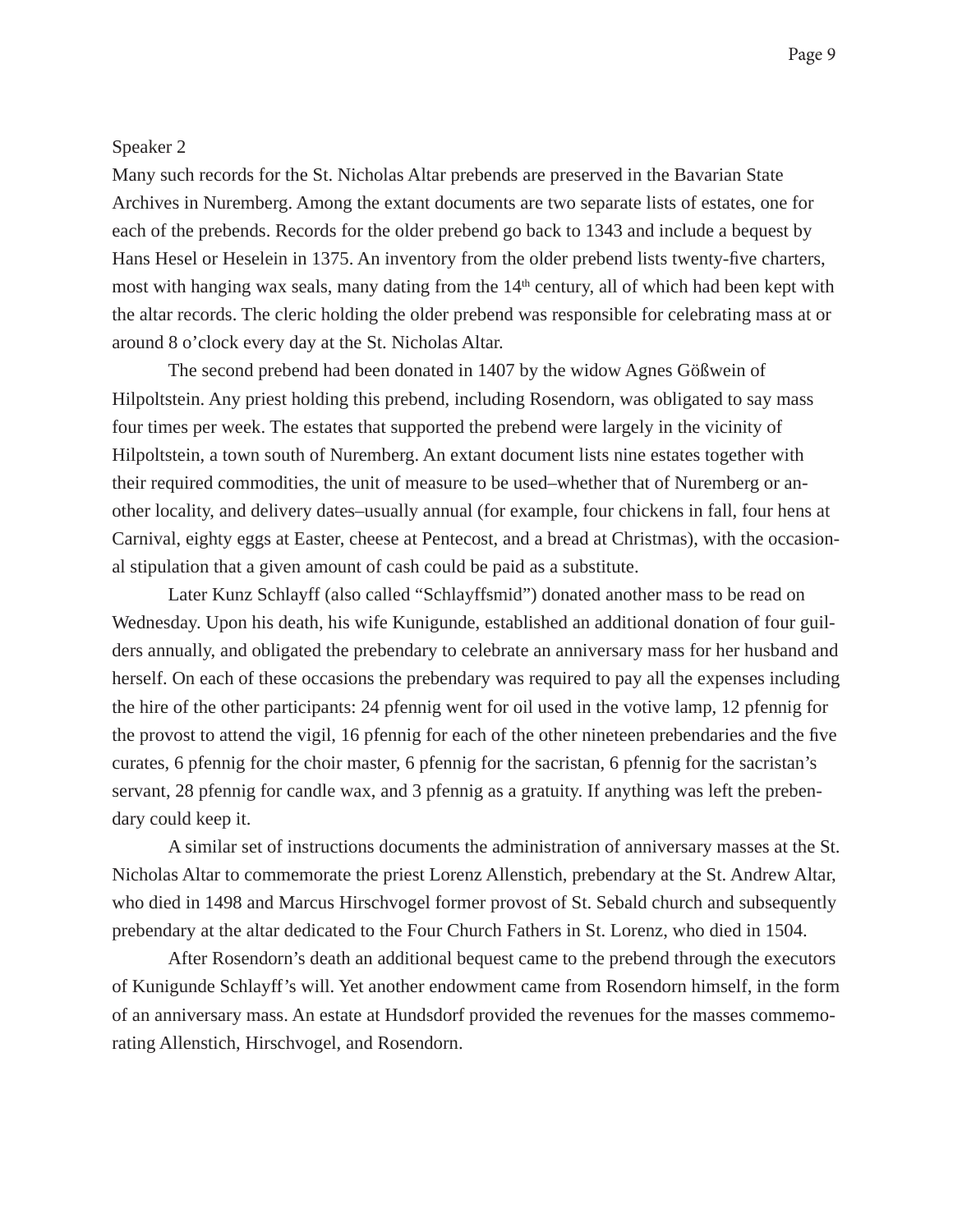## Speaker 1

The duties of priests like Rosendorn were multifarious. For older prebends the priest had to act as a feudal lord, representing the interests of the institution and ensuring proper cash flow. For example, a surviving manual provides information and instructions for the priest. He is given directions about choosing the tenants who produced the income supporting the prebends: they were not to be indebted, were to have no other lord, and were to be married in order to assure not only that the men were capable of assuming responsibility, as was necessary for a family, but also to assure the additional labor of the wife. A formal fealty oath, as set down in the leather-bound booklet that was among the papers belonging to the prebend, was to be read aloud to the tenant, who was to swear that he agreed with all the terms. The required amounts of commodities–oats, rye, chickens, geese and cheese–are stipulated. The booklet likewise records some expenses incurred by the priest, for example clothing and paper. Each prebend of the St. Nicholas Altar thus maintained its own existence as an independent enterprise, while sharing the altar and some of the liturgical furnishings.

 According to one of the sources, furnishings for the St. Nicholas Altar were kept in two places: one was in the sacristy and the other in a cabinet with three compartments, located in the wall, in a corner of the building near the altar. Records for the older prebend describe seven chasubles to be worn by the priest when celebrating mass, *vasa sacra* of gilt silver consisting of two chalices and two patens, a *pacem* used for the kiss of peace during mass with an "tiny old sack" containing relics–a splinter from Christ's cross and thorn from his crown of thorns, likewise two corporal burses–one with an image of Christ in bead-work, two missals (containing the chants for the priest celebrating mass) – one a manuscript, the other a printed book. Rosendorn's prebend was furnished with one silver gilt chalice, a small silver gilt paten, another paten with an image of the Lamb of God, a missal handwritten on parchment, 3 corporal burses: one of yellow silk, another of red arlas, and yet another of blue velvet; 6 chasubles: one of blue velvet, one of blue damask, an old one of white damask, a brown and red one, one of black damask, and an old one, red and gold. A pluvial described as being of blue velvet with gold background – probably indicating brocade likewise belonged to this benefice. This last item was donated by the cleric who compiled the inventory, Rosendorn's successor Sebald Stor.

#### Speaker 1

No portrait of Rosendorn survives, although the likenesses of several other prebendaries have come down to us. Jodocus or Jobst Krell held just such a post from 1446 to 1483. Since he had endowed his own altar he included a figure of himself as a kneeling donor on the altarpiece that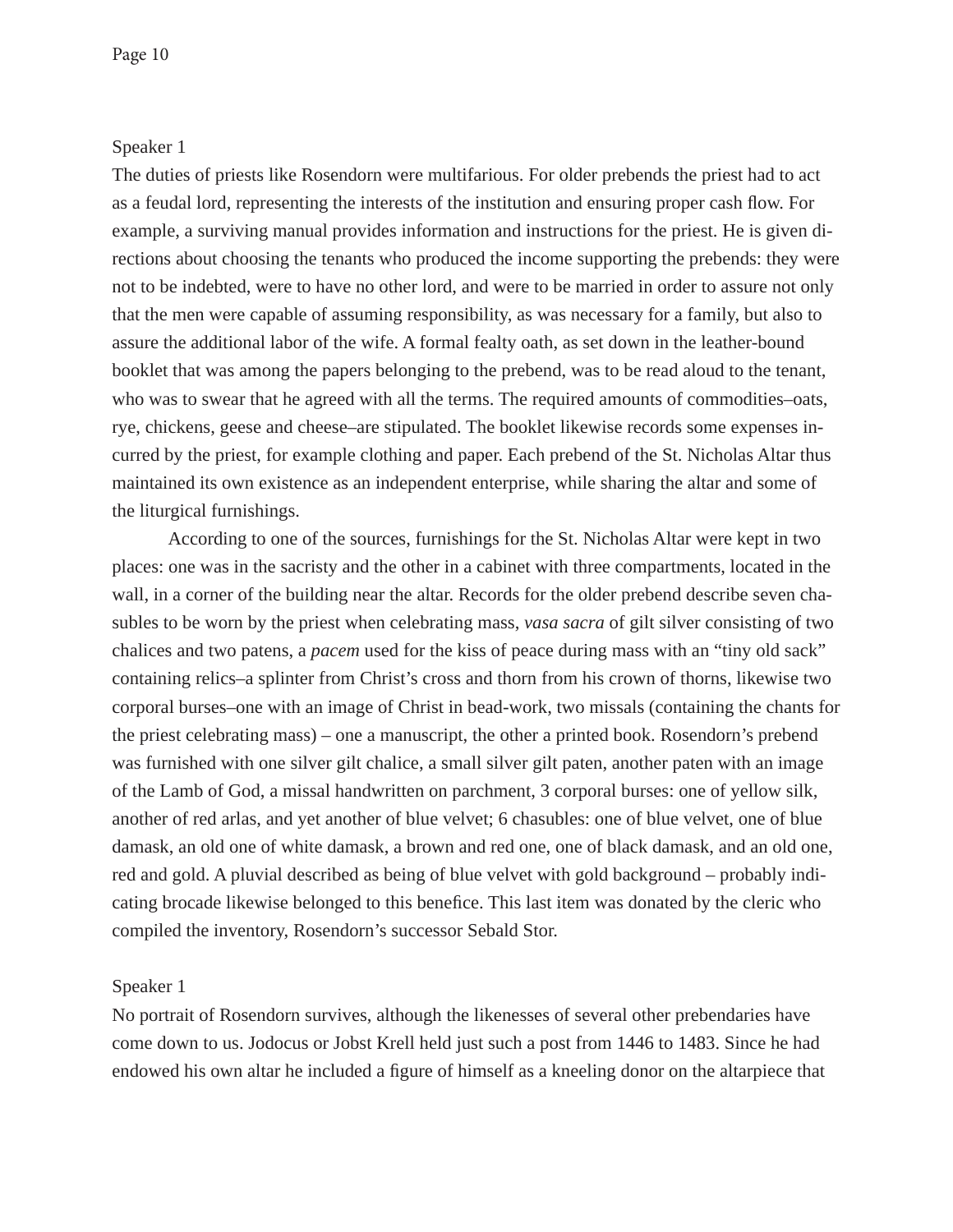he commissioned. Below, in the *stipes* of this altar, a separate chamber was provided for the safekeeping of the furnishings belonging to it. The wooden door could be locked.

 Other images of prebendaries in St. Lorenz are preserved in the epitaphs, to commemorate them after death, and to solicit prayers for their souls' salvation. These were often displayed near the altars at which they had served. For example, a second image of Jodocus Krell appears on his epitaph from the year 1483. He kneels before a row of saints. In 1488, Leonhard Spengler, who held the prebend at the altar dedicated to the Four Church Fathers, was depicted kneeling before the Man of Sorrows flanked by the Apostles Philip and James. In 1494, Georg Rayl, who held one of the prebends at St. Kilian's Altar, was represented kneeling in the foreground of a crucifixion scene with the Virgin and Saint John. He was interred in the cemetery surrounding the church. This painting originally hung near the altar at which he had served. For Friedrich Rosendorn no record of an epitaph survives. Rosendorn is not among the clerics for whom records of tomb slabs survive. In St. Lorenz prebendaries were usually buried in front of the altars at which they had served.

 It is not known when Rosendorn took up his post at the St. Nicholas Altar. In the prebend documents his name appears only once, in connection with his own anniversary Mass. It is therefore possible that he had not held the prebend long at the time of his death. A different kind of source, a record of the money received in the St. Lorenz collection boxes [the so-called *Almosengefällbuch*,] reports that Rosendorn held his first mass already in 1478. Thus we know that he had been a cleric for over twenty-five years at the time when he was entrusted with planning, compiling, and writing the Geese Book. During these years he must have served for some time as a notary, since a document from 1500 concerning the inheritance of another cleric was issued by him in this capacity.

#### Speaker 1

It is Rosendorn's manuscript production that has been more clearly documented. His name appears in an entry in an account book from the collegiate church of St. Gumbertus in Ansbach.

#### Transcription:

#### Exposita uff die antiffner [14]96

14 fl . 6 lb. 7 d gestet der clein antiffner de adventu domini usque post octavas epiphanie von Rosenthorn, caplan zu sant Lorentzen zu Nurmberg, prout sequitur. Item 4 fl. fur 40 heut, darauß sind geschnitten 20 quatern. Item 9 gulden 3 ort von den 20 quatern zu schreyben und notiren je von einem plat 15 d. Item 2 lb von 2 puchstaben zu florisieren. Item einzupinden 6 lb 10 d und fur das geschmeid.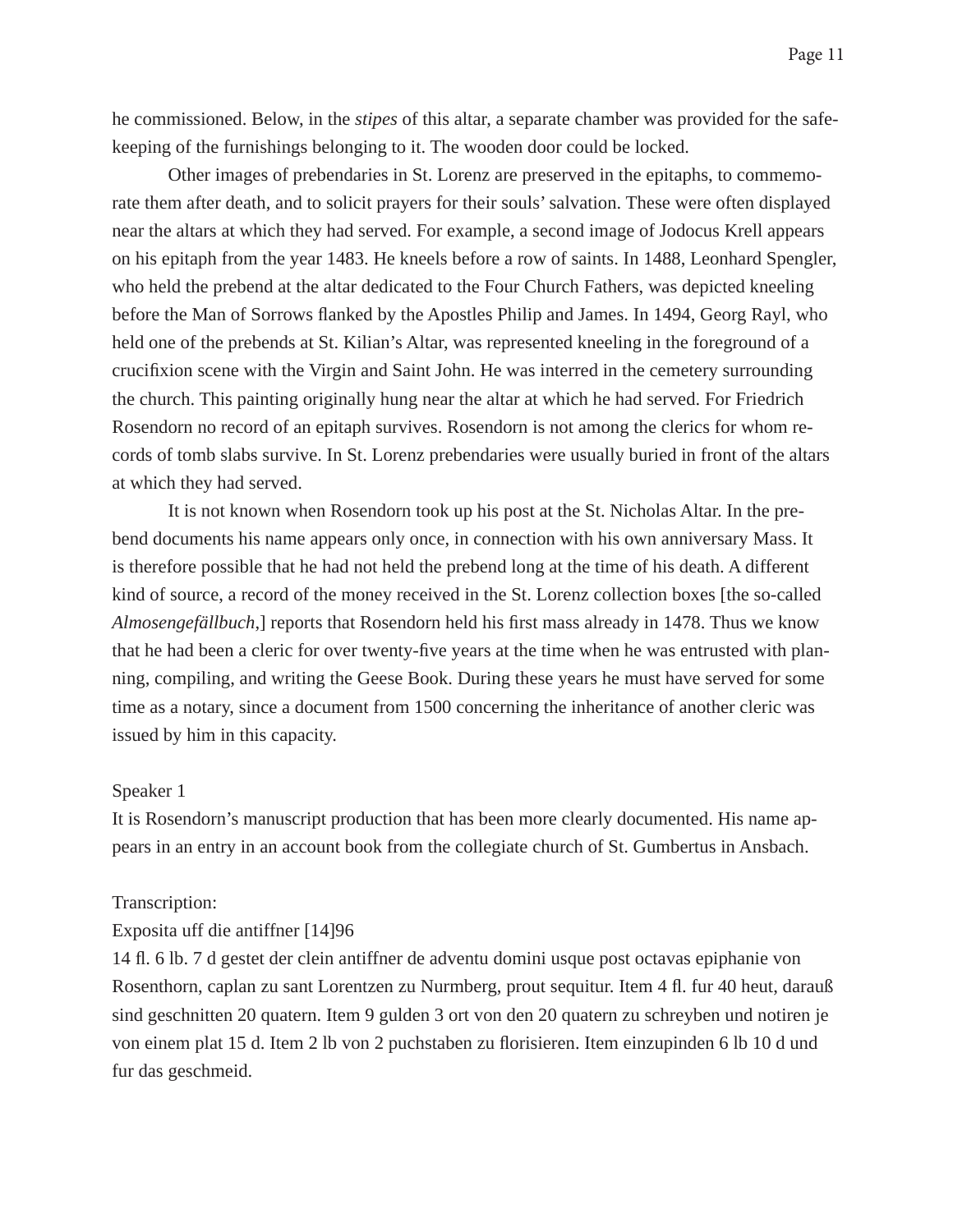English translation:

Speaker 2

Exposition of the antiphoners 1496

The small antiphoner, from the Advent of our Lord to the octave of Epiphany, from Rosendorn, curate at St. Lorenz in Nuremberg, cost 14 guilders, 6 lbs., 4 pfennig, as follows: Item 4 guilders for 40 hides, from which 20 quaternios were cut. Item 9 guilders 3 *ort* for the writing and notation of the 20 quaternios, at 15 pfennig a piece. Item 2 pounds for the floral decoration of two initials. Item for the binding and the metal work 6 pounds 10 pfennig.

## Speaker 1

In this document he is called a curate at St. Lorenz in Nuremberg, indicating that he had first served as a member of the collegium, the group of six clerics who assisted in the administration of this large parish. It was from this position that he, like his successor Sebald Stor, received the benefice at the St. Nicholas Altar.

 From this source we learn that already in 1496, Rosendorn had been paid for the making of an antiphoner. The term is derived from the contents of this liturgical book. An antiphoner included antiphons that framed the psalms as well as the responsories, all of which were chanted during the offices. Antiphoners were used when the clergy assembled for chant in the choir seven times each day in observance of the canonical hours. Rosendorn's book covered the portion of the church year from Advent through the octave of Epiphany. The two volumes for the other two parts of the year were ordered from another source. It appears that Rosendorn acted here as a contractor, receiving remuneration for parchment and binding including metal fittings, as well as for the floral decoration of two initials all of which he would have procured from other sources or subcontractors. He was likewise paid for his own work, which consisted of the planning and compilation, as well as the writing of text and notation.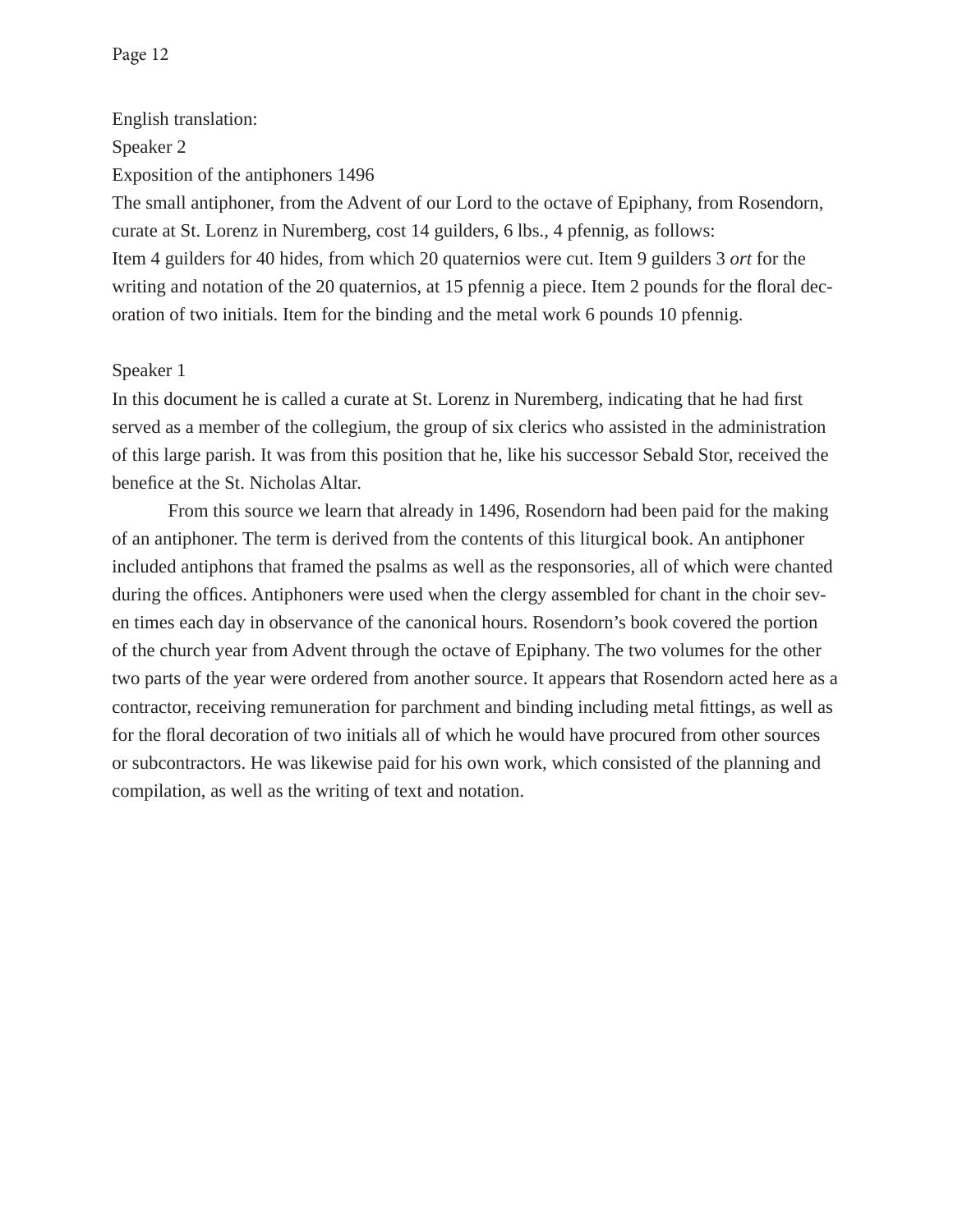## 4. Georg Rayl

#### Speaker 2

At least one other St. Lorenz cleric prepared liturgical manuscripts. He was Georg Rayl. Inventories of books that were still present in the St. Lorenz sacristy in the eighteenth and nineteenth centuries list a two-volume choir book that Rayl completed in 1475. Perhaps it was also a gradual like the Geese Book. The work is listed along with several others characterized as "old parchment books" and is described as "very finely written and ornamented with painted initials." A two-volume antiphoner that Rayl wrote in 1471 for the parish of St. Sebald resides today in a Nuremberg school library [Melanchthon Gymnasium]. Rayl included his name in the colophon, and the date in a bas-de-page design. As was common for liturgical books, this antiphoner too, contains historiated initials. They illustrate stories pertaining to church festivals, for example the story of Pentecost. Some include the application of gold leaf, as in the initial for Easter showing Christ's resurrection. An artist was undoubtedly hired to provide these.

Far more creative are the unique calligraphic flourishes and caricature-like faces embedded in the less important initials and emerging from the extensions of letters, often serving as fanciful bas-de-page miniatures. Executed with pen and black ink, finished off with subtle and judiciously chosen pastel colors–pink, green, yellow, and blue, with small amounts of red–all applied with a brush, these one-of-a-kind cartoon-like drawings enliven the pages. Rayl himself must have fashioned them, since they continue in the same self-assured practiced scribal hand. Many are rendered with great economy of means–faces composed of but a few steady strokes of the pen. Although some faces seem to peer out frontally from the manuscript, most appear as distinctive, sometimes almost deformed profiles. All are male. Although some sport outlandish head coverings, many of the heads are suggestive of those of clerics, several wearing miters, some wearing cowls, many appearing to be tonsured. These features suggest that Rayl may have intended them as self-reflexive of their users, the clerics of St. Sebald who sang from the books when they gathered in the choir stalls seven times each day for the offices during the canonical hours. He has also placed special emphasis on the mouths. Several stick out their tongues, a contortion expressing disrespect, common in marginalia and corbel sculptures since the early Middle Ages. With many others Rayl seems to have been playing with metaphorical notions of sound and song emanating from the mouths. In some cases it is a single continuous stroke of the pen, from which twigs, branches, or floral arrangements emerge.

 It need not surprise us that someone so adept at compiling and decorating a liturgical manuscript might act as an advisor for another work that was commissioned. Sources show that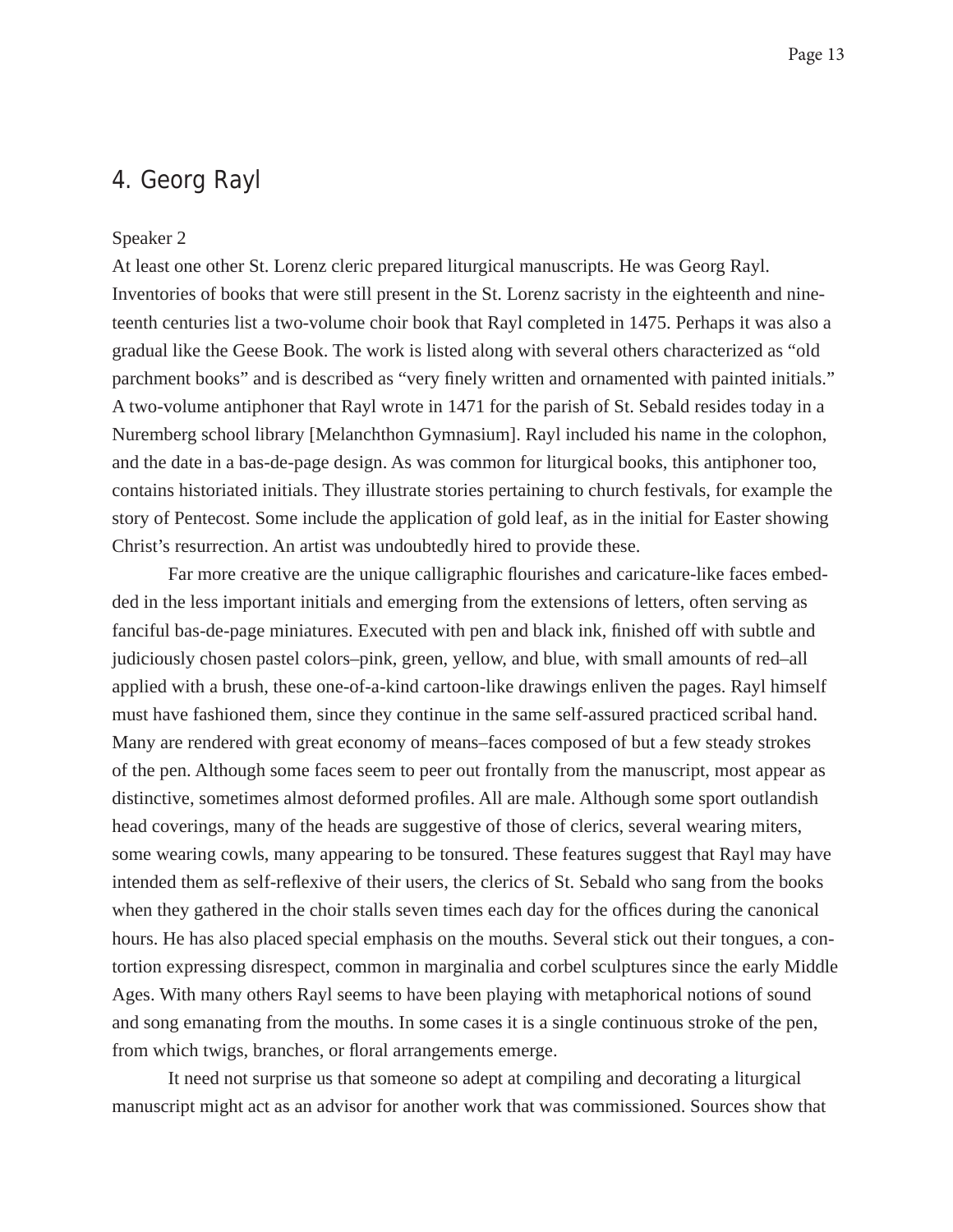in 1490 and 91 Rayl was consulted by the Collegiate Church of Neunkirchen am Brand, located north of Nuremberg, when this church commissioned Nuremberg artisans to fashion an elaborate monstrance. The work survives to the present day and is still used in Corpus Christi processions.

## Speaker 1

Was the church of St. Lorenz a center for the production of liturgical manuscripts? The question cannot be easily answered. We have evidence of two names of priests from St. Lorenz who compiled and/or wrote and executed some decorations. And it is recorded that they performed work for other institutions: the parish church of St. Sebald and the Collegiate Church St. Gumbertus in Ansbach. By the way, preparing the antiphoner for Ansbach would have meant that Rosendorn had to familiarize himself with the liturgy of another bishopric, namely that of the Diocese of Würzburg. Nonetheless, at this late date, after the invention of printing, we note that the making of manuscripts was a very specialized occupation. Only a few experienced individual clerics were involved in the making of liturgical books and then, only in certain aspects, such as the planning, calligraphy, and very limited kinds of decoration. Others outside of this clerical community, would have been responsible for other facets of production, including both the more mundane tasks of preparing the parchment and the more spectacular responsibilities of elaborate illumination.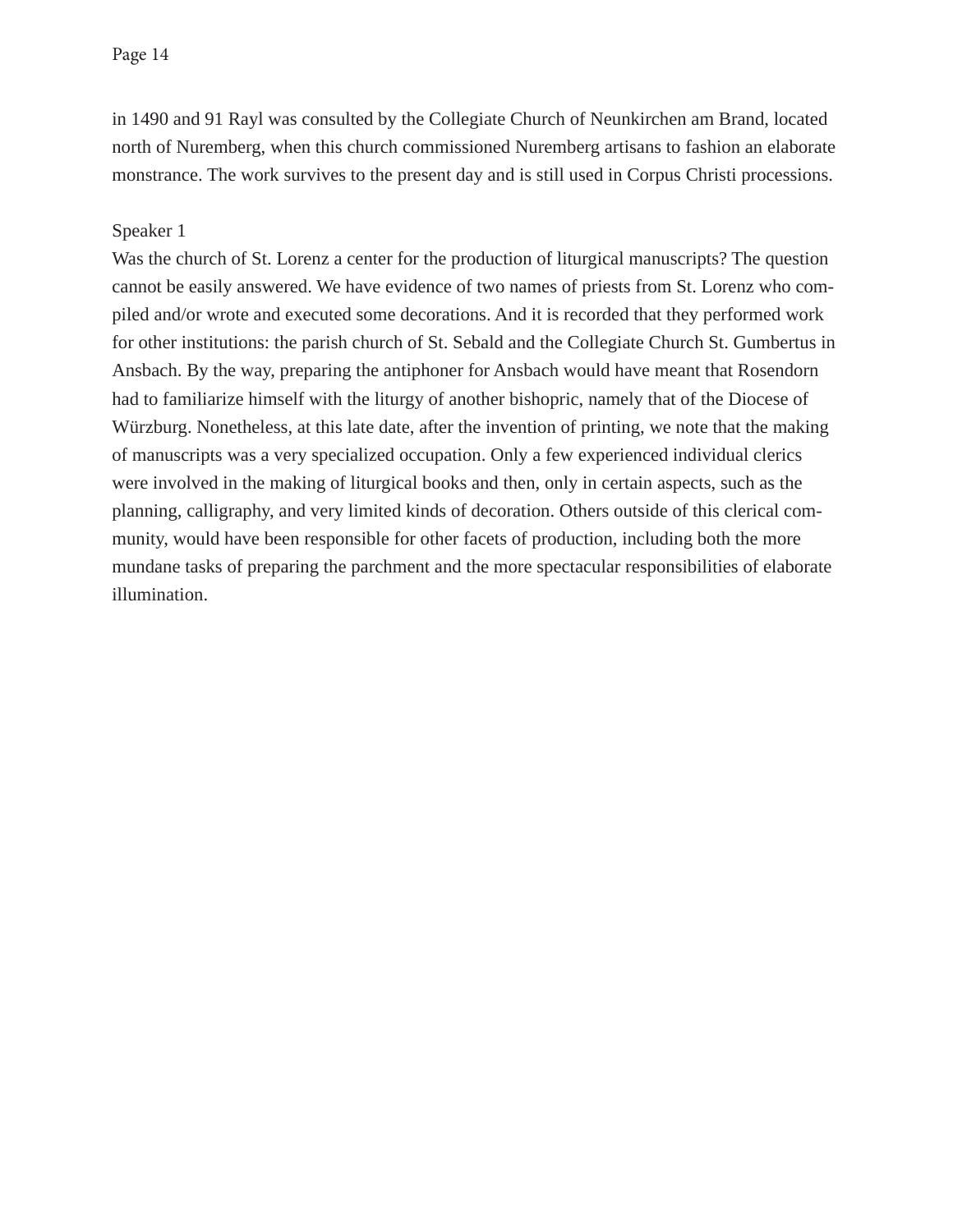## 5. Anton Kress

The second name in both colophons is Anton Kress. The text calls him *plebanus*, literally people's priest. Since 1477, the office of the pastor of the parish of St. Lorenz had been elevated to the level of *probst*, corresponding to the English "provost." In each case the colophon tells, that the volume was completed during the period when Anton Kress was in office, and it has often been assumed that he was responsible at least for commissioning the Geese Book, if not for actually donating it. Perhaps he has been associated with the book more than anyone else because, at some later time in history, his visage rendered in a seventeenth-century copper engraving was pasted into the cover of both volumes of the book.

 Many documents survive that not only bear witness to the family background, personal history, professional life, and the saga of the illness and death of Anton Kress, but also give details about his appearance, character traits, habits, proclivities, and what we might call his donor personality.

 The Kress family was one of approximately forty patrician families of Nuremberg who belonged to the oligarchy that ruled the city, by exclusively occupying the seats in the upper chamber of the City Council. These burghers fashioned themselves as an urban aristocracy. By their own account, membership was determined by bloodlines, and these patricians therefore claimed to allow little social mobility. In 1516, the Nuremberg patrician Christoph Scheurl wrote to the reformer Johann Staupitz describing the political and social structure of the city in the following terms:

#### Speaker 2

"The government of our city and the commonweal rest in the hands of ancient families, people whose ancestors, even back in the earliest days, were also members of the government and ruled the city. Foreigners who have settled here, and common people, have nothing to say, nor ought they to, for all power is of God, and only those may exercise it whom the Creator has endowed with special wisdom. Therefore we admit no one into our Council [...] whose parents and grandparents did not also sit in the Council. It is true that some exceptions are now being made to this rule, and that some newer residents (but they are men of honest birth and distinguished family) have entered the Council. [...] But concerning these things there are no laws: still, they are generally observed [...]" [Gerald Strauss, *Nuremberg in the Sixteenth Century*, New York 1966, 61–62]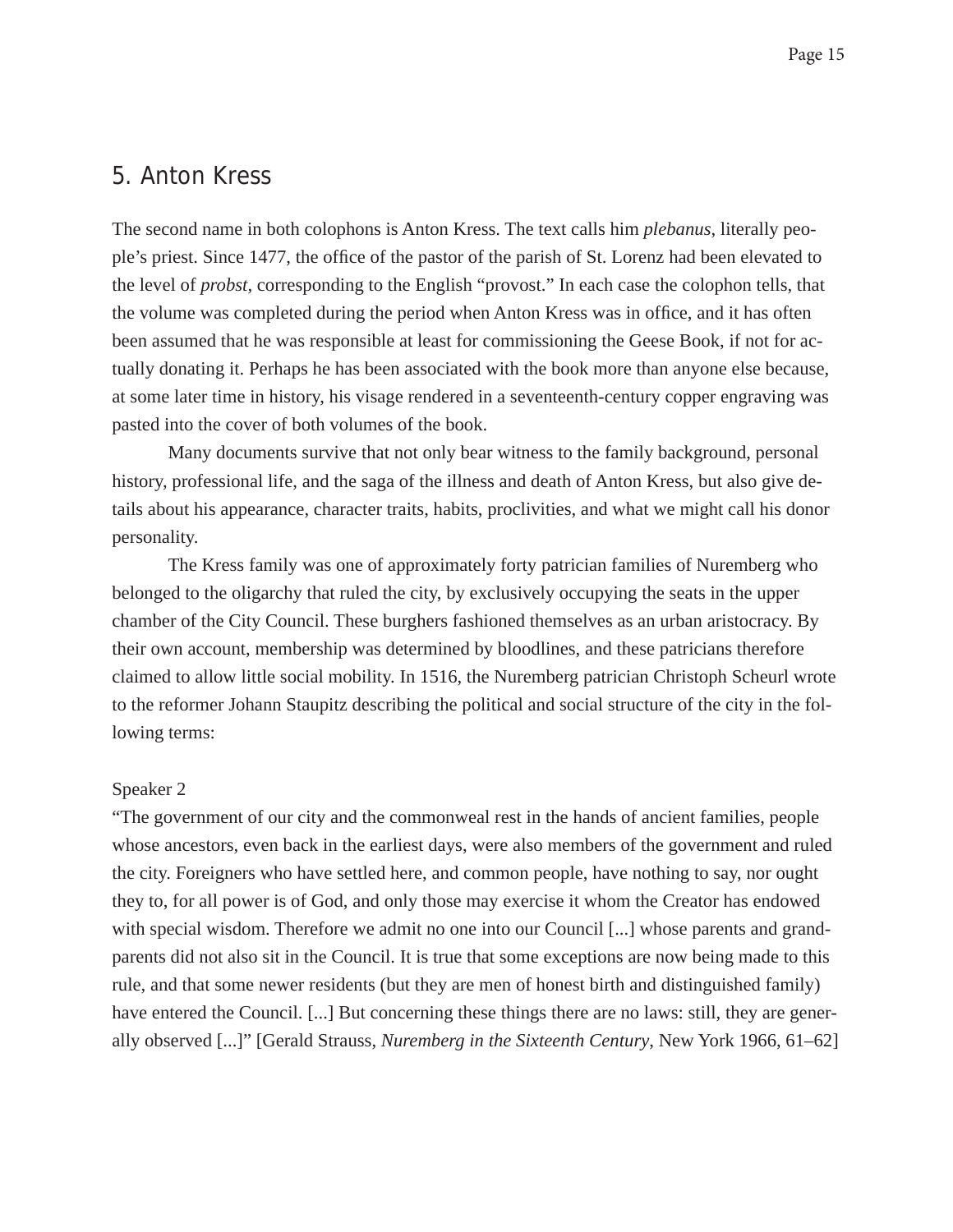### Speaker 1

Scheurl's words demonstrate the importance of a family's deep roots in Nuremberg. Similarly marriage within this elite level was significant. It was expected that the men of this circle would share in government and that they would become public persons, working for the commonweal. One manner in which this could be accomplished was by donating for the public good. One of the most certain ways to assure that communal visibility would endure was to commission what history has subsequently deemed "public art," especially in prominent places.

 The Kress family had met all of the criteria. They could trace their roots back to at least the fourteenth century in Nuremberg. They had consistently married with other patrician families. The mother of Anton Kress was Katharina Löffelholz, likewise from the patrician caste. Both families had established an enduring public presence in the city through their donations. The Löffelholz family had commissioned substantial works, a number of them in the church of St. Sebald. Identifiable through the coat of arms displaying a lamb, many of these objects from the fifteenth century can still be seen in and near the west choir of the church, where the family was buried. For example: The remnants of an altarpiece dedicated to Saint Catherine including the dramatic carved figures exhibiting her martyrdom; a painted epitaph showing Christ Being Crowned with Thorns, another with the Flagellation of Christ, and yet another with the Annunciation. In the parish of St. Lorenz, the Epitaph for Johannes Löffelholz painted by Hans Traut in 1504 commands attention.

#### Speaker 2

The coat of arms of the Kress family was likewise easy to find in Nuremberg. In fact, it still is. In 1412, Anton Kress's great uncle and aunt, Hilpolt Kress and his wife Ottilia, commissioned a double chapel dedicated to Saint Leonhard at the Augustinian Monastery. When the chapel was dismantled in the mid 19<sup>th</sup> century, the oriel was reconstructed as part of the then new German National Museum. The church of St. Sebald once displayed many Kress arms on furnishings. Hewn into the corbel on one of the north nave piers in St. Sebald, the family escutcheon still marks the figure of St. Matthias as a donation of the Kress family.

 The main city residence of the Kress family overlooked the Nuremberg Obstmarkt or fruit market. Today a figure showing Anton's brother Christoph, clad in full armor emblazoned with the Kress arms adorns the building at this location and surveys the space below–today occupied by parked cars. This figure, dating from the time of the extension of the Nuremberg city hall in 1889 was commissioned by August Essenwein, designed by Friedrich Wanderer, and executed by Georg Leistner. The figure is reminiscent of the family's patron saint, the armor-clad knight,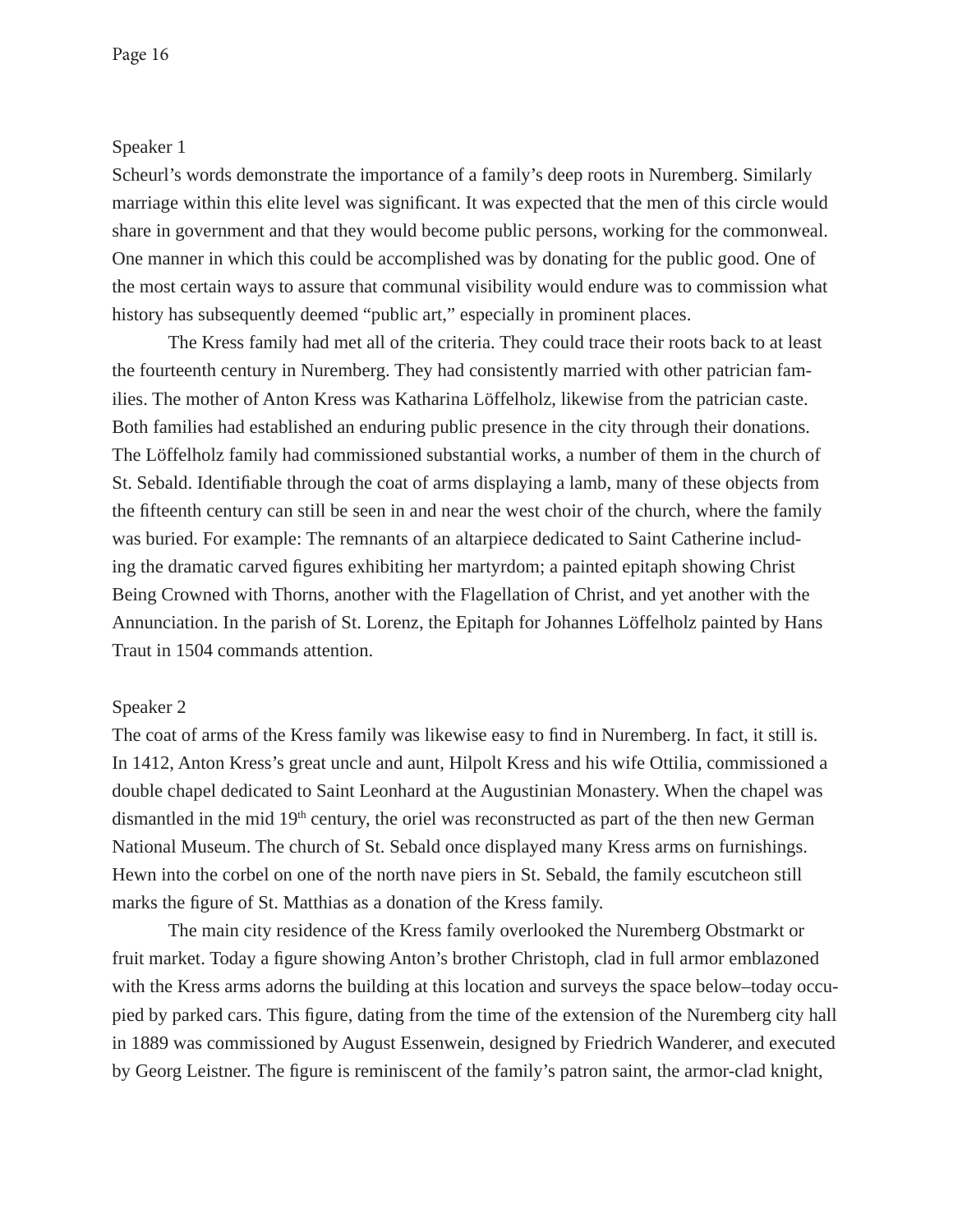who wields a sword as his weapon and attribute, the same object that appears on the family's coat of arms and serves as its identifying logo.

#### Speaker 1

Saint George reigned as the dedicatory saint over the church most associated with the Kress family. It is located outside of Nuremberg at Kraftshof, where, like many of the self-styled urban aristocracy, the Kress family maintained residency in a small castle. For a time, the family also owned the hunting lodge at nearby Neunhof. The foundations of the current structure are believed to date back to a building erected by Hans Kress in 1480.

Located on the flat and fertile herb and vegetable-producing area outside of Nuremberg, this fortified village church still dominates the countryside. Since the  $14<sup>th</sup>$  century, Kraftshof pledged loyalty to Nuremberg and accepted troops from the imperial city at times when Nuremberg was threatened militarily. Destroyed during World War II and rebuilt with funds from the Samuel H. Kress foundation, the church still preserves many of the furnishings donated by the family during the late Middle Ages. After establishing their country residence there at the beginning of the fifteenth century, the Kresses soon took over the trusteeship for the church on behalf of the Nuremberg City Council. Various members of the Kress family invested substantial sums in order to establish their feudal presence here visually. The family made this small church into a worthy edifice with furnishings comparable to those of the two large Nuremberg parishes, they emblazoned these objects with Kress arms, and they used the church and surrounding churchyard as their last resting place. In 1665 Marx Christoph Kress transcribed documents and compiled a family chronicle, which still exist in handwritten form. Although, as the historian Gerhard Hirschmann has demonstrated, the family's attempts to claim a presence here in the early fourteenth century may be based more on myth than on history, the transcriptions of 15th and 16th-century sources are valuable. In his dissertation from 1909, the art historian Fritz Traugott Schulz cites another manuscript compiled by Marx Christoph Kress. This one, from 1676, contained a copy of the inventory set down by the sister-in-law of Anton Kress, Helena Tucher Kress. Together these copies of documents attest to the quality and quantity of the furnishings once present: twenty-three chasubles, pluvials, monstrances, chalices, and other *vasa sacra*, corporals, corporal burses, altar cloths, bells, candelabra, thuribles, images–including panel paintings and altarpieces, as well as liturgical manuscripts–six missals, an antiphoner, a psalter and a book of vigils.

## Speaker 2

In 1476, Hieronymus Kress and his wife Margareta Grundherr had donated the altar dedicated to Saint Leonhard as well as many luxurious vestments, a small figure of Mary for a monstrance,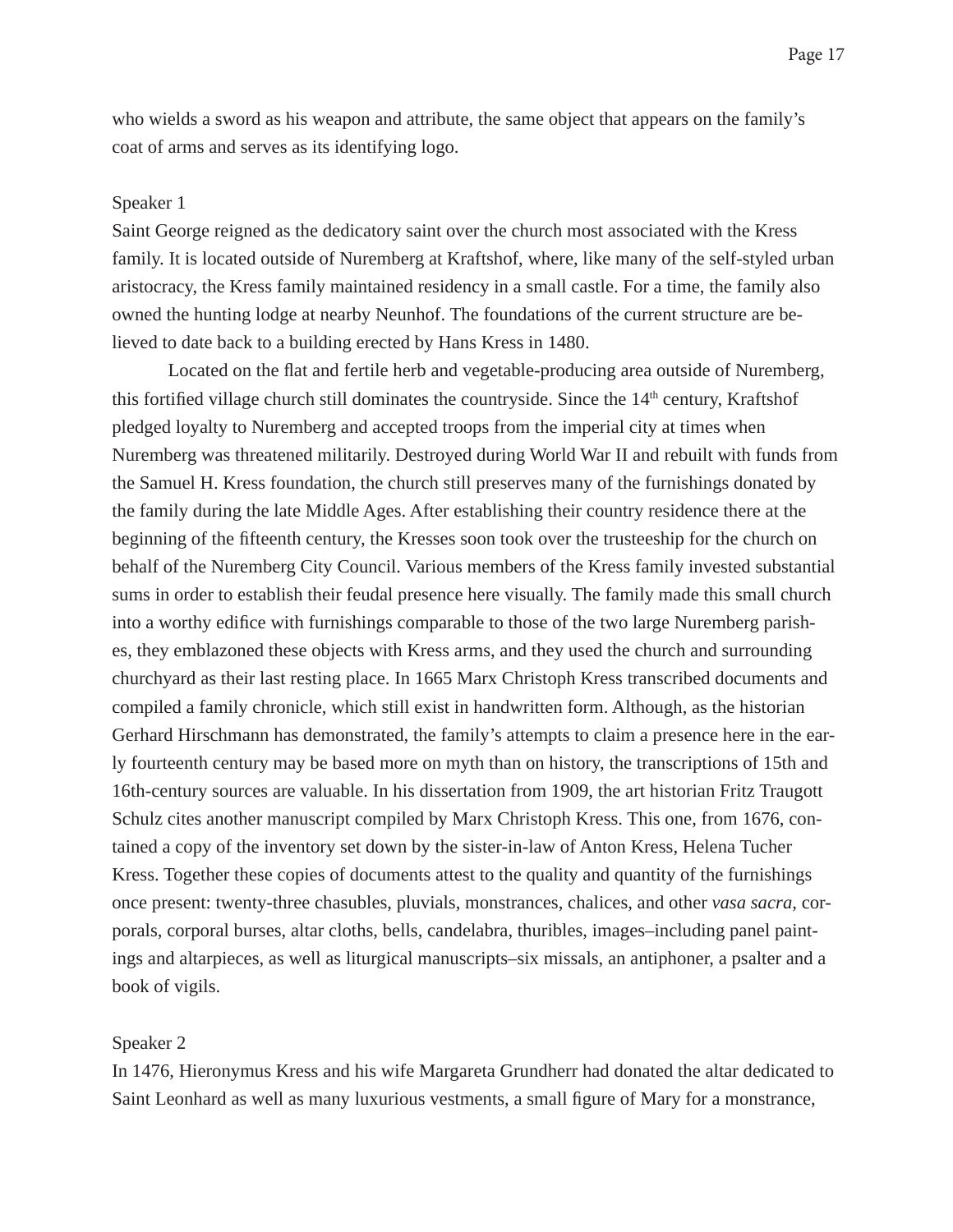as well as stained glass windows. In 1492 Lorenz Kress stipulated that the executors of his will should have a retable made for the main altar. The parents of Anton Kress, Anton senior and Katharina Löffelholz Kress, likewise donated an altarpiece and incorporated images of themselves as donors as well as figures of their sons: Anton II, Georg, and Christoph together with his wife Helena. At the time of the death of Anton's mother Katharina in 1505, a pupil of Albrecht Dürer was commissioned to paint an epitaph showing the Meeting of Joachim and Anne at the Golden Gate. The scene was based on a woodcut showing this subject executed by Dürer a year earlier. The epitaph displays images of thirteen family members.

 Anton's famous younger brother Christoph served as captain of the Nuremberg forces and as a diplomat for the city of Nuremberg. Five years before Christoph's death in 1535, the German emperor elevated him and the Kress family to the status of nobility. His impressive tomb monument, displaying his full-figure effigy as knight in armor, dominates the interior of the church in Kraftshof.

## Speaker 1

We thus are left with many visual remembrances and vestiges of the complex donational environment of the family into which Anton Kress was born. He himself is better documented through material objects and written sources than any other individual of his family. The wealth of written material has yet to be analyzed by historians. Among the documents is a horoscope showing the position of the constellations at the time of his birth, which was interpreted to show his disposition and as a portent of his later success. Highly unusual for the time, a biography was written and published just two years after his death. In addition to this Latin booklet authored by Christoph Scheurl and printed by Friedrich Peypus, two sixteenth-century German versions of the text have come down to us in handwritten form.

#### Speaker 2

Scheurl's *vita* begins with the birth of Anton Kress in 1478. Scheurl shows him as a bright child who could learn easily and was predestined to become a priest. Indeed other school children are said to have called him a "little pastor." Thus Scheurl narratizes his childhood to foreshadow the surprising turn that Anton's life took, when, at the behest of his home town and parish, he was ordained and returned to Nuremberg.

 As did many sons of well-to-do Nuremberg patrician families, Anton attended a number of universities. Beginning his studies at sixteen, he matriculated at Ingolstadt, the university closest to Nuremberg, where he took up rhetoric and jurisprudence. His *vita* stresses that he was among the many high-born students of Sixtus Tucher, who taught in Ingolstadt before assuming the office of provost at St. Lorenz in Nuremberg. Another native of Nuremberg, Gabriel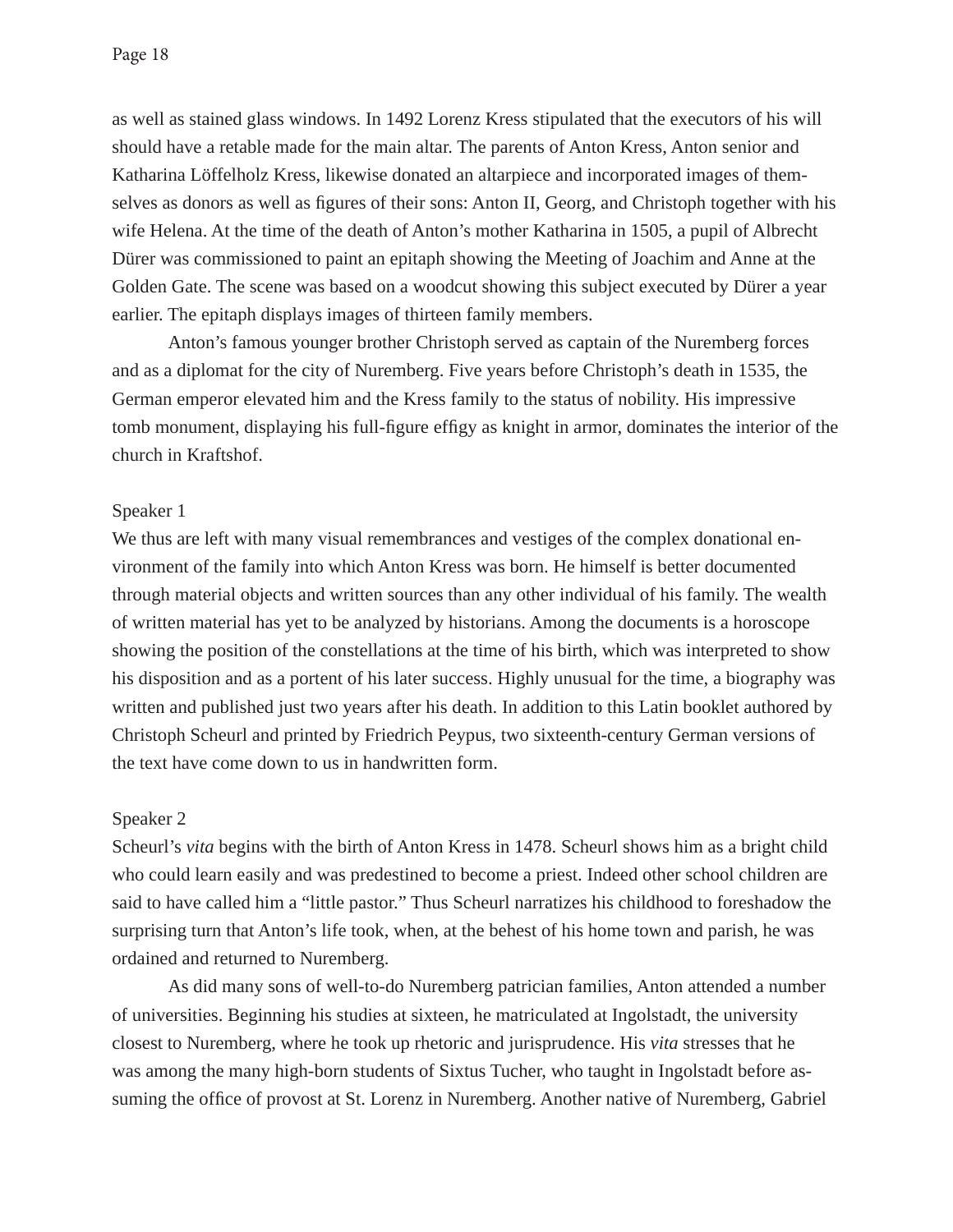Paumgärtner, was likewise professor there. Subsequently Anton Kress moved on to Italian universities. His wish to study with the famous professor Giason del Maino, led him to Pavia. Anton's detailed accounting of his expenses as a student in Pavia has survived.

 In Italy he began to correspond with many friends and acquaintances. Letters that he kept among his possessions, are today conserved in the Kress Archives. They include missives from Sixtus Tucher, messages from Erasmus Topler, who was provost of St. Sebald, correspondence with Hieronymus Ebner, with whom Anton maintained a lifelong friendship and mutual support system, letters from the famous humanist Willibald Pirckheimer, a distant relative of Anton; and a written exchange with Conrad Nützel.

When Pavia was threatened by military conflict and plague, Anton moved on to the university of Padua, another prestigious institution known for its law faculty. After the dangers had passed he returned to Pavia. By 1503, Anton Kress was apparently planning to complete his studies and go to Vienna, the political center of the Holy Roman Empire. Kress wished to practice law and perhaps also dreamt of assuming a position as professor.

#### Speaker 1

On 1 September 1503, Sixtus Tucher wrote to Kress, informing him of his decision to resign his post as provost of St. Lorenz and ask the city council to find a replacement. In his letter, he warns Kress about the physical and mental strains of the job, and, initially, discourages his former student from seeking the position.

 Later, however, Sixtus Tucher joins Erasmus Toper in giving Anton Kress encouragement. They advise him to go to the University of Siena, where he can graduate quickly. Following their recommendations, Kress matriculated at Siena and only a short time later, in November, was awarded a doctorate in canonical and civil law. His diploma is still among the papers in the Kress Archives.

 According to the *vita* it was Hieronymus Ebner, by now an alderman in the upper chamber of the city council, who convinced the other members to elect Anton Kress as provost of St. Lorenz. At the time, Anton Kress was only twenty-six years old.

 A prerequisite to assuming the position as pastor of this important parish, was of course ordination as priest. Johannes Polraus, a cleric and general counsel for the city of Nuremberg, was sent to Rome to facilitate the matter. Kress also benefited from the support of Caspar Wirt, the papal solicitor, proto notary, and resident representative of Nuremberg at the Vatican. As a result, Pope Julius II decided to issue a dispensation allowing Anton Kress to receive the first four levels of ordination within one week, in November of 1503. For this dispensation, Kress agreed to pay a substantial annual pension of seventy-five gilders to cardinal Giovanni Antonio Sangiorgio, who was at the time bishop of Frascati. In January of 1504, the pope decreed that the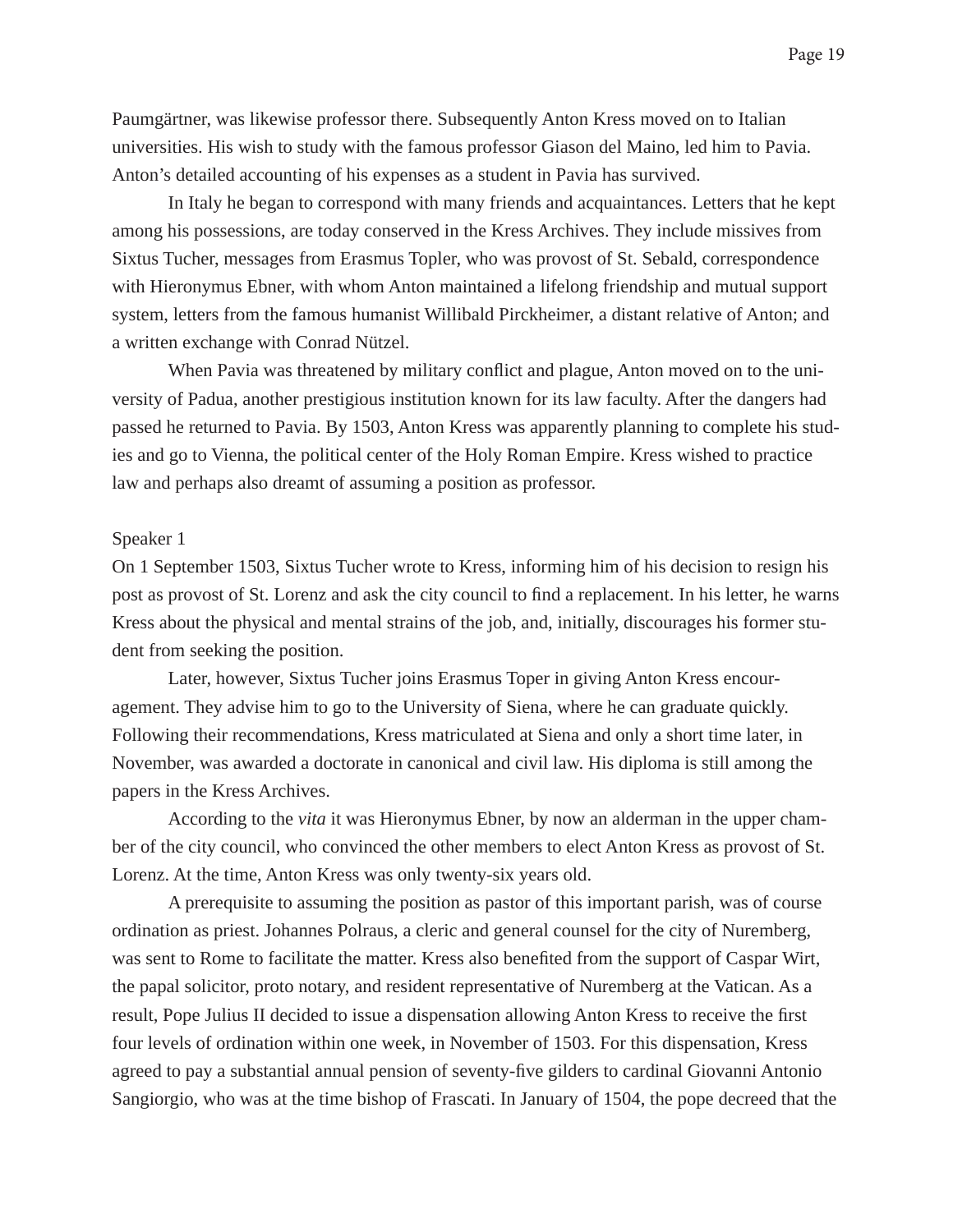position of provost be bestowed on Kress. The higher levels of ordination followed in February in Rome: He was ordained deacon in St. Peter's Basilica and priest in St. Pantaleo [Chiesa di San Pantaleo]. Anton Kress assumed the office of provost in April. Thus we see that those with power and influence in Nuremberg wanted to assure that the office was held by one of their own patrician caste, that he was a person with education in canon and civil law, and a man with international connections, all of which enabled him to act as a diplomat and especially as an ambassador representing the interests of the Nuremberg oligarchy before the pope and the papal curia.

#### Speaker 2

Upon taking office, Kress was praised for his fairness, his personal neutrality in decision making, his engagement in social causes, and his sympathy for those who were not as well off as he. At least this is the picture painted in Scheurl's *vita*. The other personal characteristics include Kress's modesty, moderation, and his refusal to indulge in consumer luxuries. We read, for example, that he ate whatever was set before him and that he drank wine mixed with water. Other sources show his meticulousness in keeping books and records. An account book survives from the rectory, in which expenses for food, fuel, and small repairs are documented, as well as income generated from various sources. Anton Kress had to approve when the accounts were balanced once a year.

 In the *vita*, Scheurl extols Anton Kress's love of the arts and especially his admiration for Albrecht Dürer. In fact the *vita* has come to be valued as an important source on Dürer's life as well, since it provides information recorded nowhere else. Scheurl claims that Dürer had wished to apprentice himself to Martin Schongauer. These plans were aborted when Dürer learned of Schongauer's death. The list of items in Anton Kress's library shows that he owned a printed passion series by Dürer.

One of his first endeavors as donor must have been a modest remodeling of the St. Lorenz rectory. When in the nineteenth century Alexander Heideloff rebuilt the premises, he recorded the appearance of a door with flanking Kress and Löffelholz arms and a chiseled date of 1504.

 The duties of Anton Kress included overseeing and facilitating the donations of others. For example, between 1511 and 1513, he was able to negotiate an indulgence for the St. Anne Chapel donated by the textile merchants, Kunz and Barbara Horn. The chapel and charnel house on the eastern edge of the churchyard was lavishly furnished by this extremely wealthy couple. Although not occupying a place within the upper crust of patrician Nuremberg society, the Horns were striving to place themselves on the city map by way of donating important and ostentatious public works. Windows in the chapel, today in Coburg, were executed by the Hirsvogel workshop. The colorfully festive altarpiece commissioned of the painter Wolf Traut is today in Munich, and known as the Artelshofen Atlarpiece due to its location following the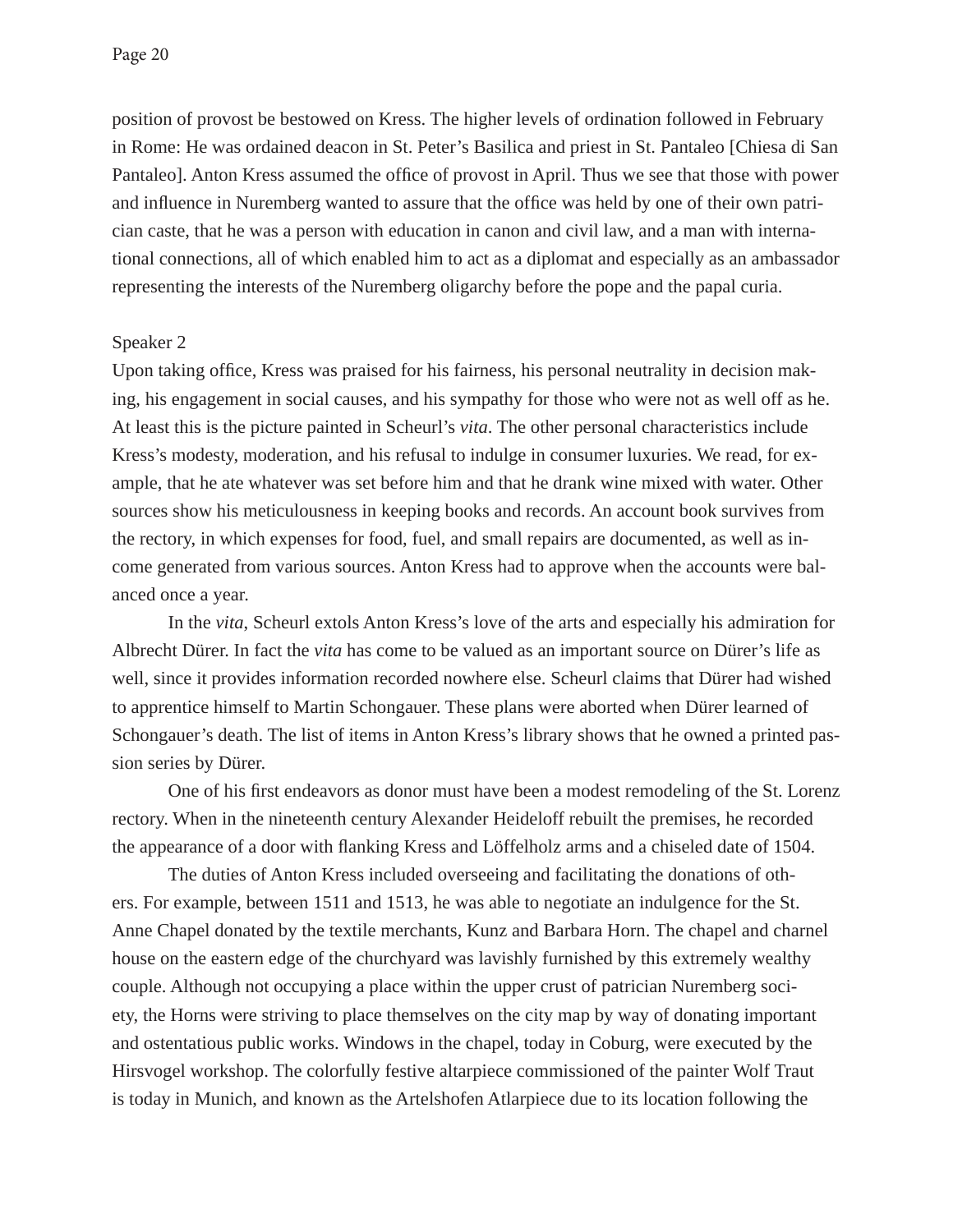Reformation. Thanks to the efforts of Anton Kress, all who entered the chapel could receive the same indulgence as those who visited the stations in Rome. Thus many were aided: the faithful of Nuremberg did not need to undertake a perilous trip to Rome, the donors were rewarded with many more prayers for their souls since more visitors were enticed into the small edifice, and the parish benefited from the income that was left in the collection box.

 Documents also show that Anton Kress put up the money for a well near the St. Anne Chapel, when the Horns refused to pay the necessary sixty-six gilders, one pound and fourteen pfennig. This was a substantial sum for the provost, whose salary was two hundred guilders per year. He likewise saw to it that holy water was brought from Rome and mixed with the water in the well.

#### Speaker 1

Anton Kress's donor personality crystallized around his office as provost and pastor of St. Lorenz. Scheurl lists Saint Paul first among Anton Kress's favorite saints. The idea to work Saint Paul into the already complete cycle of apostles that 130 years earlier had been mounted high on the nave piers was quite ingenious. The twelve figures, which included Matthias, the apostle named in Acts as the replacement for Judas, had watched over the parishioners since the fourteenth century. Kress, however, decided to commission a sculpture of Saint Paul—the other individual who was frequently depicted as the replacement for Judas. This makes Saint Paul the thirteenth apostle in St. Lorenz.

The figure sculpted by a "Master Veit," perhaps Veit Leinberger, was mounted on a pier in the choir. This figure stood out among the others: Its style is quite different from those of the  $14<sup>th</sup>$  century that give a somewhat ethereal dematerialized impression, as if no anatomy were present beneath the abstract drapery folds. Saint Paul's physiognomy and receding hairline are distinctive. With his left hand he steadies a long sword, his attribute and the instrument of his martyrdom. A sword was also the object that graced the Kress escutcheon. With his right forearm the saint presses a book against his body – the binding of which resembles many that were made at the beginning of the sixteenth century. Saint Paul does not face the center aisle, like the other apostles. He faces the east end of the church, thus addressing the figure of Christ who appears closest to him on the next pier. Further, unlike the other figures, Saint Paul marked a specific place beneath. According to one of the donation documents, the figure was installed over the seat of the provost in the choir stall. Thus it underscored the importance of that office.

 Documents that survived into the twentieth century recorded the elaborateness of this donation. To provide a backdrop similar to those against which the other apostles were set, Kress commissioned an illusionistic painting suggesting a tapestry, hanging behind the figure as a kind of cloth of honor. Originally a curtain was suspended from a rod above, thus the figure could be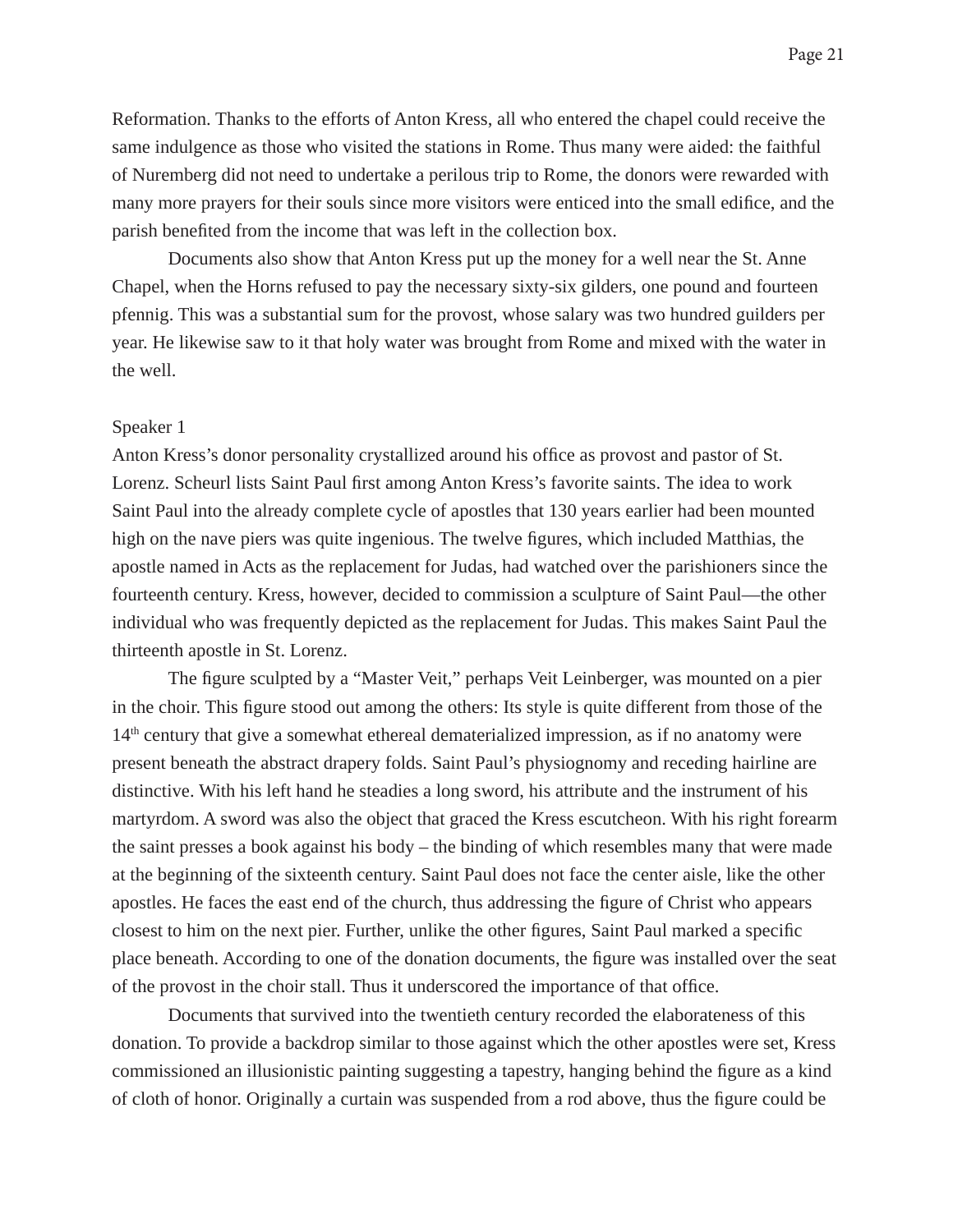covered for protection and conservation, and also dramatically veiled and unveiled during particular days and seasons. A representation of the interior of the church of St. Lorenz painted by Georg Christoph Wilder in 1831 substantiates the presence of these rods bent into the shape of a horse shoe from which a curtain could be suspended. In the painting, the rod remains over the figure of Saint Peter.

Other elements bind the figure directly to the lasting memory of its donor Anton Kress. On the underside of the baldachin, which was replaced by a copy after World War II, the Kress shield with the sword is visible. The baldachin holds a small lindenwood figure of Anton's patron Saint Anthony, surrounded by all his attributes. He holds his tau-shaped cane and a bell, both used by the saint to ward off demons, and he is accompanied by a swine, the symbol of the temptation to lust.

Cleverly this project called many hierarchies to the minds of those who saw the figures and experienced them as co-inhabitants of the same space. According to the records of the decisions that have come down to us, the interior of the building was reserved for the donations and memorials of the patrician caste–or at least those outside of this caste had to be granted special permission. The wealthy textile monopolist Kunz Horn invested large sums to establish his donation complex outside the church, after he was not allowed a space inside. The space of the choir, occupied by the clergy who sat in the stationary choir stalls, was ranked higher than that of the nave, which was open to the lay folk, most of whom had no permanent places, but came, stood for a while, and then left again. The choir stalls provided ranked and ordered seating. The apostles had been subjected historically to a hierarchical ordering, with Saints Peter and Paul leading as the "princes" of the apostles. Thus with so many overlays of implicit hegemonic indicators, Anton Kress could quite subtly and modestly mark his place within the hierarchy. Carved in stone, the sculpture expressed the notion that it had always already been there, and it succeeded in maintaining its hegemony over the longue durée of five hundred years.

#### Speaker 2

Over the centuries the Geese Book too had come to be associated primarily with Anton Kress. However, no documentation exists that connects it to him in a direct cause and effect relationship. Certainly if it had been a donation for which he personally provided the funding we would expect to find records among his papers and even more we would imagine that this object would have elicited the admiration of Christoph Scheurl, since it was costlier than the donations he mentioned in the *vita*. We can thus claim with certainty that this expensive and time-consuming project was undertaken with communal funds. What is more, in all likelihood the notion to undertake such a project and its initial planning probably originated while Sixtus Tucher was still in office. The actual production, however, must have commenced around the time that Kress took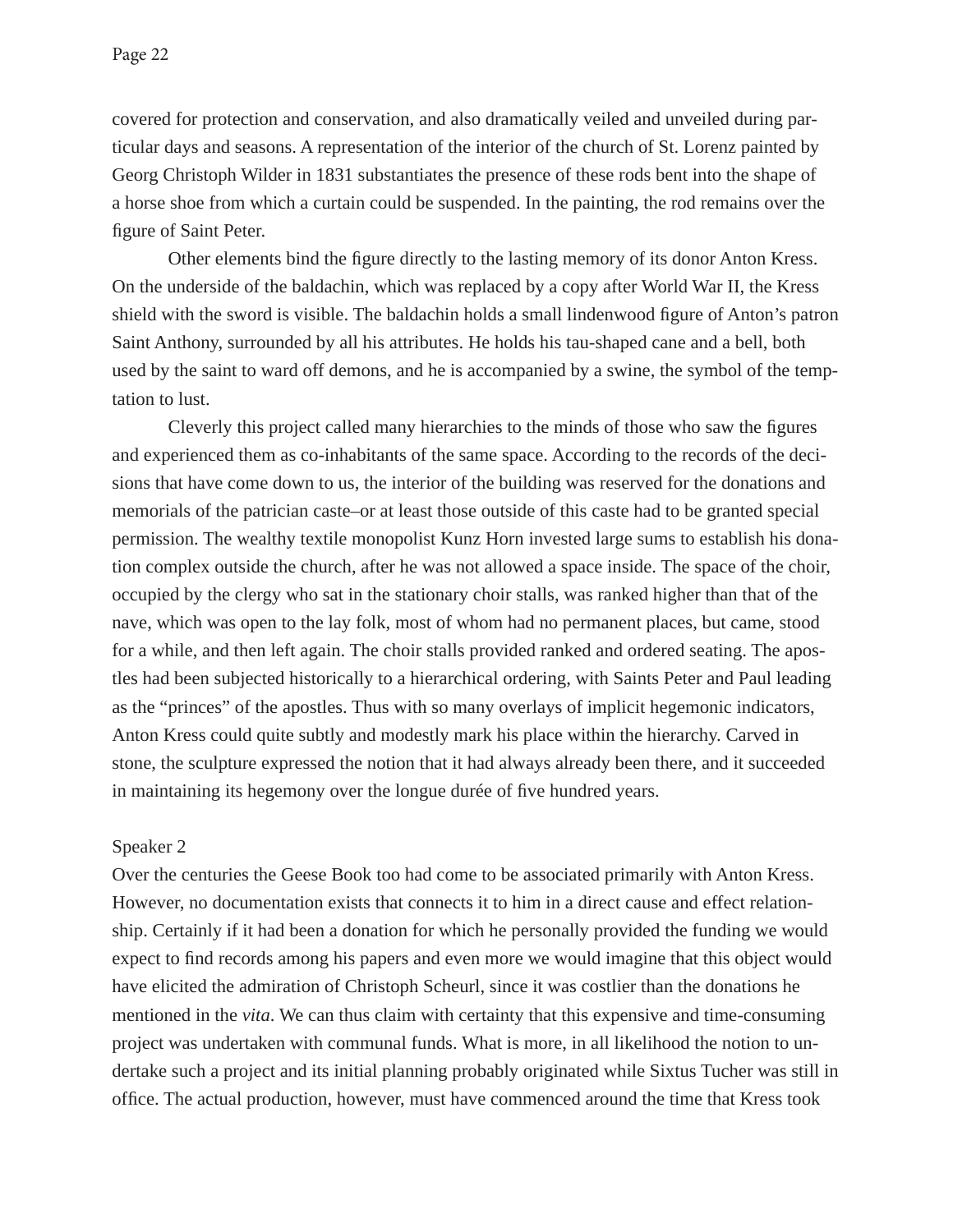up the post. Since the colophons tell us that the second volume was completed three years after the first, we might assume that a period of similar length was needed to produce the first volume. This would set the commencement of the project back at least as far as 1504 and possibly during the time of Anton's predecessor.

Certainly the project accompanied Kress during most of his time in office, and he must have overseen its progress and given ongoing advice. Anton Kress's support of the St. Lorenz School demonstrates his love of liturgy and music. As a so-called Latin school this preparatory school for boys served not only the patrician sons who, like Anton Kress himself, wished to go on to attain a university education in the letters, but also those who wanted to become priests, and at least some who later took up positions of leadership in family businesses. During their school days the boys attended classes in Latin grammar, liturgical chant, and music theory. In 1510 Anton Kress called the famous Johannes Cochleaus to the St. Lorenz school. Letters from Cochleaus are among the papers left by Anton Kress, today in the Kress Archives.

## Speaker 1

The now famous missal that Anton Kress commissioned stands as the most tangible evidence of his love of liturgy and the arts. Certainly when he commissioned it around 1513 he perceived it as a companion piece to the two-volume gradual, and with this function in mind he stipulated in his testament that it should be passed on to his successor.

 This elaborately illuminated missal was intended to be used by the provost to celebrate mass on high feast days. The colophon that credits Anton Kress as donor reads:

## Speaker 2

Anno salutis christiane quingentesimo decimo terio supra millesimum Antonius Kress, juris utriusque doctor, ecclesie sancti Laurentii Nurenberge prepositus, hunc librum pro decore cultus divini et ad laude dei, beatissime virginis Marie atque beati Laurentii, martyris, prefate ecclesie contulit.

In the year of our Christian salvation 1513, Anton Kress, doctor of civil and canon law, provost of the church of St. Lorenz in Nuremberg, has left this for the embellishment of divine services and to the praise of God, the blessed virgin Mary and the blessed martyr Lawrence.

#### Speaker 1

In another colophon, Jakob Elsner takes credit for the illuminations: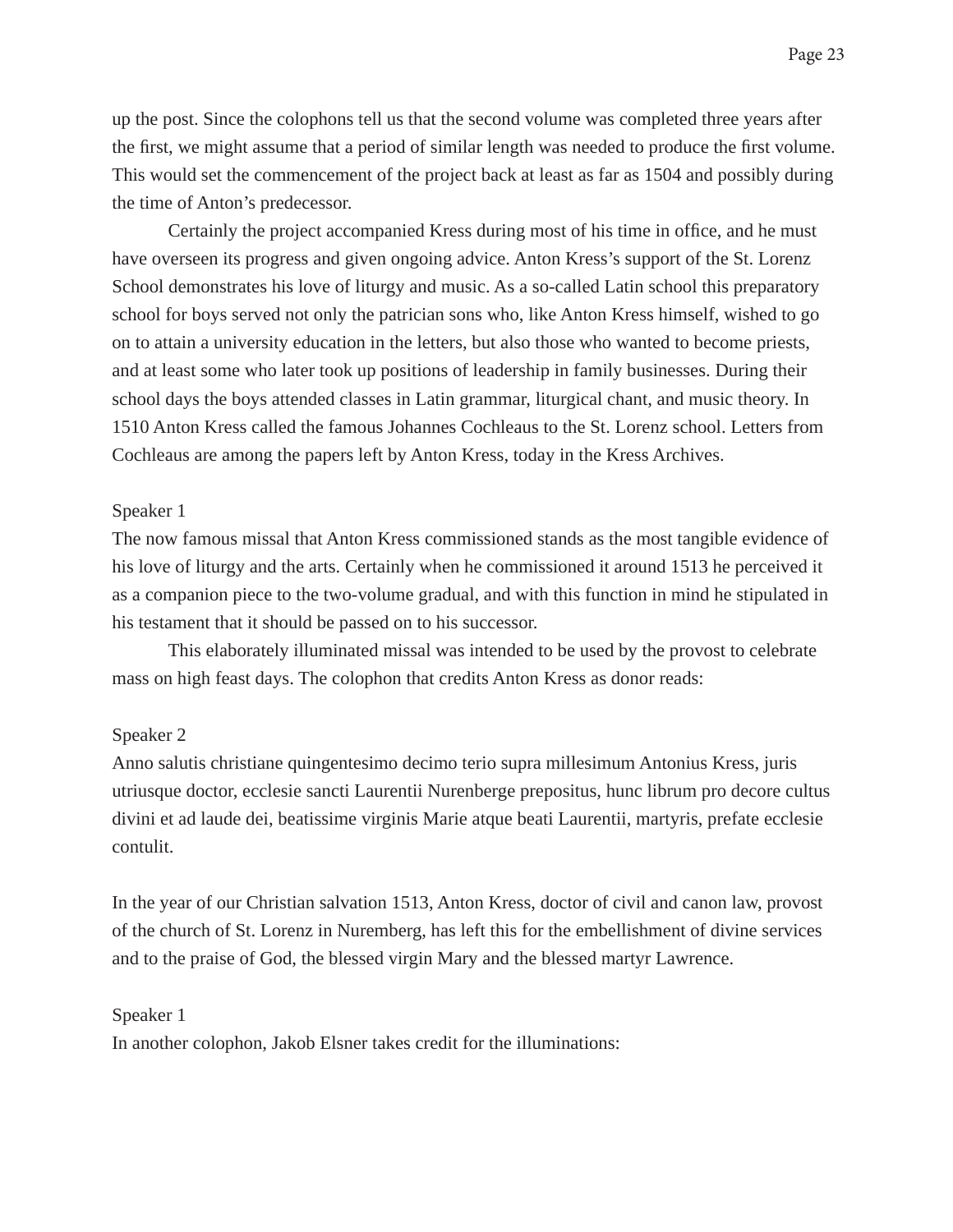Speaker 2

Iacobuvs Elsner civis nvrrenbergensis hvnc librvm illvminavit anno domini 1513.

Jacob Elsner, citizen of Nuremberg, illuminated this book in the year of our Lord 1513.

#### Speaker 1

Elsner fashioned one foliate initial in gold on red ground and two more elaborate foliate initials containing floral motifs. He painted an image of the Angus Dei as a *bas de page* in the mass canon. And he marked the mass formulas for five important holidays in the church calendar with historiated initials, in other words, with beginning letters that contain scenes or *historiae*. A particularly luxurious double-page spread introduces the mass canon itself. On the verso a conventional but subtly rendered image of the crucified Christ flanked by the Virgin and Saint John set within a vast landscape is framed by figures and objects rendered with a fascination for close-up detail that is prevalent in Flemish manuscript painting. Here, as if coming alive and occupying another dimension, the strewn flowers and angels exhibiting the instruments of the Passion transgress the boundaries of the scene within. As was common, the crucifixion group is paralleled on the facing recto by a depiction of the story of Abraham about to sacrifice his son Isaac. This narrative from the Hebrew bible was long considered as a typology or prefiguration of Christ's sacrifice on the cross. The large historiated initial forms the T of the *Te igitur* with which the mass canon begins. An unusual element that connects the miniature to the donor's family is the instrument that Abraham holds ready, exactly parallel to the cross beam of the T, as the angel on the opposite side grasps its tip to in order prevent the sacrifice and save Isaac. Although a sword occurs in other representations of this scene, the most common iconography places a knife or a dagger in Abraham's hand. Here the sword provides a clever self-referential motif alluding to the heraldic device on the Kress arms. In fact, in the lower border two colorful hybrid creatures hold the family's escutcheon showing the sword. Above the gold inscription on the plaque announces the donor: [Antonius Kres ivris vtrivsq[ue] doctor anno salvtis. 1513] Anton Kress, doctor of both civil and canon law, in the year of our salvation 1513.

## Speaker 2

The two pages that command the most attention within the manuscript provide a kind of epitaph in the form of a devotional diptych. In this extremely self-conscious pair of miniatures, Anton Kress shows himself using his book. The binding of the missal that rests open on a large, green, tasseled cushion atop the pre dieu at which he kneels strongly resembles that of the book itself with its red velvet fabric and gilt mounts. Although the beholder is privy to a three-quarter view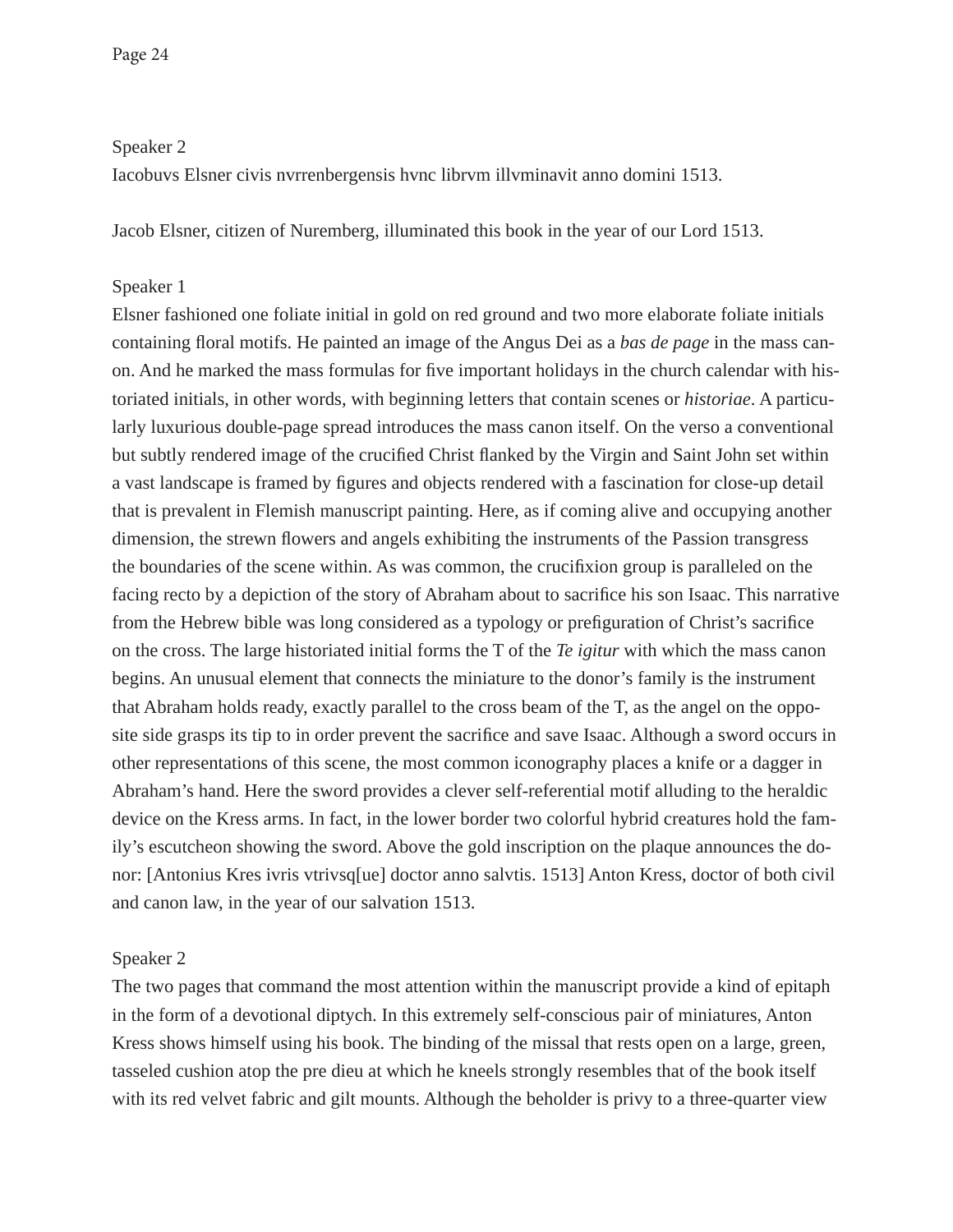of all the figures, Anton Kress is shown raising his head and sustaining a line of vision in such a way as to suggest that he is addressing the persons of the Trinity who are depicted enthroned on the juxtaposed verso. When saying or singing mass from the book, Kress effected the transformation of the eucharistic bread and wine into the body and blood of Christ – the godhead made flesh. Perhaps for this reason the Trinity is represented in this unusual manner of the so-called synthronoi in which all three persons of the Trinity are depicted as human and seated next to one another on a broad throne. Indeed Christ who sits on the right hand of the Father, as suggested in several biblical passages, exhibits the nail prints in his hands and feet.

 The visual strategy of showing the donated book open and in use by a devotee, usually the donor, and the focus of the object of devotion shown as if it were a vision or an unfolding narrative likewise occurs in other manuscripts. One example can be seen in the Brussels book of hours commissioned by the Duc de Berry, in which the Virgin and Child enthroned appear before the duke as he kneels in devotion, using his book of hours. Another is found in the book of hours of Marshall Boucicaut in which the Virgin appears to Boucicaut and his wife. Perhaps the most famous parallel example is that in the book of hours of Mary of Burgundy, which shows Mary seated at an open window, looking in on a scene set in a church as she reads in her book.

 The body language of the three persons of the Trinity in the Kress Missal is highly suggestive. They are about to raise their hands in blessing, but the manner in which they exchange glances implies some hesitation, uncertainty, or debate. A small plaque lettered in gold, held by a putto who appears in the direct line of vision between Kress and the godhead may offer some interpretive clues. It is lettered with the words of Psalm 24, 7: Delicta iuventutis mee et ignorancias ne memineris domine (Lord, remember not the sins of my youth and my transgressions). In the *vita*, Scheurl discusses the details of this representation and quotes the words from the plaque. He reads the words as those that Anton addresses to the Trinity, and also perceives the entire donation as one intended for the godhead. The triune God is thus shown in the act of judging the donor.

 Another passage in the *vita* casts the words of the plaque in a slightly different light: Scheurl claims that Anton Kress never sought the company of evil women—except of course very seldom in his youth. Could it be that the remark was meant as a tantalizing bit of gossip to describe an earlier lifestyle from Anton's student days prior to his sudden decision to seek ordination and vow celibacy as a priest? Since humanists of this era were known for the innuendos they published that were meant only for an insider circle of (male) Latin readers, was Scheurl here inserting a subtle reference meant only for the initiated? Had Kress included this particular Psalm text as a personal autobiographical reference? For whatever reason, Kress did choose this verse as the lasting pious petition for his parchment epitaph. The association of this passage with Anton Kress must have been well known since it was also picked up by the later engraver who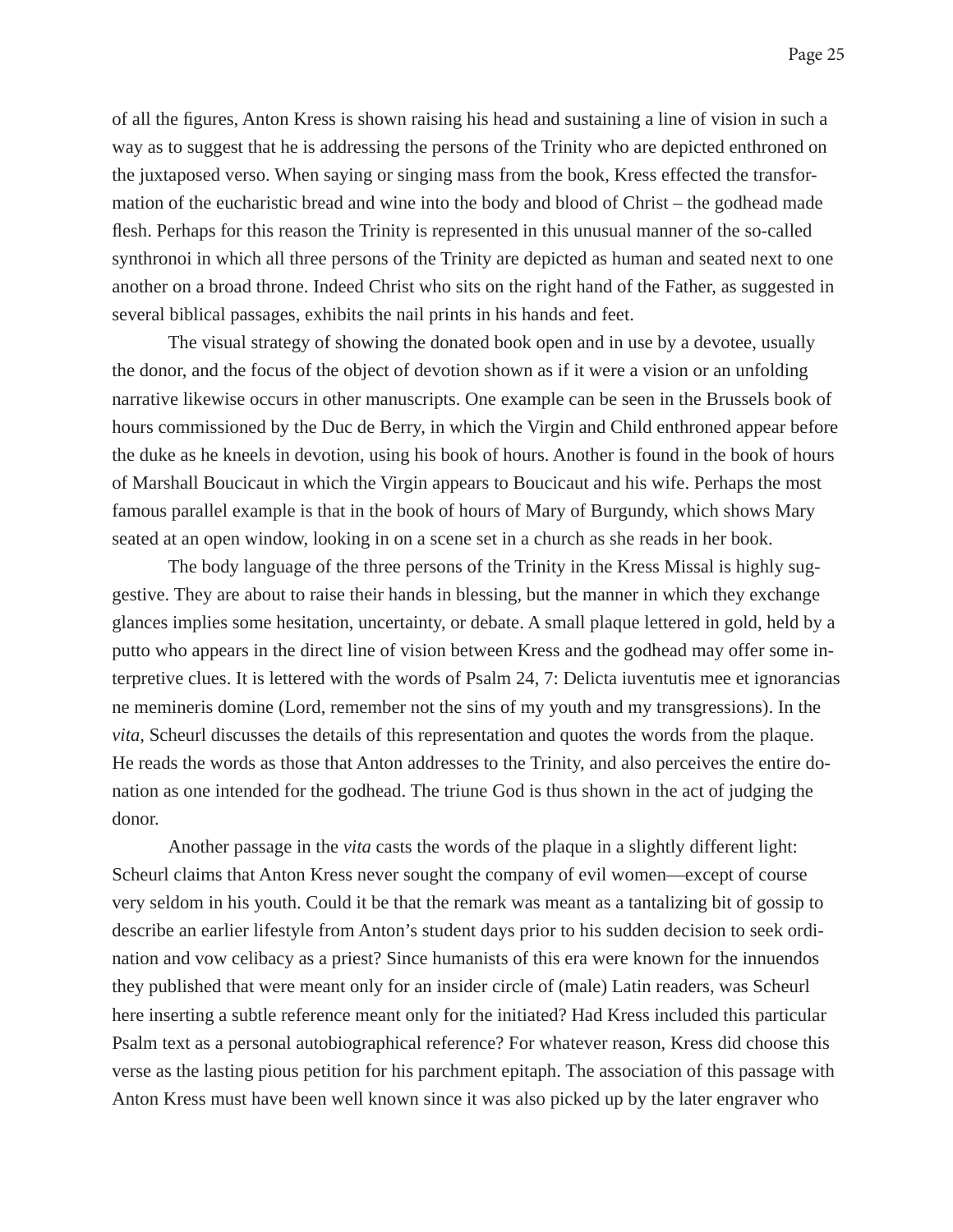fashioned the portrait pasted into the covers of both volumes of the Geese Book. Visible as part of the text in the book that Kress holds open with his fingers are part of the words of the passage: The syllables "delicta juven..." and "meae" are legible.

 The missal, like the donations that Anton Kress undertook in the church interior, underscored his office and his profession. As was common, he included a saint as his special agent or recommender before God. Saint Lawrence, the titular saint of his parish, stands reassuringly behind Anton Kress, the saint's hand raised, commending the priest by touch his shoulder. Family ties, on the other hand, are expressed through the Kress shield and crest encircled in a wreath of laurel held in place by two griffins in the lower border.

#### Speaker 1

The career of Anton Kress lasted but ten years. A lamentation written just after his death survives in handwritten form. As was common during the late Middle Ages, following the tradition of monastic necrologies, the suffering endured at the end of life was juxtaposed with the virtues and good deeds accomplished during life. For Anton Kress we are told that he suffered from fever, headache, that he was weak, and by implication that he had perhaps lost weight and was anemic. In contrast to the monastic necrologies but common for humanistic tracts of the day, the Kress lamentation contains many references to classical literature. First Anton, and then his soul are addressed in the text. Those who stand at his bedside grieving are described in exacting terms as the death drama unfolds: his father, his sister, his sister-in-law Helena Kress, with whom, he maintained a close relationship, and "Bilbolt," the nickname given to Willibald Pirckheimer, with whom he prays the words of the doxology.

#### Speaker 2

On the basis of the lamentation and Scheurl's text, we can assume that Kress was ill for some time. In his last will and testament he made provisions for the completion of donations that had already been initiated as well as for several other projects.

 The Kress Missal itself was incomplete when he died. Since many folios remain blank it is likewise possible that more was intended and that the codex was then finished in a hurry. In his testament, Anton Kress stipulated, "Also I will that my parchment missal, which I had written, shall remain at St. Lorenz, and for this purpose I bequeath fifty guilders so that it can be fitted with mountings."

 The account book of the executors of Anton Kress's will provides detailed information about the work they commissioned or remunerated. On 31 January 1514 the sum of 1 guilder, 2 pounds, and 23 pfennig was paid to an unnamed artisan who had made a container, so that the book "would not be damaged easily." About three weeks later, on February 24, the illuminator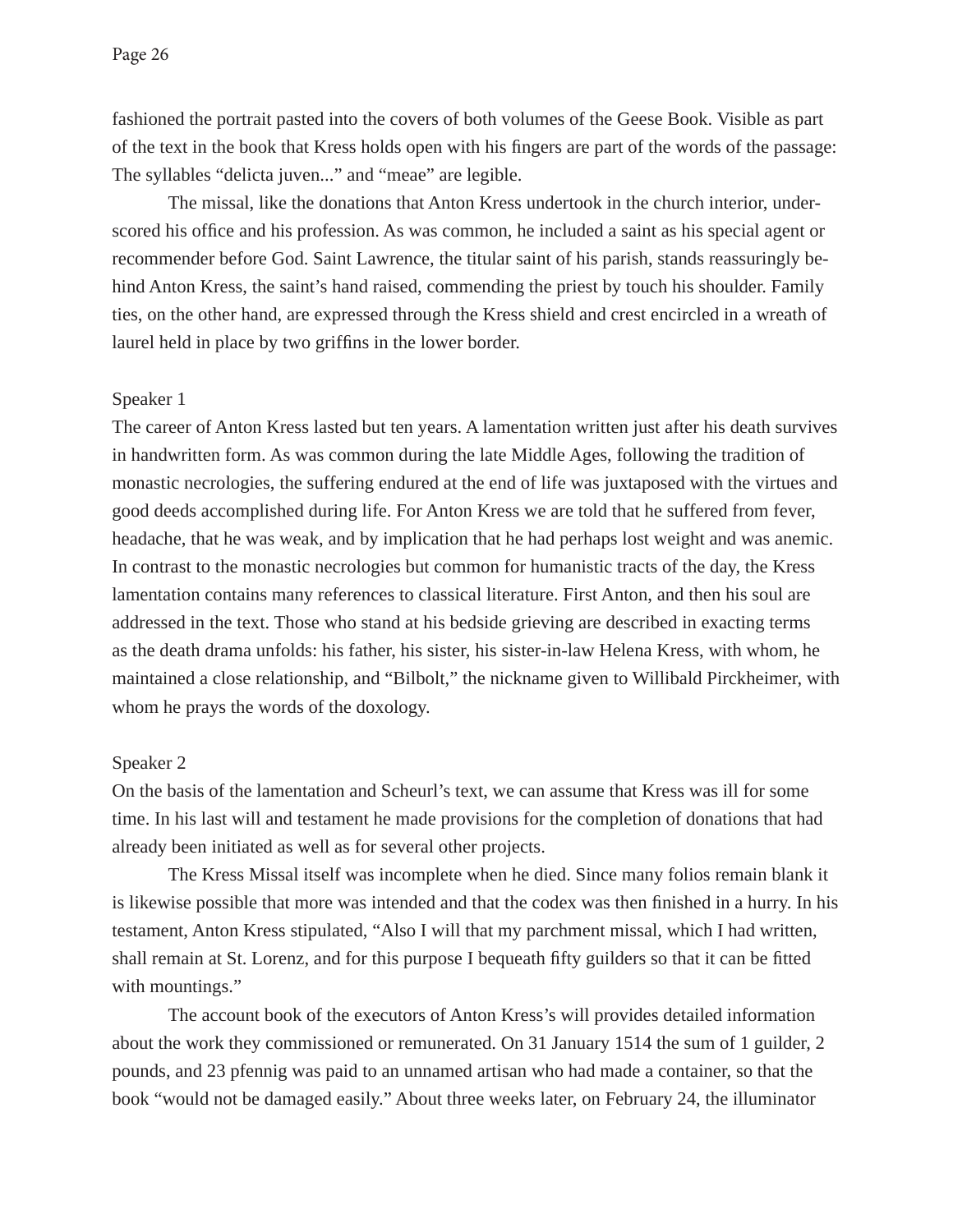Jacob Elsner received 1 guilder and 20 pounds as a gratuity after illuminating the missal. It was common practice in Nuremberg that artists and artisans were given and additional payment that exceeded the contractual obligations if the client was pleased with the result. A small piece of paper is loosely inserted into the account book: It is the invoice of the goldsmith Paulus Mülner who requests payment for the gold fittings he had fashioned for the missal.

 The front cover is adorned with a central medallion showing the lamb of God, and four others showing the symbols of the Evangelists: the eagle for John, the steer for Luke, the angel for Matthew, and the lion for Mark. The invoice reads: "The book weighs three *marks* minus one *lot* and one *quentchen*. The worth of the *mark* is calculated as 14 guilders, which gives the sum of 42 guilders. Deducted is 1 *lot* and 1 *quentchen*, which comes to 22 *schillings*. This leaves forty guilders and eighteen *schillings*. One of the executors added that this sum was paid on St. Sebastian's Day. The account book records this payment, together with a gratuity of 25 *pfennig*, for the year 1515. This shows that the project was not completed and delivered until two years after the death of Anton Kress. The luxury missal is the only book in the inventory for the treasury of St. Lorenz compiled in 1530. The entry reads: "Also, a very beautifully illuminated missal with a red velvet cover with silver gilt latches, comes from the blessed departed Dr. Anthony Kress provost." A book mark with six woven bands ornamented with acorns fashioned from fresh water pearls survives along with the codex. The missal is still kept in the box covered with a leather tooled acanthus leaf pattern, marked with the Kress arms and the date of 1514.

 Sources show that Anton II also donated a panel with an image of Saint Christopher for the church at Kraftshof. He died having made the initial payment of twenty-five guilders to the Nuremberg painter Hans Plattner. After the panel was installed on Palm Sunday in 1514 the artist received an additional twelve guilders, and his wife and servant were each given three pounds and sixty pfennig as gratuities.

 Most bequests, however, were intended for the church of St. Lorenz. In addition to the missal, he wills 25 guilders for vestments for St. Lorenz. The inventory from the year 1524 includes the following entry: "A vestment of black satin, which has no pluvial. This vestment was provided by the executors of the will of Anton Kress, provost of St. Lorenz." Among the papers that are archived and pertain to the bequests is an invoice for the materials and labor to fashion a complete set of vestments worn by the priest to celebrate mass.

 The other object is the epitaph, which Anton Kress instructed the executors of his will to have made. They were his father, Anton senior, to whom he left most of his money and possessions; Hieronymus Ebner, his friend since childhood; and Hans V Imhoff, one of the partners in the Imhoff Brothers Trading Company and a generous and civic-minded patrician who often assisted his friends in matters of banking and business. These friends included Albrecht Dürer and Katerina Lemmel. The papers pertaining to Anton Kress's bequests are conserved in the Imhoff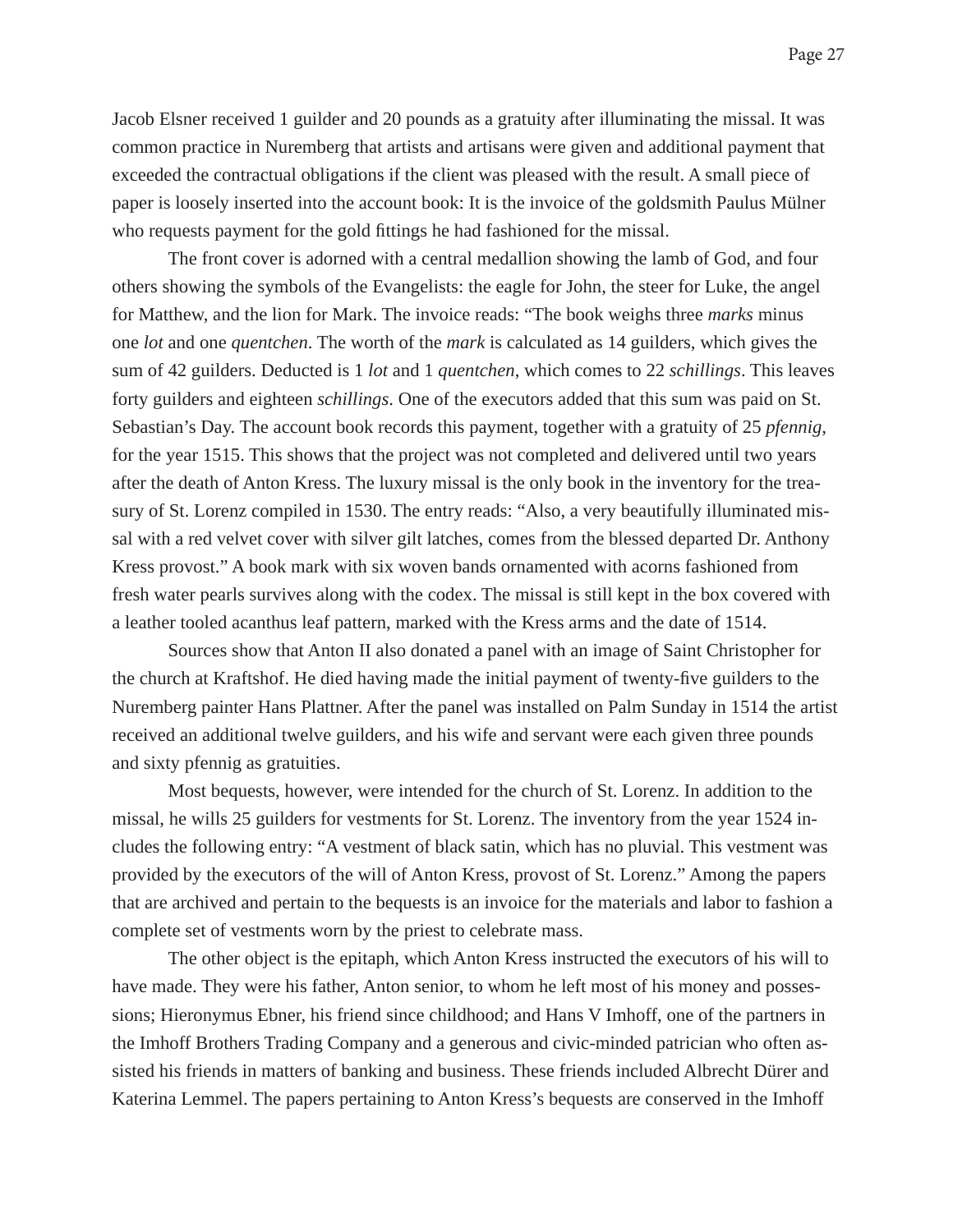Page 28

family archives, indicating that Hans V may have taken the responsibility for executing many of his wishes. We may safely assume that the executors chose the material – bronze, the artist – Peter Vischer the younger, the motif – Anton kneeling in devotion, as he does in the missal, and the content of the inscription, "In the year of the Lord 1513, on the day of the birth of the Virgin, the honorable father, famous doctor of canon and civil law, respected provost of this church, Herr Anton Kress died. May his soul rest in peace." The epitaph is unusual in three respects: In the style of the Italian Renaissance, it employs a degree of one-point linear perspective. It was the first epitaph to be rendered in gilt bronze in St. Lorenz. The figure of the deceased, albeit kneeling in devotion in front of a small crucifix, is the subject matter of the relief. Other epitaphs of this time, such as that for Anton's mother, had as their focal point an image from salvation history. This emphasis on the man Anton Kress was certainly only acceptable in this monochrome medium, reminiscent of grave stone bronzes. From Scheurl's description in the *vita* we know that the monument has always hung, where it does today, beneath the figure of Saint Paul. Originally, the seat of the provost in the choir stall was positioned below it. Sources from the early 19<sup>th</sup> century likewise record a full-figure bronze effigy on his grave stone before the main altar.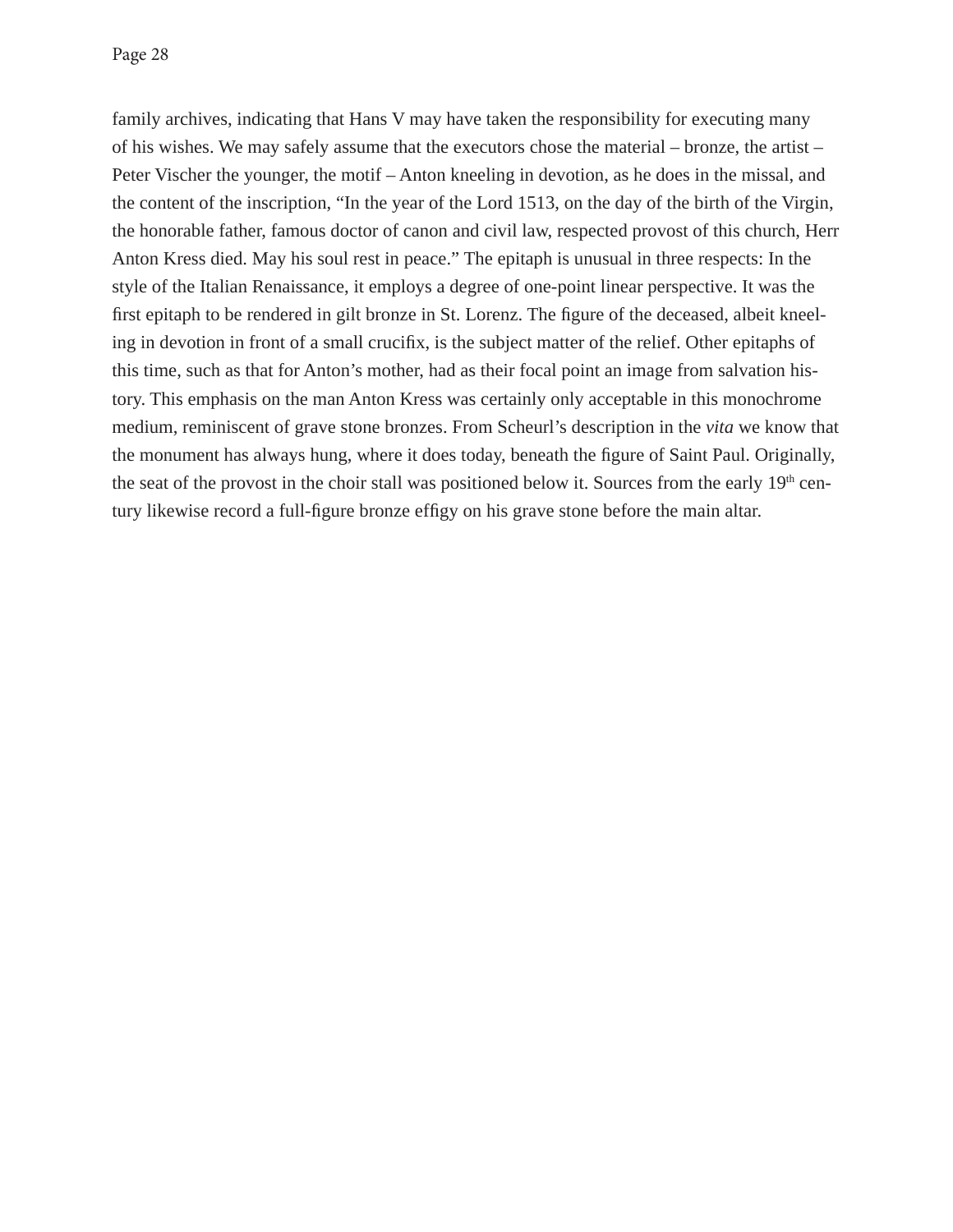## 6. Hieronymus Schürstab

## Speaker 1

The next person named in the colophon of the first volume is Hieronymus Schürstab. In Latin he is called "prefectus." German documents refer to his office as "Kirchenpfleger." He was the lay trustee and administrator of the *fabrica ecclesiae*, in England sometimes called the "fabric of the church," the legal entity and civic institution that owned and controlled parish property, comprising real estate and furnishings. As the patrician governing body of Nuremberg, the inner city council chose this trustee from among its own members, to supervise and act on its behalf. The ongoing costs for a large Gothic church like St. Lorenz, its upkeep and its operations, were substantial. This officer likewise authorized gifts of private donors, some of which came to rival communal enterprises. For the city of Nuremberg, the two parish churches provided stages for public display of authority and power. The buildings were therefore more than just the setting for masses and other liturgical rituals; they were the physical projection for the gross state product of all citizens of Nuremberg, whose combined wealth and labor had built and furnished the churches, and their architecture and rituals reflected this civic ideal. The size and characteristic design of the churches dominated the city-scape and served to form a recognizable visual identity. Particular cult practices and associated rituals were perhaps equally significant markers of civic pride. When, for example, the Holy Roman emperor, the only authority the city accepted as lord, visited Nuremberg, he was received at the gates of the city by the government, the clerics, and the people of Nuremberg. An august, ostentatious procession led first to the church of St. Lorenz.

## Speaker 2

The Schürstab family had made its fortune as an international trading company. It was first at the beginning of the  $15<sup>th</sup>$  century that the Schürstab were accepted into the ruling Nuremberg oligarchy, after which family members were elected to Nuremberg's highest offices. For Hieronymus, the rise through the ranks had been slow. With his marriage to Engel von Aal in 1470 he had formed a conjugal alliance with an aristocratic family. Four years later he was elected into the larger city council, a body that exercised only symbolic power in accepting the decisions of the inner city council.

After eighteen years his name finally appears as "older burgomaster" of Nuremberg, an executive officer who was to implement the decisions of the city council but also a preparatory position for those under the scrutiny of the alderman for entry into the highest positions of leadership. In 1492, Hieronymus was placed on the ballot for a position as alderman. Then his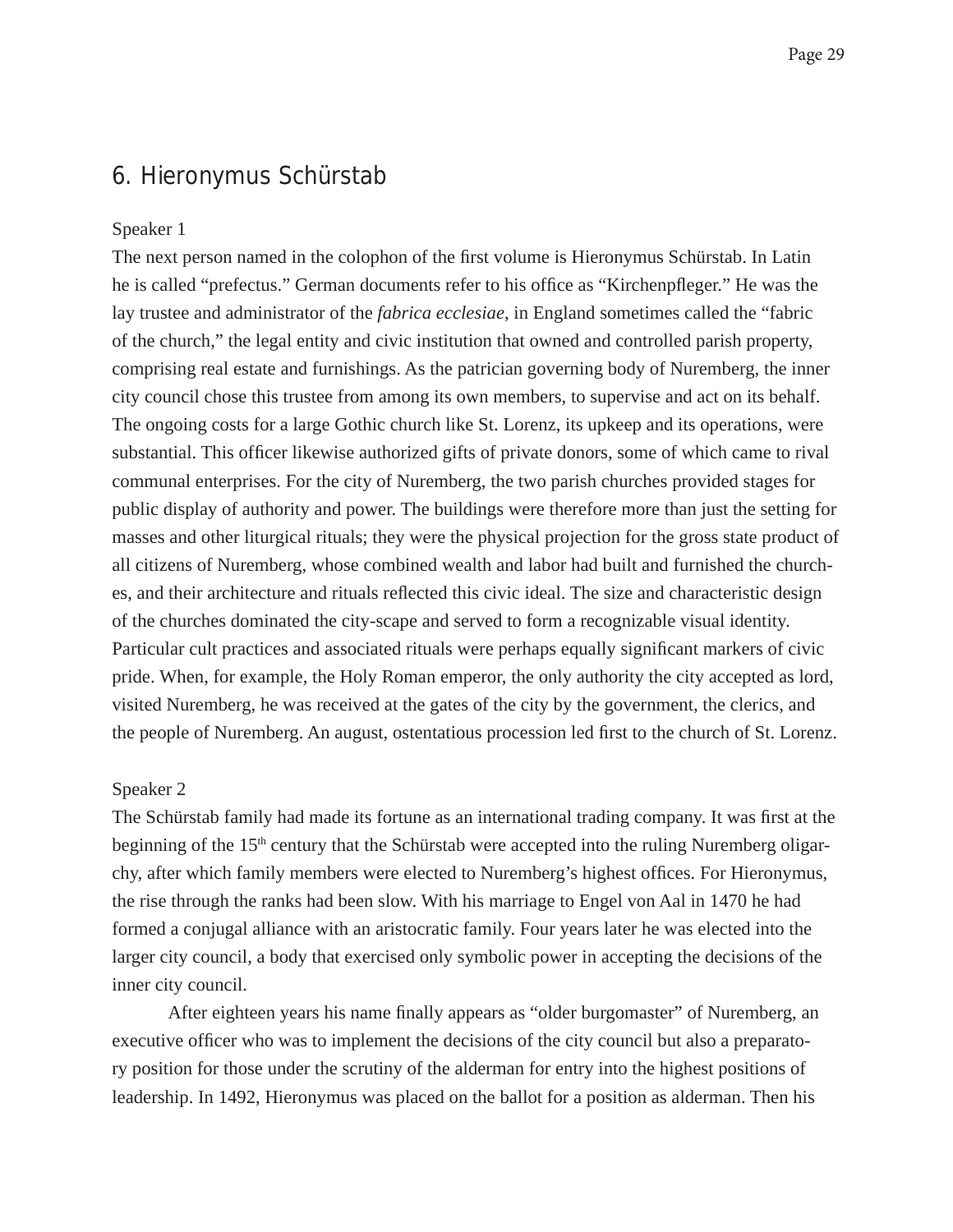ascent accelerated: In the year 1501 he became third commander of the Nuremberg forces and second "Losunger." In 1505 he assumed the highest ranking position of Nuremberg, that of first "Losunger."

In the first decade of the  $16<sup>th</sup>$  century Hieronymus and his wife led many other donor families in commissioning windows for the cloister of the Carmelite monastery, at which Erhard Schürstab, the brother of Hieronymus, was the prior. Although later in the century, after the introduction of the Reformation, the monastery was demolished, many of the windows with their coats of arms survive. The Schürstab heraldic bearing is easy to identify. The speaking or canting arms display two crossed branches with flames meant to represent pokers. A poker used to stir a fire was known as a "Schürstab."

#### Speaker 1

From his positions of civic authority and perhaps also based on his personal predilections, Hieronymus Schürstab approved and commissioned the making of the Geese Book on behalf of the "fabrica ecclesiae." He likewise must have secured its funding. Living to view only the first volume, Hieronymus Schürstab died shortly after the colophon was penned in the year 1507.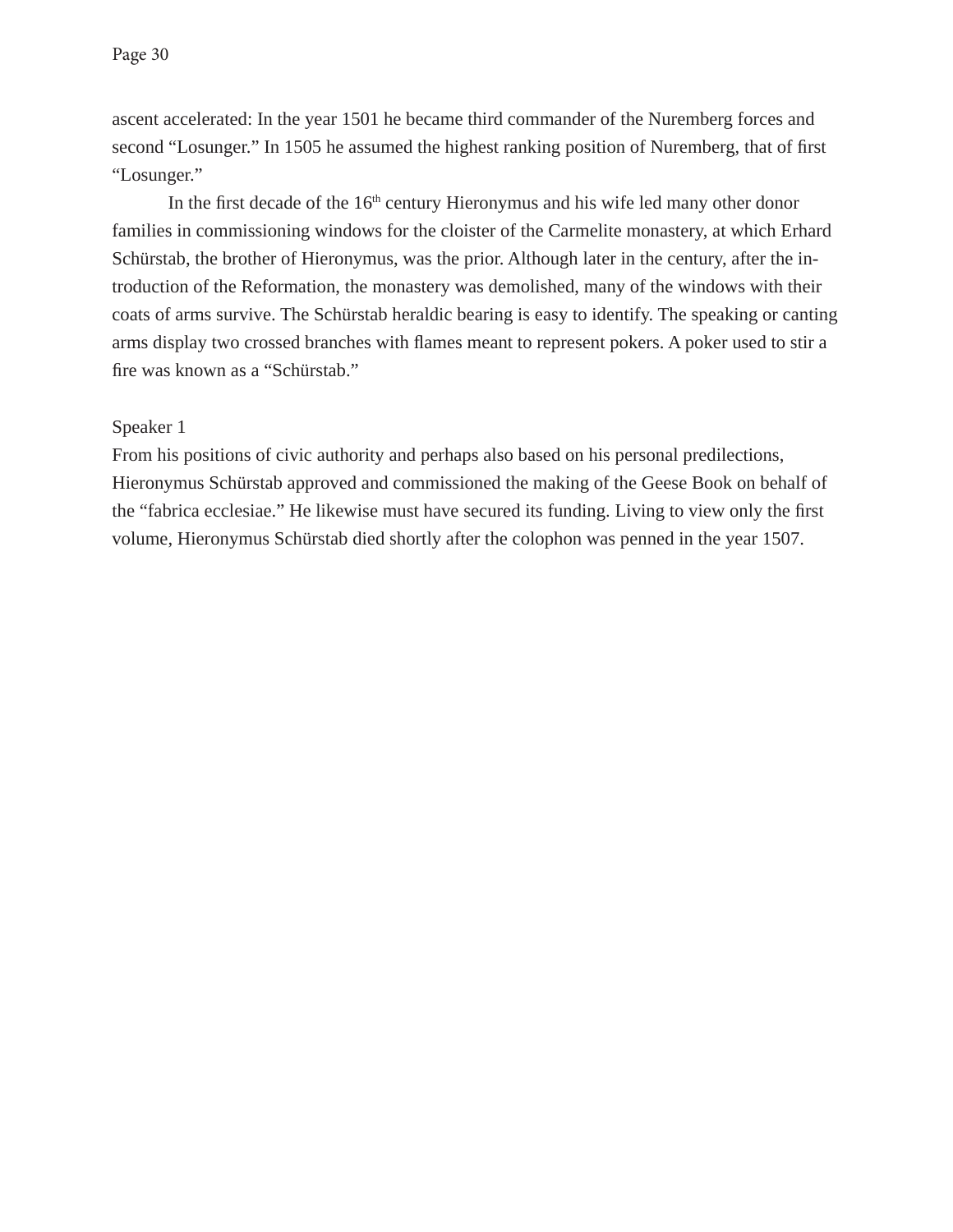# 7. Jakob Groland

### Speaker 1

In the colophon of the second volume Jakob Groland is listed as the "prefectus" or lay trustee, appointed by the city council to administer the so-called "fabric of the church."

#### Speaker 2

Born into one of Nuremberg's leading patrician families, Jakob Groland entered into civic administration in 1478 as a "younger burgomaster." In the following year he was elected to the lower chamber of the city council, the greater council, where he remained until 1492, when he became "older burgomaster." This position made him eligible for more prestigious offices. In 1499 his name appears on the ballot as a candidate for the upper chamber, the so called "inner council," the actual decision making body. But it was not until two years later that he was elected. He remained one of the seven aldermen until his death. In addition to his obligations in the almost daily council sessions, he assumed many other responsibilities. In 1503, he was appointed trustee for the pilgrims hospice of St. Martha. A cartulary, showing the sources of income for the hospice as well as the expenses, was drawn up by him seven years later, and survives in the Nuremberg city archives. Upon the death of Hieronymus Schürstab in 1507, he assumed the trusteeship for St. Lorenz. In 1510 he likewise took up yet another post as trustee, when he became the lay supervisor for the Nuremberg Carmelites. The last honor he received was the position of third commander of the Nuremberg forces in 1514. Jakob Groland died on 8 July 1515.

#### Speaker 1

Jakob Groland appears as a highly experienced and respected individual in matters of finance. It cannot be known how much Jakob Groland was involved in decisions regarding the Geese Book other than to oversee its funding.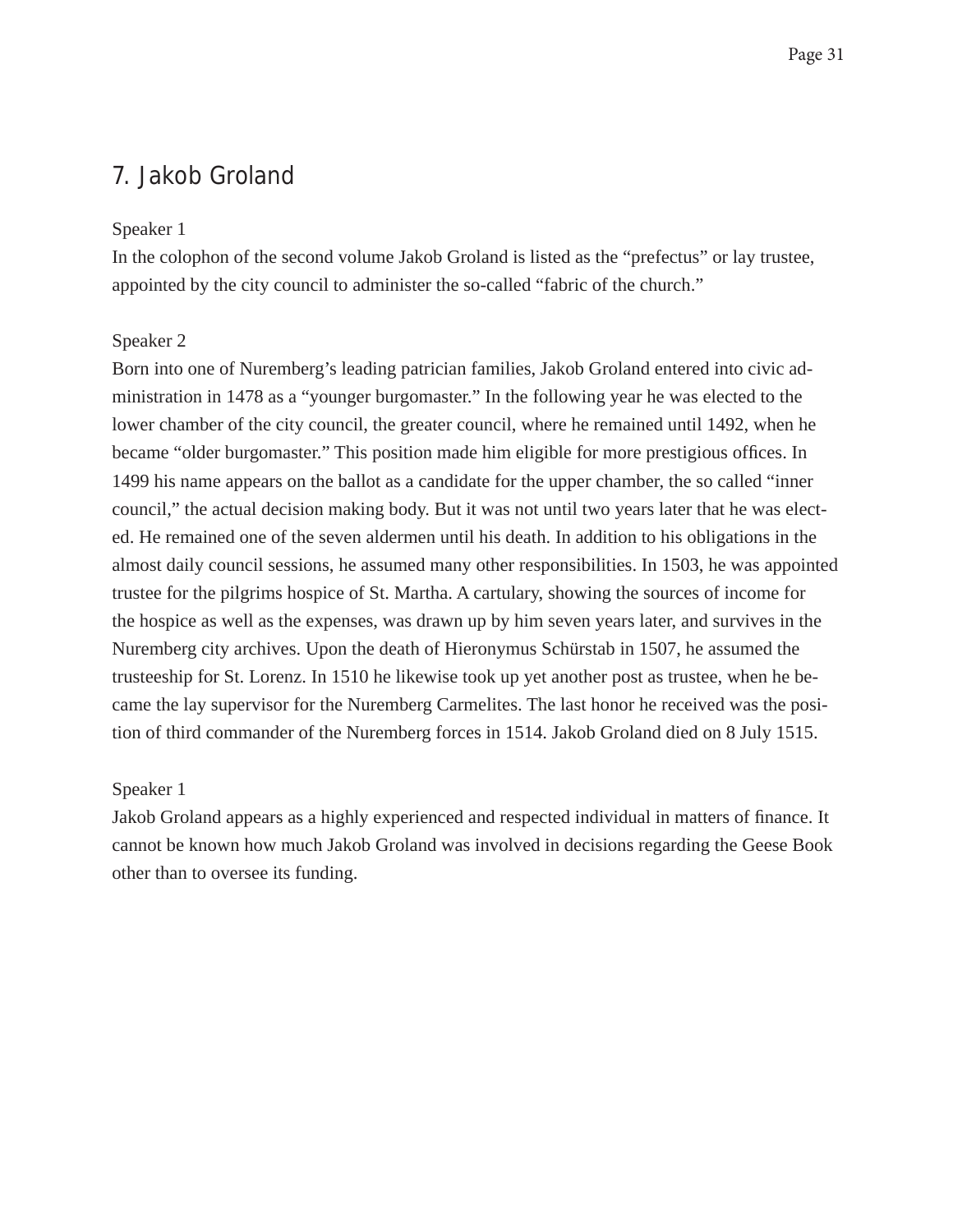## 8. Endres von Watt

## Speaker 1

The last individual mentioned in both colophons is Endres von Watt. He is called the *magister fabrice;* in German: the Kirchenmeister; in English the master of the church fabric or simply church master. While the *prefectus*, or trustee, was the supervising patrician member of the city council, he was not involved in the daily operations and bookkeeping. For this purpose each parish had a church master, a manager whose task it was to inventory the *vasa sacra* and other furnishings and to oversee the formalities as various clerical positions were filled, to direct employees, including the sacristan and his servant, as well as to hire contractors and construction workers.

 Many of these church masters had come from well-to-do, non-patrician families, who were on their way up Nuremberg's social ladder, but had not (yet) gained acceptance into the patrician oligarchy. In Nuremberg a group of "honorable" families had established themselves, providing a reservoir from which the city council would hire professional administrators. Over the years many of the "honorable" families had amassed considerable wealth, often surpassing that of the patricians, since they had invested in new profitable industries especially in metals and textiles that were not under the control of the patrician trading companies. In addition to managing their own enterprises they were public servants who accepted these duties to show allegiance to the governing class of Nuremberg and prove administrative competence so that one day the social status of their families might be elevated.

## Speaker 2

This profile fits the family von Watt. The "dance statute" of 1521 is the only written document that lists membership in the upper class by specifying which families were permitted to participate in official dances in the city hall. In addition to the patrician families, the statute likewise highlights six "honorable" families who occupy a level slightly lower. The von Watts were among them. Due to their lineage they were to receive invitations for official dances as long as they were honest, acted in conformity with their social status, and did not make a living by manual labor.

The von Watts were merchants from St. Gall who had settled in Nuremberg in the first half of the 15<sup>th</sup> century. Endres's father, Peter von Watt, had been in the Diesbach-Watt merchant company that had been successful throughout central Europe trading in textiles, especially linen. When the company broke up around 1460, Peter von Watt started a merchant business of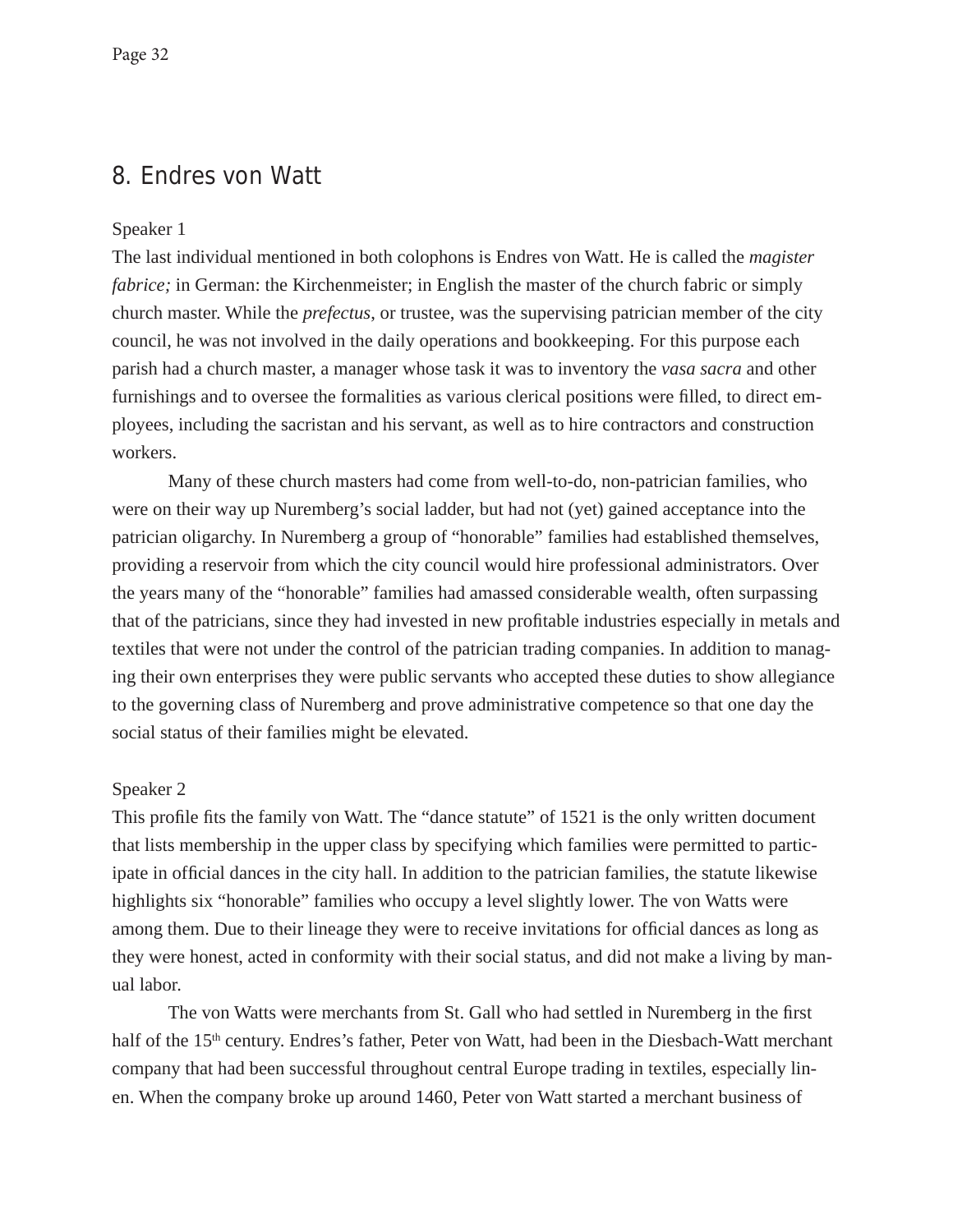his own. The social level of Endres von Watt was positively affected by the status of his mother Ursula, who, herself a daughter of the patrician family Pirckheimer, married into the Hegner family after the death of Peter von Watt, her first husband and the father of Endres.

 In 1485 the city council of Nuremberg appointed Endres von Watt to succeed Franz Krall, who had held the position of church master for only one year. Endres von Watt held the office of church master of St. Lorenz for the unusually long period of 34 years. One of his administrative tasks for St. Lorenz was audible throughout the city: The death of burghers was publicly announced through the ringing of church bells. For this service the church master collected a fee from the family of the deceased, and he recorded the name and date on which the service was performed. It may be noted in passing, that, compared with his predecessors, Endres von Watt was not an exacting bookkeeper. Especially during the later years of his tenure, entries were often made with great delays, the dates given are not precise, and some names are missing. Endres von Watt was also responsible for collecting alms: The account book for the offering box of St. Lorenz provides detailed information about the charitable donations received on each feast day of the church year. These two sets of records were kept in one book. Preserved today in the Bavarian State Archives in Nuremberg, the documents are among the most valuable biographical and statistical sources for the city.

Endres von Watt assumed other important duties as well. He oversaw the finances for the hospice of St. Leonhard. Most importantly, in 1492, he appears on the official list of municipal employees as Master of Public Works, which made him the authority who passed judgment on new and old construction projects in Nuremberg. Von Watt often assumes the role of expert in court cases pertaining to building construction. Further he is frequently entrusted with the task of selling real estate on behalf of minors, again pointing to his competence in judging the value and condition of buildings. What is more, he must have been a reliable and trustworthy friend to many citizens of Nuremberg, since he was repeatedly asked to witness documents, charters, testaments and to serve as trustee for the settling of estates. In several instances he is appointed guardian for the inherited property of minors. Clearly his knowledge of real estate and construction made him especially suitable to care for a large church like St. Lorenz that was in need of constant repair.

His responsibilities were however not limited to matters of buildings. When Margrave Friedrich of Brandenburg visited Nuremberg in 1496, Endres von Watt was named one of three "kitchen masters," who oversaw the splendid banquets that were hosted to honor the guest. In 1495 an imperial diet decided to follow the plan of Emperor Maximilian I to levy an additional tax within the entire Holy Roman Empire. The revenue was to be used to fight the king of France and the advancing Turks. The city council of Nuremberg implemented this tax in 1497 and von Watt was one of three officials assigned to collect it. Endres von Watt's performance as tax col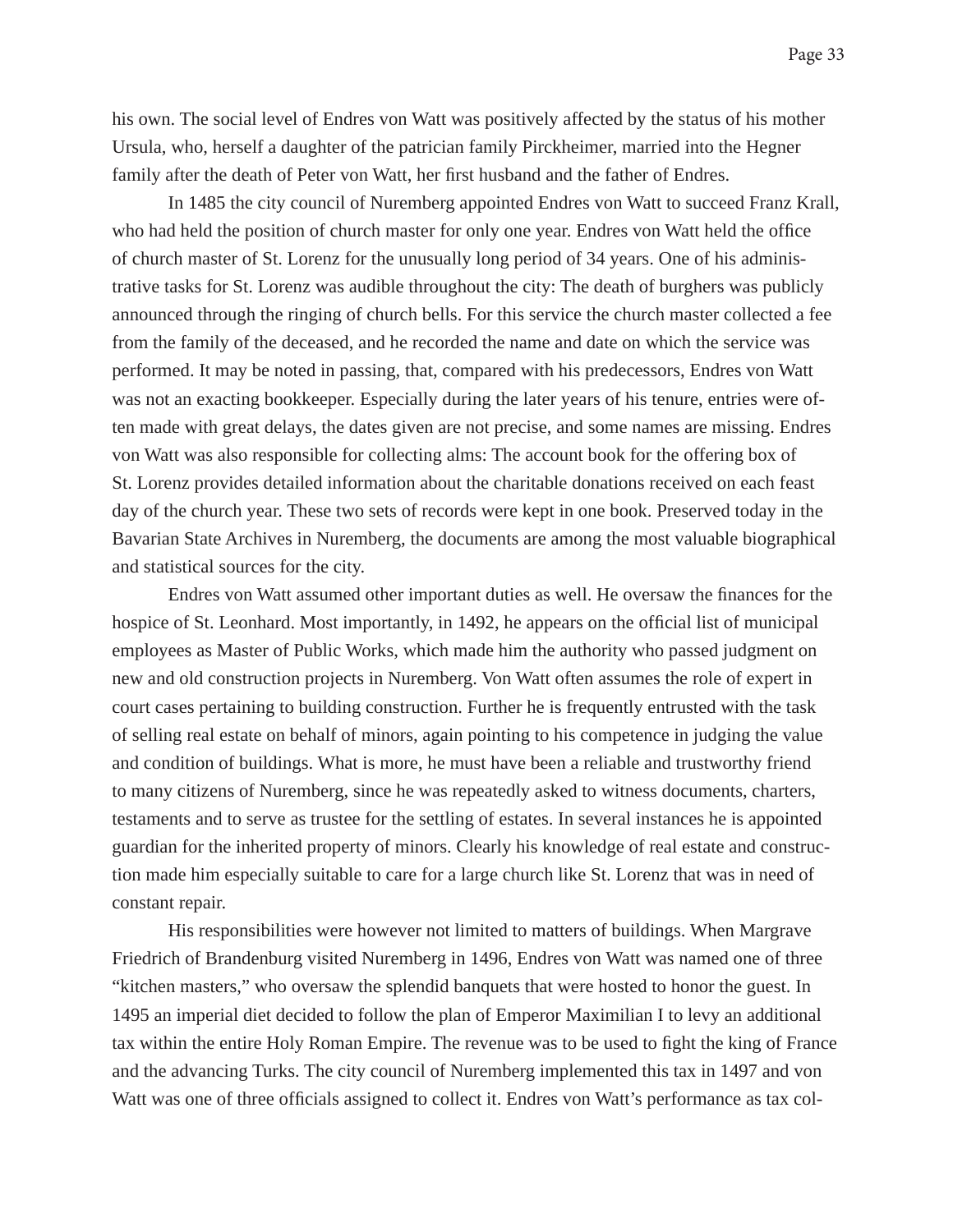lector must have pleased the city council since he became part of another fiscal project which was undertaken in the wake of the Bavarian War of Succession in 1504. The military participation of Nuremberg on the side of Albrecht IV of Bavaria-Munich had emptied the city's coffers. In order to balance the budget, the city council introduced a value-added tax on grain and appointed Endres von Watt to collect the revenue.

### Speaker 1

Endres von Watt demonstrated personal interest in liturgical furnishings through his activities as a private donor, assuring his own perpetual remembrance in the church of St. Lorenz. A widower without children, Endres was in a position to make substantial donations with the capital he had amassed during his lifetime. These gifts are noted in several inventories. By 1512 he had donated four chasubles for use in the church, two of black camelhair, and two of white damask. A portable sculpture of the Virgin Mary, probably of silver and weighing more than 27 pounds, is the heaviest of the figures listed in the church treasury of 1524. The same inventory describes a full set of vestments that he donated already in 1515. It included a dalmatic, a chasuble with an appliqued crucifix, and a pluvial of brocade with black velvet on a patterned yellow background.

His contribution to the Geese Book project must have consisted of managing the finances for the project: accepting invoices at various stages, paying those who labored on the manuscript, and coordinating their efforts. In April of 1519 Endres von Watt retired from his position as church master. When he died nine years later the liturgy he had helped to establish through the Geese Book had already been radically altered by the Reformation.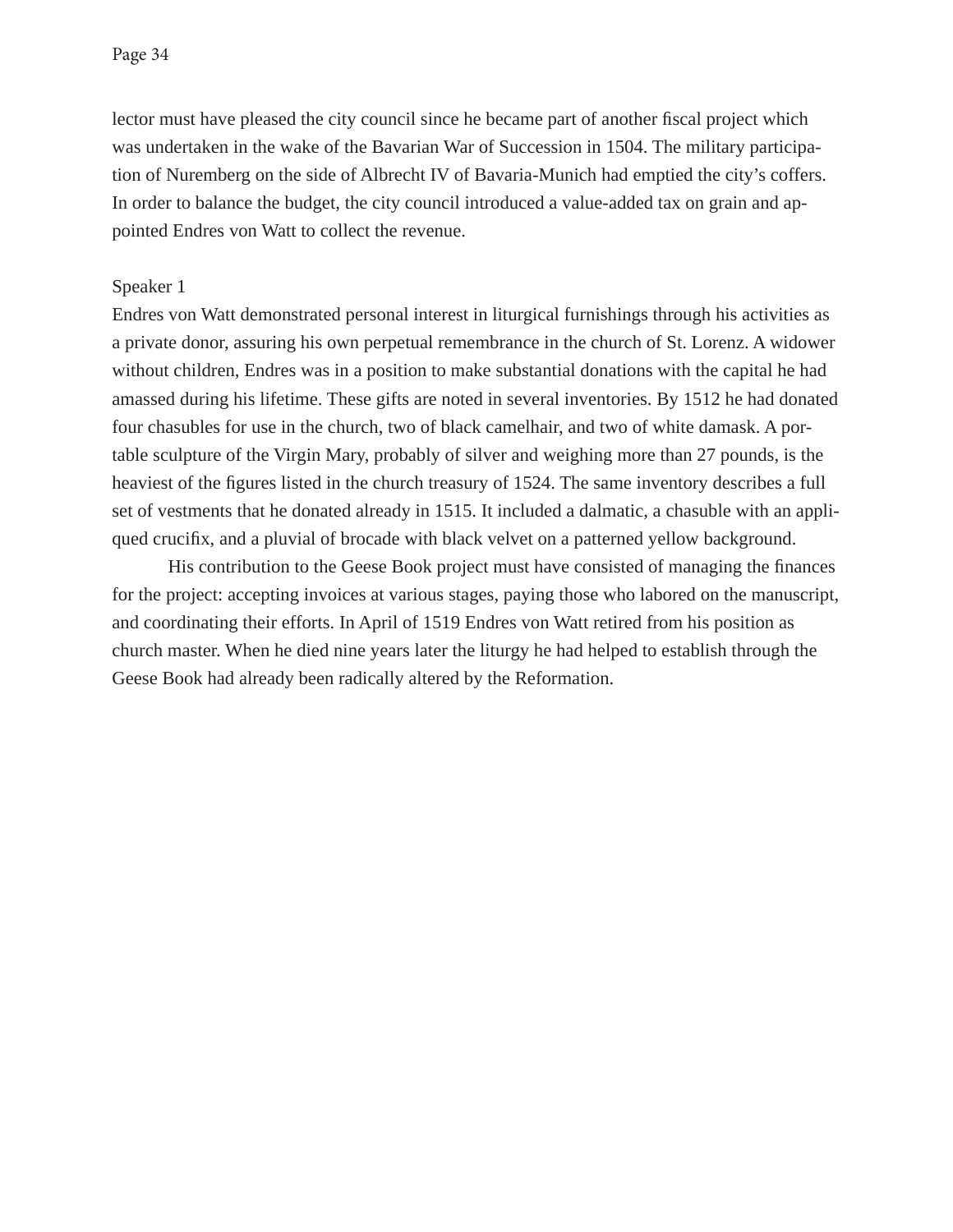## 9. Sixtus Tucher

#### Speaker 1

One important participant is not mentioned in the colophons of the Geese Book. If the decision to fashion a new gradual for St. Lorenz occurred four or more years before the first volume was completed, it may well have been Provost Sixtus Tucher who initiated the project.

#### Speaker 2

Born the second child of Anton I Tucher and his wife Barbara, née Stromer, Sixtus Tucher descended from some of Nuremberg's oldest and most prominent patrician families. Anton I Tucher, the father of Sixtus, had risen to the highest municipal office, that of first *Losunger*. He was also a successful businessman, and Anton II, the older brother of Sixtus, followed in his father's footsteps, leading the family trading company, a post he had to give up when he himself became the first *Losunger* of Nuremberg. Choosing a completely different career path, Sixtus decided to pursue a university education and to study law, which opened many professional possibilities, while it closed others. Many well-paid posts for administrators in court circles, in civic governments, and within the hierarchy of the church necessitated a law degree. In Nuremberg, however, the regulations of the city barred anyone with a formal university education from election to the inner city council, the center of power within the metropolis. At the age of fourteen Sixtus matriculated in the University of Heidelberg and received the baccalaureate degree just a year and a half later. Then in 1475 he took up the study of jurisprudence and subsequently, like many sons of affluent German families, continued his education in Italy. Foreign study offered opportunities to form networks that were advantageous later in life as the bonds of friendship established during student days proved supportive as individuals ascended various career ladders. Further, students had the chance to connect with the most prominent teachers and proponents of new ideas. Sixtus Tucher met Johann von Dalberg, the future archbishop of Worms, and Giovanni Pico, Count of Mirandola, the wealthy humanist and philosopher whose *Nine hundred Theses* caused a stir in academic and religious circles two decades later. Likewise students could amass cultural capital as they immersed themselves in the life style of the Italian elite, taking dance lessons from Italian masters, spending significant sums on fashionable clothing, and learning to enjoy good food and fine wine.

This is not to say that Sixtus Tucher wasted his time in Italy on frivolous matters or that he neglected his studies. From 1477 to 1480, Tucher was enrolled as a student of civil and canon law at the university in Padua. Years later, in a letter to his pupil Anton Kress, Sixtus Tucher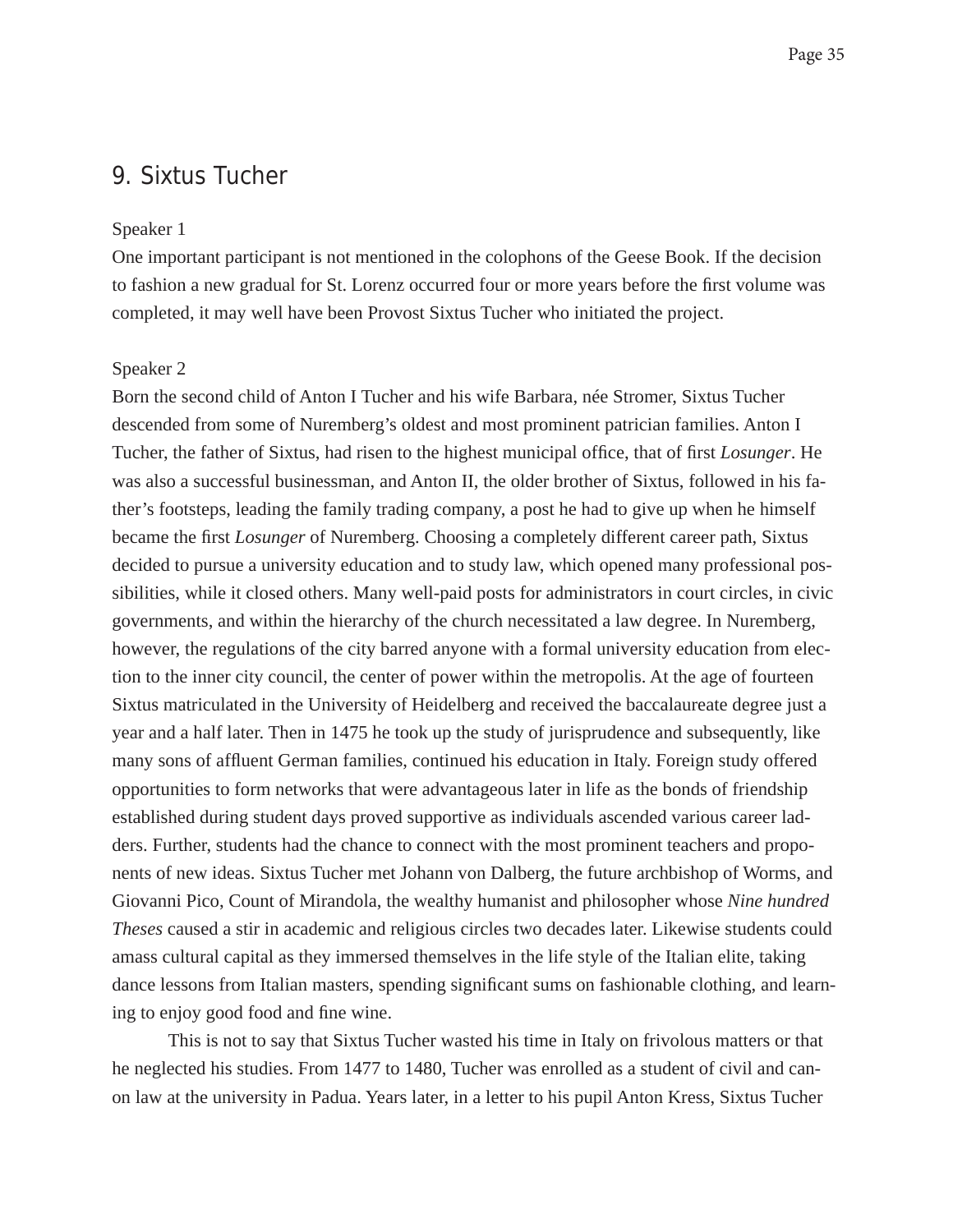described the sumptuous clothing of the Paduan students and lamented the associated social pressures. Not only annoyed by these excesses but also hampered by conflicts and tensions between the students and the university administration, he moved to the University of Pavia. Later he wrote of other problems he experienced in Pavia, particularly the threat of robbers lurking to prey upon students out and about in the streets after dark.

While still a student, Sixtus Tucher was able to secure his first prebend, a canonry at the well-endowed church of Sts. Peter and Alexander in Aschaffenburg. Surely this post provided an important source of income and an opportunity for barter. Within months, Sixtus exchanged this canonry for a prebend at the St. Nikolaus Alter in the palace chapel of Aschaffenburg, which had previously been held by one of his cousins. Sixtus must have hired a cleric to perform his duties in Aschaffenburg in his absence.

No source informs us about any ordination of Sixtus in Italy, but it may be assumed that these formalities were easily arranged. Indeed many influential cathedral and collegiate canons never took more than the lower orders and saw no necessity to seek ordination as priests. Undoubtedly with the goal of concluding his studies at a renowned university—indeed the oldest in Europe, Sixtus moved to Bologna in 1485. On December 2 of that year he received the degree of doctor of civil and canon law. Despite his many academic, social, and economic advantages, Sixtus must have faced some initial difficulties in finding an adequate position. In a letter to Anton Kress he remarked that he had deliberately delayed his graduation for about one year, apparently not relishing the disgrace of returning home with a seemingly useless degree. Only after receiving an offer from the bishop of Freising for an undisclosed post, did he take his degree.

In 1490 his name appears in the record of the University in Ingolstadt, a new institution founded in 1472 by Ludwig IX of Wittelsbach-Landshut, the count of Lower Bavaria. Here Sixtus began a remarkable academic career. In but five years he moved through the academic ranks, assuming the first chair in canon law in 1495. In 1498, at age 28, he was elected rector of the university, an office that rotated among the faculties. Due to internal conflicts and rivalries in another faculty, he was asked by the count of Lower Bavaria to remain for a second term. Sixtus Tucher´s salary rose sharply during these years. From a meager ten guilders–a sum not adequate for his support–it increased to more than one hundred guilders following his tenure as rector.

Sources on Tucher's reputation in Ingolstadt are fraught with contradictions. Anonymous letters were sent to the count of Lower Bavaria complaining about the adverse academic conditions at the university and requesting a formal inquiry. One of the two professors accused was Sixtus Tucher, who supposedly taught less than his predecessors although he drew the same salary, and who allegedly held no academic disputations with his students. Since the appointment of Sixtus Tucher had never been publicly announced, his call to a professorship had in fact been the cause of gossip within the university. Other sources, however, indicate that his lectures were very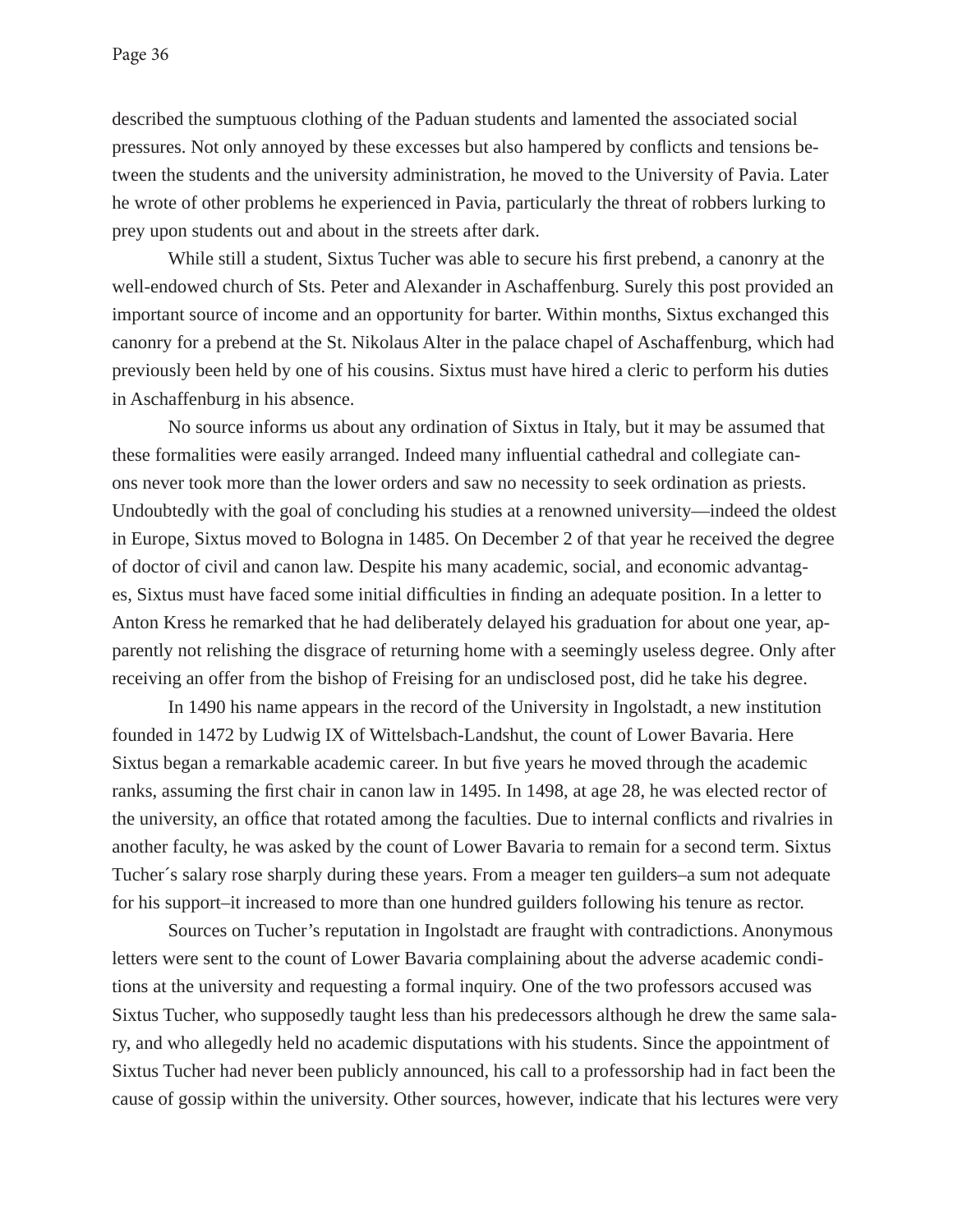popular and well-attended by the students. Johannes Rummel from Tyrol and other students who heard Tucher´s lectures, left notes lauding his knowledge and eloquence as a teacher.

In addition to his instructional duties Sixtus Tucher also served as counsel to Count Georg of Wittelsbach, a post that provided valuable diplomatic experience. When the black death reached Ingolstadt in the summer of 1495, Sixtus Tucher fled to his hometown of Nuremberg, but he appears to have resumed his position in Ingolstadt after the epidemic subsided.

#### Speaker 1

Early in 1496, Lorenz Tucher, cousin of Sixtus Tucher, resigned from the position of provost at the church of St. Lorenz, and the city council sought a replacement. Although they never codified their expectations formally, the Nuremberg city council set two prerequisites for anyone aspiring to hold this post in either of the Nuremberg parish churches. First and foremost was the allegiance of the candidate to the city; second was a law degree. As a native son with roots in many of the forty-some families that constituted the Nuremberg patriciate and with a degree in civil and canon law, Sixtus Tucher proved to be the ideal man for the job.

Lorenz Tucher may have suggested his cousin Sixtus to the city council as his successor, a recommendation undoubtedly backed by the influential Tucher family. The lobbying potential among family members in filling positions cannot be overestimated: In the case of Lorenz himself, a private letter written by three Tucher family members survives from 1478. Berthold, Anton II, and Hans Tucher wrote to the unsuspecting Lorenz telling him that they had "set all their hands and feet in motion" vouching for him to the city council and assuring them that he would accept the post if it were offered.

Sixtus was elected by the city council in March and inducted into office in August of 1496, although he was not actually ordained as priest until September and not in Bamberg, but Freising. Following his cousin Lorenz, Sixtus also became canon of the cathedral chapter in Regensburg, a position of higher rank within the late-medieval ecclesiastical hierarchy. In fact, Sixtus needed formal permission from the chapter to hold the provostship in Nuremberg simultaneously, since canon law officially forbade holding more than one office. The close ties that the city council and the churches of Nuremberg had established with the diocese of Regensburg over the years offered protection for the provost of St. Lorenz.

For some time, the relationship between the Nuremberg city council and the Bamberg bishop had been less than cordial. Bamberg had attempted to exercise control in Nuremberg by installing loyal cathedral canons as provosts in the two parishes. However, canon law actually stipulated episcopal authority for the even numbered months and papal authority for the odd. But in 1474, Pope Sixtus IV had deferred to the Nuremberg city council, the papal right to fill vacant parish positions during the so-called papal months. According to the new regulation, not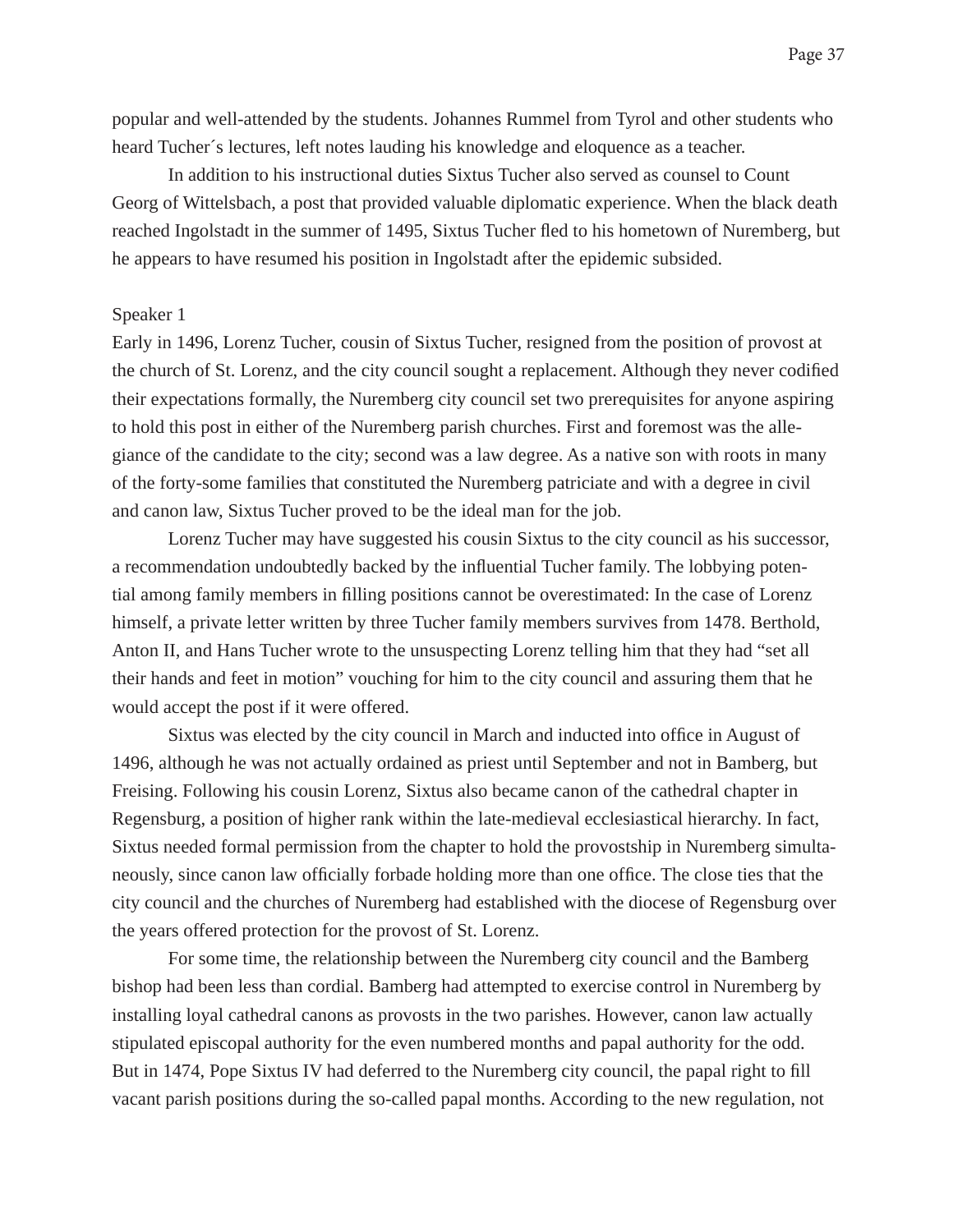the pope, but the highest ranking cleric in Nuremberg, the abbot of the Benedictine monastery of St. Egidien, was authorized to approve these nominations. This granted increased autonomy to Nuremberg. If, however, the provostship became vacant during a so-called episcopal month, the Bamberg bishop could still appoint the candidate. It is believed that Lorenz Tucher vacated his post through resignation rather than to risk dying during an episcopal month.

### Speaker 2

As provost of St. Lorenz, Sixtus Tucher was the head of a community of curates who lived together in the large parish rectory to the south of the church. He likewise supervised the school of St. Lorenz housed in a red sandstone building to the north of the church. Although responsibilities for the daily routines and cyclical rituals of the liturgy, including the singing or saying of masses and offices, as well as administering the sacraments were assumed by the other members of this community, the provost was required to participate when present and to celebrate mass on the highest feast days. Many of his efforts, however, were focused on his roles outside, acting as general counsel for the city, composing legal briefs, and negotiating the interests of the parish and city. In addition to his role as advocate for the city, Sixtus Tucher gave legal advice to Emperor Maximilian, who commissioned him to explore diplomatic channels toward ending the war raging in northern Italy between the Holy Roman Empire and the Kingdom of France.

#### Speaker 1

Despite Tucher's many administrative responsibilities and far-reaching diplomatic endeavors, when Christoph Scheurl, who was Sixtus Tucher`s nephew, compiled the vita in the family chronicle, he praised Sixtus above all for his skills as a pastor. This extended to his close ties with the nuns at St. Klara, the Nuremberg monastery of the Poor Clares. Forty pastoral letters that Tucher addressed to the famous abbess Caritas Pirckheimer and to his cousin, the prioress Appolonia Tucher, were translated from the original Latin into German by Christoph Scheurl and published in the year 1515. In one of the letters, he attempts to console Caritas upon the death of her father Johannes Pirckheimer, Sixtus exhorts her not to cry, asserting – according to an interpretation he attributes to Saint Jerome – Jesus wept at the death of Lazarus, not because he was grieving at the loss of a friend, but because he knew he would have to bring Lazarus back to life for the salvation of others.

Since his days at Italian universities, Sixtus Tucher had maintained an interest in humanism and sought the company of other humanists. In Nuremberg the circle of like-minded intellectuals included clerics, lawyers, and doctors. Among its prominent members were the councilman, independent scholar, and freethinker Willibald Pirckheimer, the physician and entrepreneur Hartmann Schedel, and the artist Albrecht Dürer. Sixtus was especially influenced by the new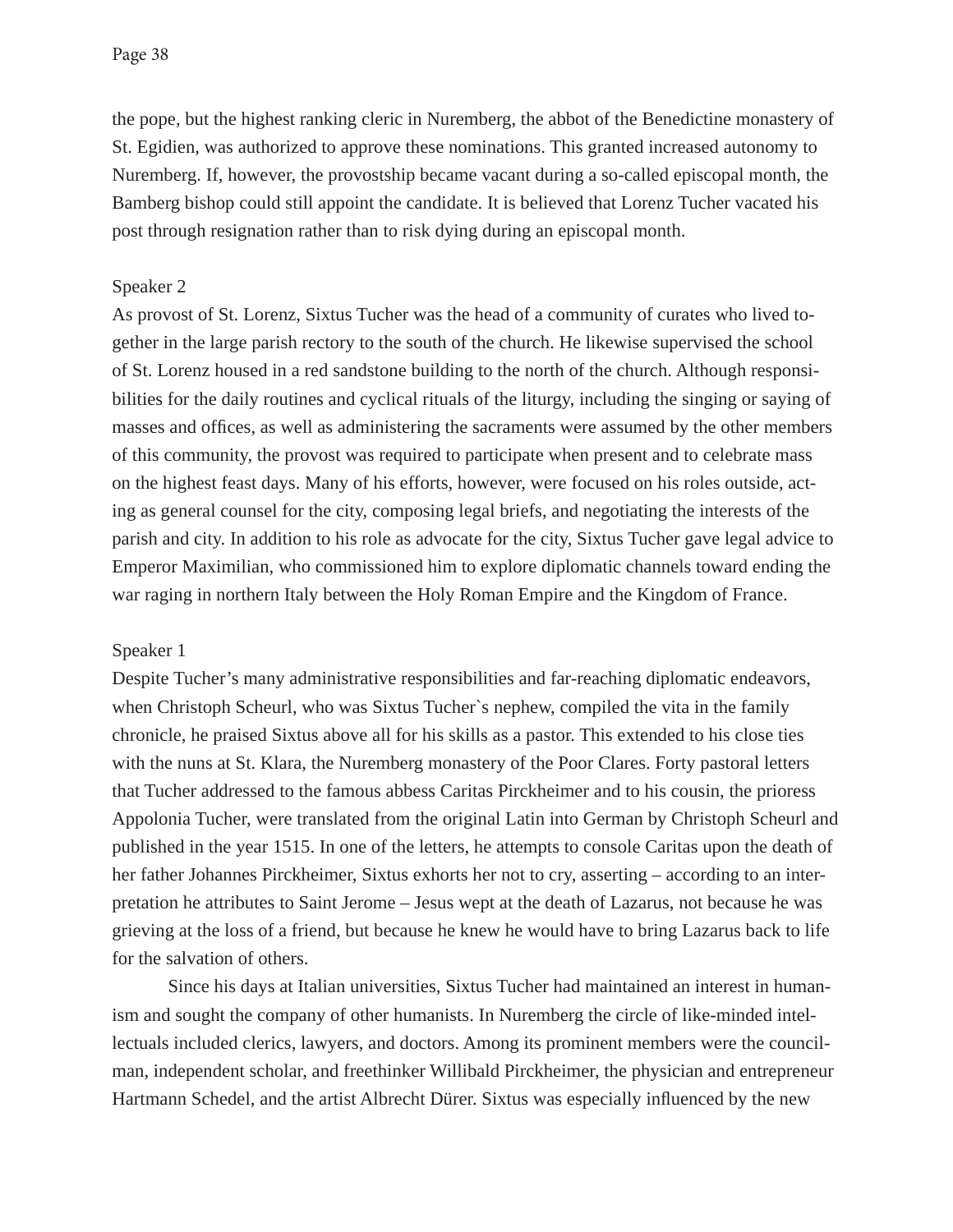interpretations of classical texts proposed by humanist scholars, many of which became available for the first time in Latin editions. He felt a particular affinity toward Saint Augustine, who  $-$  as a philosopher schooled in the Platonic tradition – strove to accommodate and explicate Christian doctrine and had thus reconciled Christianity with the philosophical systems of classical antiquity. Tucher likewise felt a kinship with another of the church fathers, Saint Jerome, whom he perceived as an exemplary Christian teacher.

#### Speaker 2

Surprisingly, after but a few short years in office, Sixtus Tucher, who was only in his early forties, approached the city council and asked to be released from his duties as provost of St. Lorenz. Failing health may have been the reason. Scheurl reports that Tucher suffered from tuberculosis.

 Tucher may have felt overwhelmed by the sheer number of responsibilities bearing down on his shoulders, or he may have wished to use his remaining time and energy to concentrate on those matters he deemed most important, and which he recognized as his special calling. Public preaching may not have been his forte. In a letter he wrote to Appolonia Tucher at St. Klara, Sixtus voices concerns about his personal limitations and weaknesses, along with his resulting inhibitions. He confides that he knows it to be the duty of a priest to spread the word of God to the parishioners; but, in Nuremberg, where he must preach to an educated audience, he fears being ridiculed when he stammers.

 The letters and other records he left behind attest to his love of the arts and liturgy, as well as his ongoing interest in pastoral care, especially the so-called *cura monialium*, which is evident in his close ties with the Poor Clares in Nuremberg. These connections were maintained through individual counseling, particularly with spiritual advice given in written missives. Early in 1503 [January 23] Sixtus also acquired a benefice at the St. Mary Alter [Gross`sche Messe] of the monastery of St. Klara, which provided him with some additional income.

 Then in March of the same year his cousin Lorenz dies, and Sixtus succeeded him in the influential yet burdensome post of custodian of the cathedral of Regensburg. Lorenz had in fact moved to Regensburg in order to devote more of his time and attention to these duties, a job that was financially backed by a significant salary. The canon holding this position was formally responsible for the maintenance and upkeep of one of the largest Gothic church buildings in southern Germany, its furnishings, and the interface between the material objects and the performance of the liturgy. By contrast, the responsibility for the edifice of St. Lorenz and its furnishings rested primarily on the shoulders of the lay appointees of the city council, the church trustee and the church master, since the parochial property of the Nuremberg churches, the so-called *fabrica ecclesiae,* was under the full control and ownership of the city.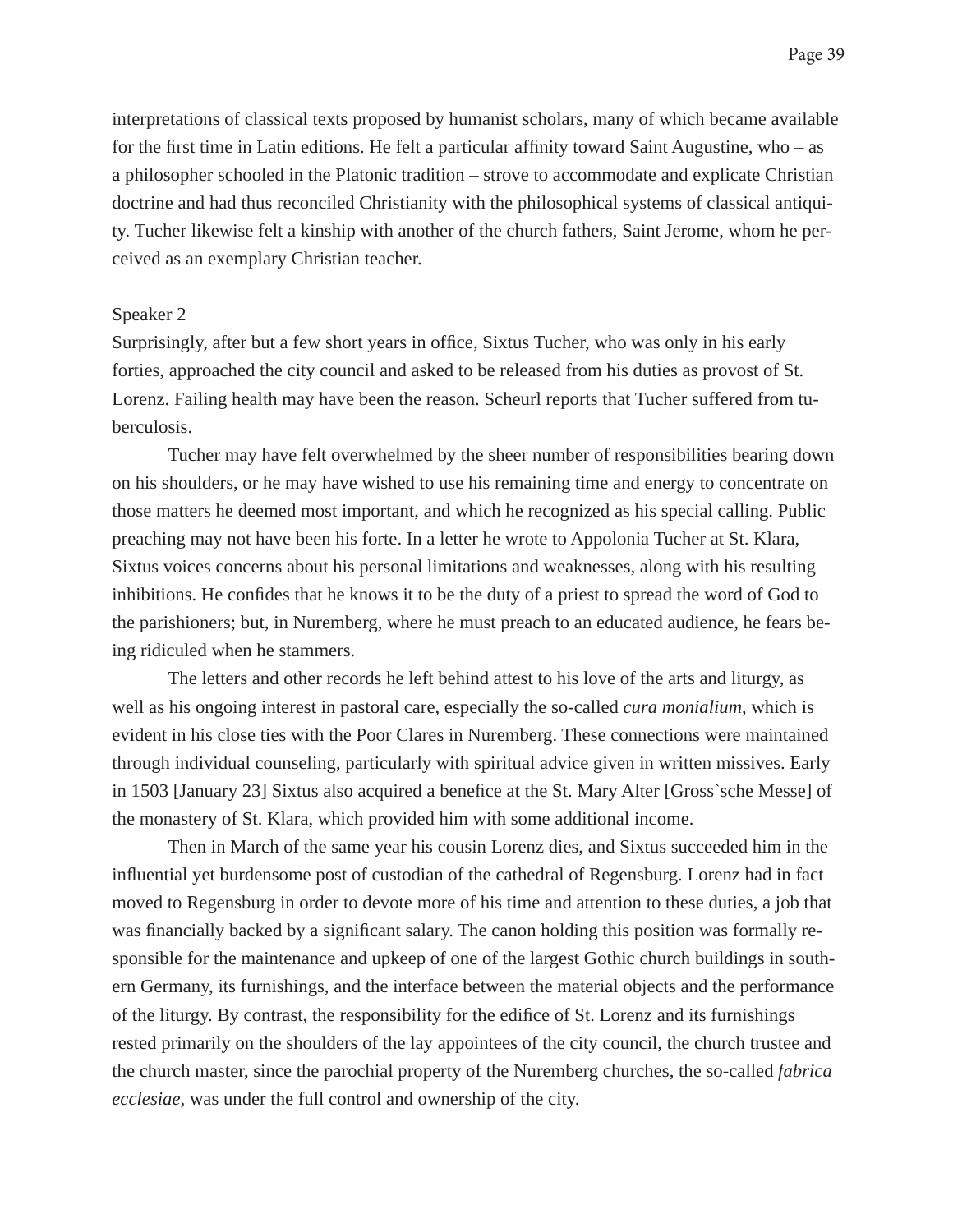## Speaker 1

During the period leading to his resignation, Sixtus commissioned liturgy and purchased works of sacred architecture and art in Nuremberg. In 1501, Sixtus established a mass for St. Monica, the mother of St. Augustine, a feast celebrated annually with great fanfare in St. Lorenz at the altar dedicated to the Four Church Fathers. The donation charter containing detailed instructions is still preserved, and demonstrates that the saint was honored with all the pomp otherwise reserved for the church´s patron saints. A special mass formula was prescribed, which was also adopted in the church of St. Sebald. To guarantee that his new feast, which was not in the diocesan calendar, was celebrated correctly, a printed leaflet with the liturgical texts was added to the missals used in both parishes. The new mass formulas for St. Monica´s day were later integrated in the Geese Book.

 In 1504, Sixtus, together with his sister Magdalena Reich, instituted a daily mass in the church of St. Lorenz, to be celebrated at the St. John Altar. This donation benefited the parishioners, who here had a daily opportunity to partake of the Eucharist. Sixtus and Magdalena were mentioned in the collect as donors. The endowment for this donation produced 60 guilders interest per annum. From this sum, 36 guilders provided the salary for an additional curate who joined the St. Lorenz collegium. This generous donation thus increased the clerical personnel who served the church.

Together with his brother Anton II, Sixtus Tucher introduced an endowment to support a prebendary to care for the spiritual needs of the elderly and infirm in the Holy Ghost Hospital in Nuremberg. Among other responsibilities, he was to say four masses per week and to teach about the saints on their feast days.

## Speaker 2

Sixtus Tucher likewise donated two objects that appear in the inventory compiled for the St. Lorenz treasury in 1512: "a round gilt pacem ornamented with pearls and precious stones" and "a red velvet corporal burse bearing images of Saint Lawrence and Saint Sixtus, rendered as raised appliqué, and with four buttons of pearl." In the latter case Sixtus chose to venerate his own name saint and the titular saint of his parish.

Although liturgical donations seem to have consumed the larger portion of Sixtus Tucher´s "disposable capital," charitable donations likewise benefited from his largess. In 1504, Sixtus subsidized an endowment through which ten poor women and ten poor men of Nuremberg were given cloth annually on All Saints Day. Sixtus stipulated that the selection of the needy poor was to be done by the two eldest wives or widows in the Tucher family since "women – more so than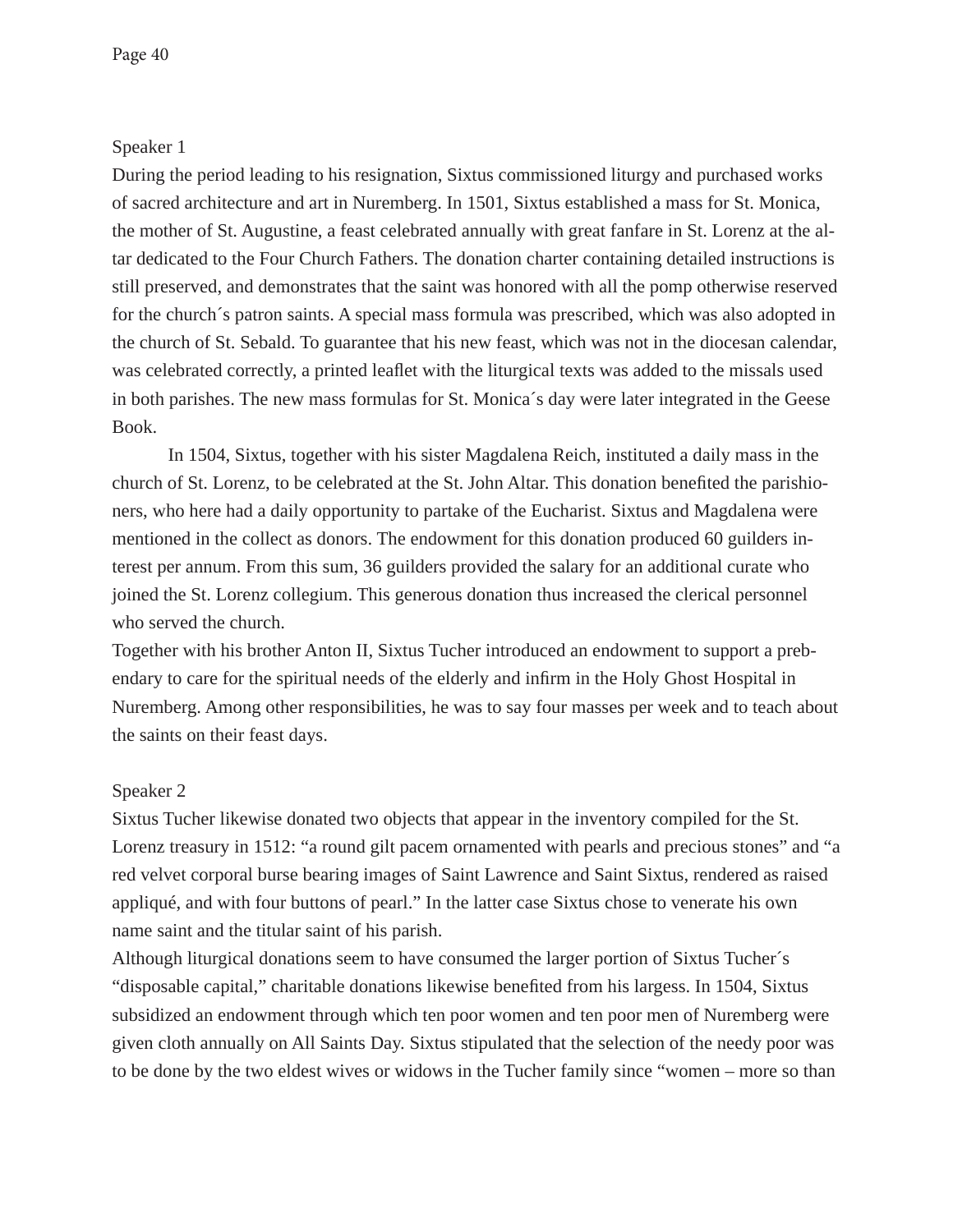men – are drawn to works of compassion, recognize the afflictions of the poor, and take them to heart."

 Although it must have been clear to the aldermen that Sixtus´s resignation could not be denied, it took considerable time to take effect: All the details had to be negotiated and confirmed between Nuremberg and Rome, and a successor had to be found. Again, any interference from the bishop of Bamberg was to be forestalled. The official resignation of Sixtus Tucher was finally acknowledged by Pope Julius II on 16 January 1504.

## Speaker 1

The planning, building, and furnishing of a private residence for his last years consumed significant time and resources. Christoph Scheurl mentions it in his description of Sixtus Tucher´s transition to retirement:

#### Speaker 2

"[...] on Easter in the year 1504, as Herr Anton Kress, a young scholar and doctor of law, took over the provostship, Sixtus Tucher moved into his garden house*,* which he had built with a walkway connecting it to the Carthusian Monastery. He desired to withdraw from the world and to spend the rest of his life reading the Holy Scripture and especially the books of Saint Jerome, which he cherished. Further he wished to celebrate mass, to meditate, and to serve God.*"* The residence was situated at the edge of the old town of Nuremberg, next to the city wall and across the street from the Carthusians, where he could attend mass or the canonical hours by crossing the wooden footbridge he had erected. A pre-dieu from the house survives today in a Tucher family collection. A drawing of the interior of the chapel in the residence shows an array of stained glass windows.

#### Speaker 1

The most famous stained glass from the house must have been installed in a study or parlor. A pair of trefoils based on drawings by Albrecht Dürer and executed by the famed Nuremberg Hirsvogel glass workshop, show Death on Horseback confronting Sixtus Tucher, who stands at an open grave. In the inscription, Death exhorts: "Beware unfortunate one, lest I place you, pierced by my arrow, on the ugly bed of this bier." [Cave miser, ne meo te confixvm. Telo. In hoc tetr(ic)o collocem feretri lecto] To which Tucher responds: "What are you dispatching, since I cannot avoid this warning grave, even if you wish it." [Quid mi(ttis qu)od. Hoc monente, espvlcro: eciam. Si velis. Cavere. Neqveo] The small panels present a reversal of the usual arrangement of the Dance of Death in which the individual struggles against Death´s unwelcome aggressive advances. In contrast to the humanist *memento mori* Tucher does not claim to overcome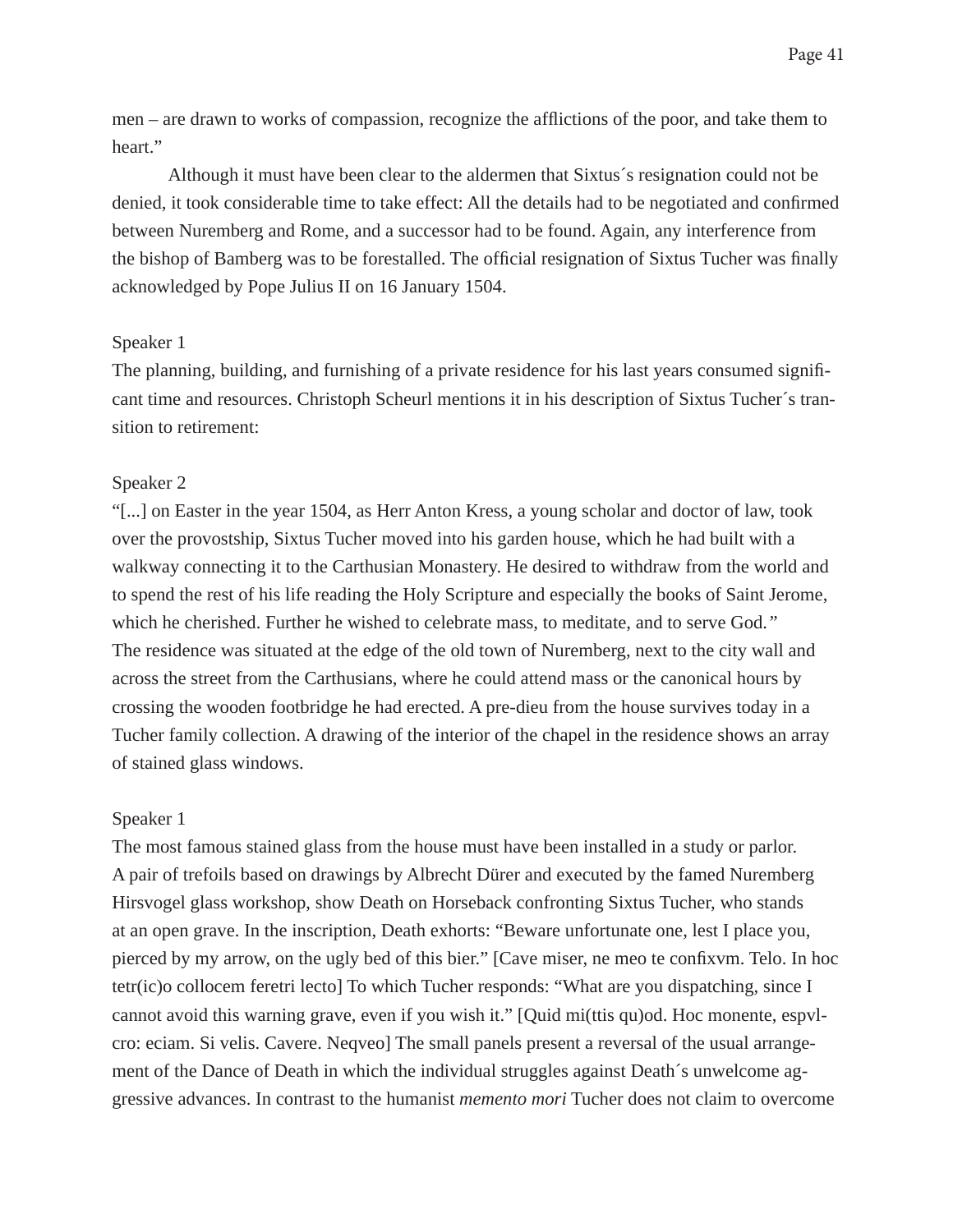Death through the deeds of this life. Here he faces the dilemma of finding the proper attitude toward death.

In his testament, Sixtus Tucher was especially concerned that his house and garden remain within the Tucher family. For this purpose he instituted a *fideicommissum* that allowed future heirs the use of the property but forbade its sale and set strict guidelines for future bequests. The heirs were to arrange for five masses to be read at the altar in the house chapel: The first for the Holy Trinity, the second for Our Lady, the third for All Saints, the fourth for All Souls, and the fifth for Sixtus Tucher. Since the altar was not consecrated, the heirs had to obtain a special dispensation in Rome to fulfill these requirements.

Sixtus Tucher had expanded and renewed the liturgy, he had donated sacred art for various lay communities, he was concerned with pastoral responsibilities, and he identified with the parish of St. Lorenz. Therefore we might expect him to have initiated the lavishly illuminated, two- volume gradual that came to be known as the Geese Book.

Sixtus Tucher lived to see the completion of the first volume of the Geese Book. He died on 24 October 1507 and was interred in the family crypt in the church of St. Sebald. Christoph Scheurl records his last words: "I have sinned against God and St. Lawrence." This humility topos stressing the imperfection of humankind, points to the Christian belief in the immensity of divine grace, and documents the close bond he felt with the parish of St.Lorenz.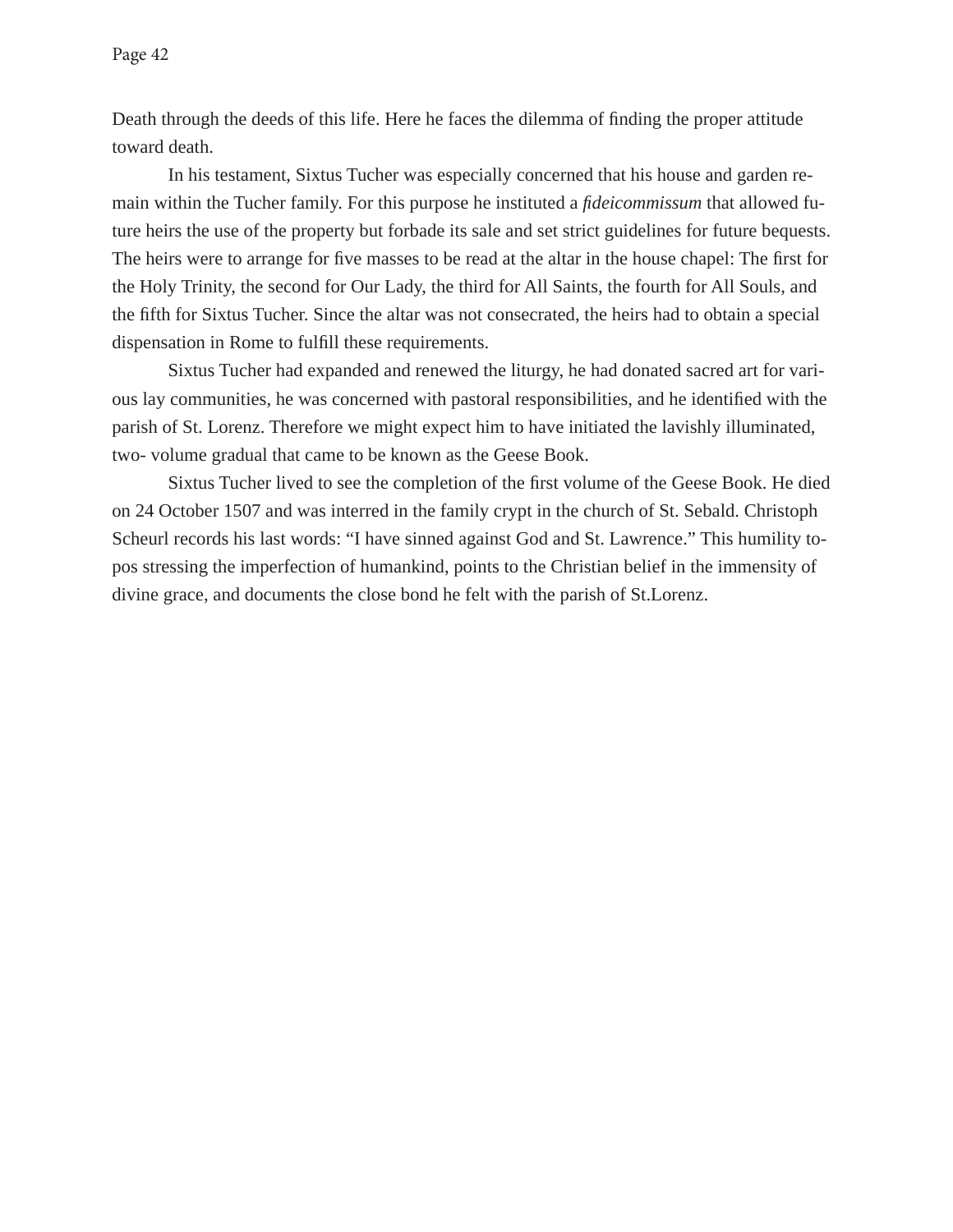## 10 Jakob Elsner

#### Speaker 1

It is remarkable that the name of the artist who produced the elaborate and enigmatic illuminations, including that of the choir of Geese, is not recorded in the colophons. Generally art historians have agreed that Jakob Elsner of Nuremberg illuminated the book. But Jakob Elsner remains a mysterious artistic personality. Johann Neudörfer, who wrote one of the earliest collections of artists' biographies, commented on his talents and his circle of friends. Compiled in the year 1547, Neudörfer's treatise records:

### Speaker 2

"The honorable citizens of Nuremberg found Elsner to be a very pleasant man. He was good at playing the lute, which was valued by the great organists, Sebastian Imhoff, Wilhelm Haller, and Lorenz Staiber. They gathered around him with their friends every day. He painted portraits of the honorable of Nuremberg, he illuminated beautiful books for them, and, as an emblazoner, he painted the coats of arms that had been granted to them by emperors and kings. At this time no one was here who was able to execute painted gold as pure as he."

#### Speaker 1

The sources for Elsner are sparse, the number of authenticated works is very limited and consequently, since art historians have not been able to establish a clear picture of his painting style, no body of works is universally acknowledged as his oeuvre. Perhaps this will never be possible.

 No document informs us about the birth of Jakob Elsner, but the registry of the church of St. Sebald records that the death knell was sounded for him in the period following Pentecost in the year 1517. Jakob was not the only artist in his family. His brother Lorenz, who died in 1503, is likewise called an illuminator in this registry. An entry in the Nuremberg court records informs us that a person with the name Elsner lived on St. Egidien Square. Here at the center of Nuremberg's graphic industry, the print shop of Anton Koberger operated as many as twenty-four presses. This location was ideal for an emblazoner who – according to Neudörfer – produced coats of arms for the patricians.

#### Speaker 2

Hartmann Schedel, famous for writing the well-known Nuremberg Chronicle, commissioned Elsner to emblazon a manuscript with his coat of arms in 1503. Schedel himself tells the story on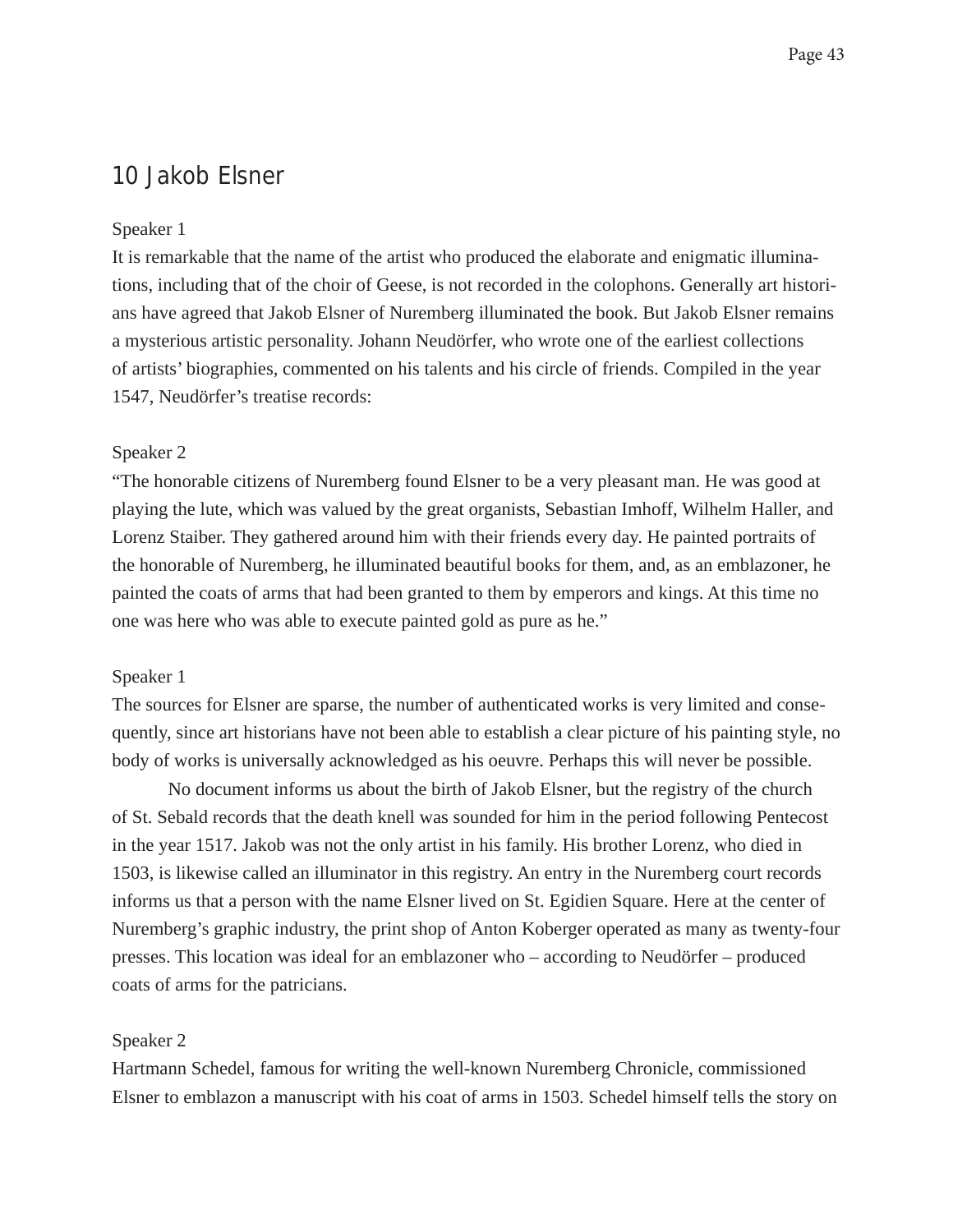a piece of paper that was glued into the book. While visiting the library of the Augustinan monastery in Nuremberg, Schedel found a 14th-century manuscript containing texts believed to be authored by the physician Galen. The condition of the book was appalling; it even emitted a foul stench. Schedel negotiated with the prior and was able to purchase the manuscript for eight guilders. Subsequently he had it cleaned and bound, and through Elsner he made it his own. Schedel writes: "I had Elsner paint the angel with my coat of arms."

 Only one signed manuscript by Jakob Elsner is known, the festival missal for Provost Anton Kress. In large letters, on an empty page preceding the mass canon the artist recorded proudly for posterity: "Jakob Elsner, citizen of Nuremberg, illuminated this book in the year 1513." In many respects the illuminations in this missal surpass those of all other Nuremberg manuscripts of the period. Even beyond Nuremberg few manuscript illuminations can compare with those of the Kress Missal.

A portrait of a well-dressed young man, today in the collections of the German National Museum, poses many questions regarding Elsner. In a text on the reverse side of the panel Jörg Ketzel informs posterity that he had himself portrayed by Jakob Elsner at the age of twenty-eight. In comparison with the high artistic quality of the Kress Missal, the rather mediocre execution of the portrait seems disappointing. The question arises if both works could have originated with the same artist. In the Kress Missal, Elsner showed himself able to paint the minutest details, perfect proportions and subtle nuances in color. Over the years many other manuscripts and panel paintings have been attributed and de-attributed to Jakob Elsner.

Evidence of Elsner's work as illuminator of manuscripts can also be found in the account books of Frederick the Wise, elector of Saxony. In 1505 and 1507, Frederic paid Elsner to illuminate two books. In one case he must have assumed the role of general contractor. In 1509 Anton Tucher, member of the inner city council and brother of Sixtus Tucher, wrote to Frederick the Wise that the books he had ordered from Elsner had been completed and that  $-$  in his opinion  $-$ Frederick would be pleased with the result.

## Speaker 1

Even though Elsner was recognized for his work beyond the walls of Nuremberg and his profession provided him with income, his personal financial situation seems to have been dire  $-$  at least this is the impression left by entries in the Nuremberg court records. Already in 1490, debts appear for Jakob and his two brothers, Lorenz and Hans. By 1513, an additional debt of thirty-nine guilders has accrued, and it is evident that the Elsner brothers are unable to pay.